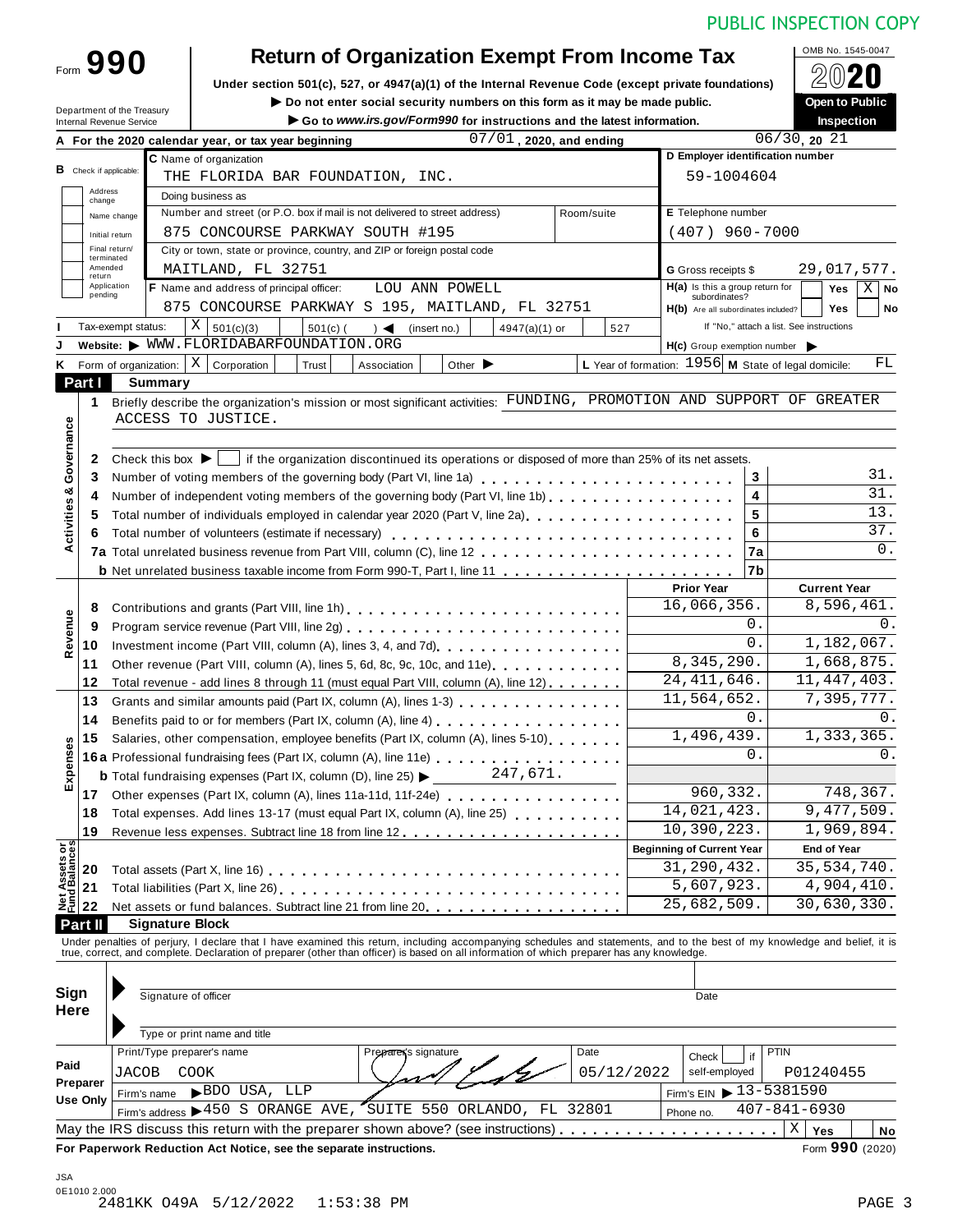Form 990-PF

Form 990-T (sec. 401(a) or 408(a) trust) Form 990-T (trust other than above)

### **Application for Automatic Extension of Time To File an Exempt Organization Return** (Rev. January 2020) OMB No. 1545-0047

**EXEMPL OF GETTIPL OF SERVIPTION ARELATION CONSUMPTION**<br>
Department of the Treasury<br>
Internal Revenue Service → Co to www.irs.gov/Form8868 for the latest information ▶ Go to www.irs.gov/Form8868 for the latest information.

**Electronic filing** *(e-file)***.** You can electronically file Form 8868 to request a 6-month automatic extension of time to file any of the forms listed below with the exception of Form 8870, Information Return for Transfers Associated With Certain Personal Benefit Contracts, for which an extension request must be sent to the IRS in paper format (see instructions). For more details on the electronic filing of this form, visit *www.irs.gov/e-file-providers/e-file-for-charities-and-non-profits.*

#### **Automatic 6-Month Extension of Time.** Only submit original (no copies needed).

Telephone No.  $\triangleright$  407 960-7000 Fax No.  $\triangleright$  Fax No.

If this is for a Group Return, enter the organization's four digit Group Exemption Number (GEN)  $\overline{\phantom{a}}$  for the organization's four digit Group Exemption Number (GEN)

LOU ANN POWELL, CFO

All corporations required to file an income tax return other than Form 990-T (including 1120-C filers), partnerships, REMICs, and trusts must use Form 7004 to request an extension of time to file income tax returns.

|                             | Name of exempt organization or other filer, see instructions.                                                                       |        |                                         | Taxpayer identification number (TIN) |               |  |  |  |  |
|-----------------------------|-------------------------------------------------------------------------------------------------------------------------------------|--------|-----------------------------------------|--------------------------------------|---------------|--|--|--|--|
| Type or<br>print            | THE FLORIDA BAR FOUNDATION, INC.                                                                                                    |        | 59-1004604                              |                                      |               |  |  |  |  |
| File by the                 | Number, street, and room or suite no. If a P.O. box, see instructions.                                                              |        |                                         |                                      |               |  |  |  |  |
| due date for<br>filing your | 875 CONCOURSE PARKWAY SOUTH #195                                                                                                    |        |                                         |                                      |               |  |  |  |  |
| return. See                 | City, town or post office, state, and ZIP code. For a foreign address, see instructions.                                            |        |                                         |                                      |               |  |  |  |  |
| instructions.               | MAITLAND, FL 32751                                                                                                                  |        |                                         |                                      |               |  |  |  |  |
|                             | Enter the Return Code for the return that this application is for (file a separate application for each return) $\dots \dots \dots$ |        |                                         |                                      | 0 1           |  |  |  |  |
| <b>Application</b>          |                                                                                                                                     | Return | <b>Application</b>                      |                                      | <b>Return</b> |  |  |  |  |
| <b>Is For</b>               |                                                                                                                                     | Code   | <b>Is For</b>                           |                                      | Code          |  |  |  |  |
|                             | Form 990 or Form 990-EZ                                                                                                             | 01     | Form 990-T (corporation)                |                                      |               |  |  |  |  |
| Form 990-BL                 |                                                                                                                                     | 02     | Form 1041-A                             |                                      | 08            |  |  |  |  |
| Form 4720 (individual)      |                                                                                                                                     | 03     | Form 4720 (other than individual)<br>09 |                                      |               |  |  |  |  |

Form 5227 Form 6069 Form 8870

04 05 06

LOU ANN POWELL, CFO<br>• The books are in the care of  $\triangleright$  875 CONCOURSE PARKWAY SOUTH, SUITE 195 MAITLAND FL 32751

|  | for the whole group, check this box $\Box$ . If it is for part of the group, check this box |  |  |                                                        |
|--|---------------------------------------------------------------------------------------------|--|--|--------------------------------------------------------|
|  | a list with the names and TINs of all members the extension is for.                         |  |  |                                                        |
|  | I request an automatic 6-month extension of time until                                      |  |  | $05/16$ , 2022, to file the exempt organization return |
|  | for the organization named above. The extension is for the organization's return for:       |  |  |                                                        |

Telephone No.  $\blacktriangleright$  407 960-7000 Fax No.  $\blacktriangleright$ <br>• If the organization does not have an office or place of business in the United States, check this box  $\ldots$ ........

|              | calendar year 20 _____ or                                                                                                                          |          |            |
|--------------|----------------------------------------------------------------------------------------------------------------------------------------------------|----------|------------|
|              | $\frac{1}{2}$ tax year beginning<br>$07/01$ , 20 20, and ending<br>06/30,2021                                                                      |          |            |
| $\mathbf{2}$ | If the tax year entered in line 1 is for less than 12 months, check reason:<br>Initial return<br>Final return<br>Change in accounting period       |          |            |
| За           | If this application is for Forms 990-BL, 990-PF, 990-T, 4720, or 6069, enter the tentative tax, less any                                           |          |            |
|              | nonrefundable credits. See instructions.                                                                                                           | 3a S     | 0.         |
| b            | If this application is for Forms 990-PF, 990-T, 4720, or 6069, enter any refundable credits and                                                    |          |            |
|              | estimated tax payments made. Include any prior year overpayment allowed as a credit.                                                               | $3b$ s   | 0.         |
|              | c Balance due. Subtract line 3b from line 3a. Include your payment with this form, if required, by using EFTPS                                     |          |            |
|              | (Electronic Federal Tax Payment System). See instructions.                                                                                         | $3c$ $s$ | $\Omega$ . |
|              | Caution: If you are going to make an electronic funds withdrawal (direct debit) with this Form 8868, see Form 8453-EO and Form 8879-EO for payment |          |            |
|              | instructions.                                                                                                                                      |          |            |

**For Privacy Act and Paperwork Reduction Act Notice, see instructions.** Form **8868** (Rev. 1-2020)

10 11 12

. If this is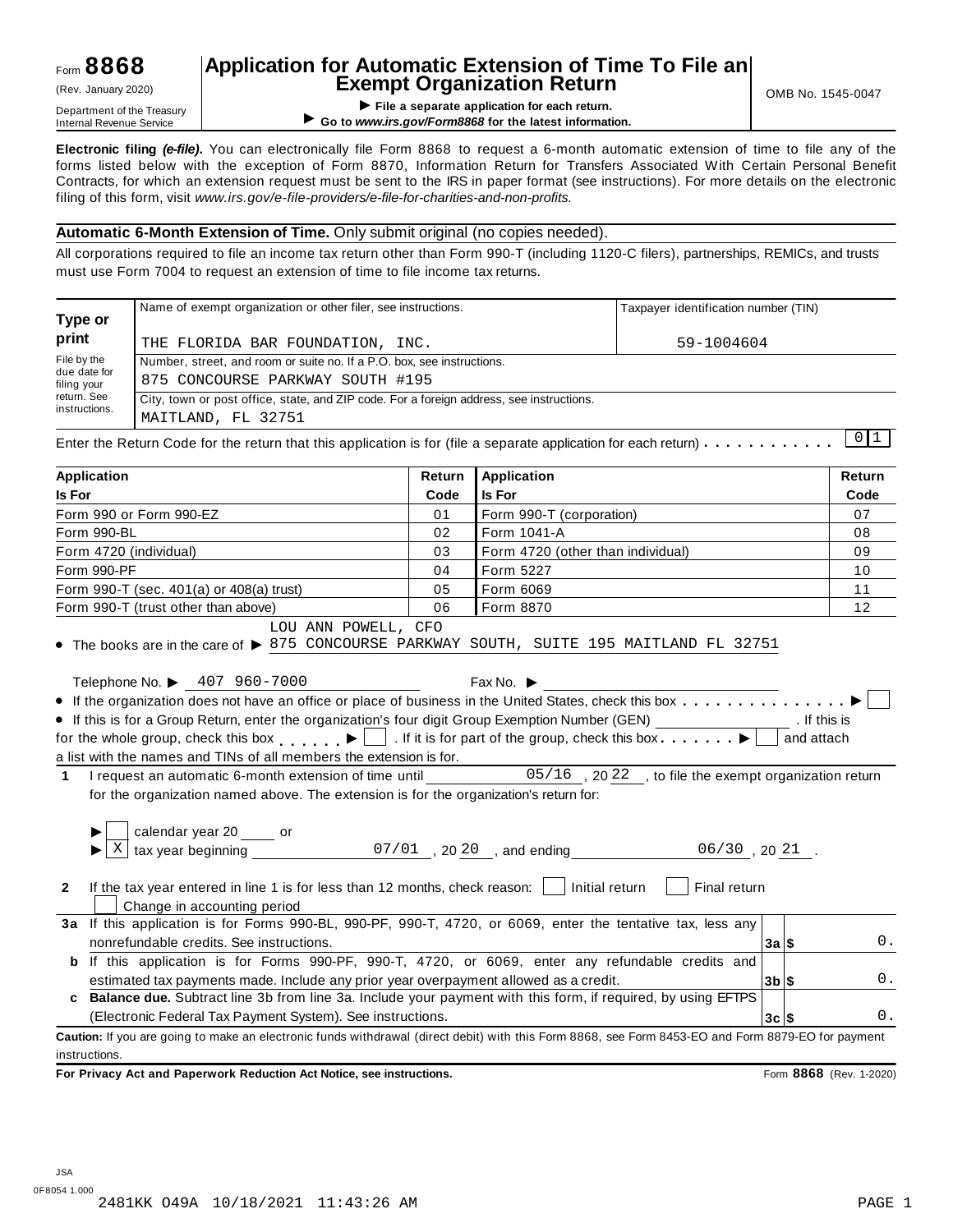| Form 990 (2020)                                                                                                                                                                                                                                                                                                                                      | Page 2                             |
|------------------------------------------------------------------------------------------------------------------------------------------------------------------------------------------------------------------------------------------------------------------------------------------------------------------------------------------------------|------------------------------------|
| Part III<br><b>Statement of Program Service Accomplishments</b>                                                                                                                                                                                                                                                                                      | $\boxed{\text{X}}$                 |
| Briefly describe the organization's mission:<br>1<br>ATTACHMENT 1                                                                                                                                                                                                                                                                                    |                                    |
|                                                                                                                                                                                                                                                                                                                                                      |                                    |
|                                                                                                                                                                                                                                                                                                                                                      |                                    |
| Did the organization undertake any significant program services during the year which were not listed on the<br>$\mathbf{2}$                                                                                                                                                                                                                         | $ X $ No<br>Yes                    |
| If "Yes," describe these new services on Schedule O.<br>Did the organization cease conducting, or make significant changes in how it conducts, any program<br>3                                                                                                                                                                                      | $\lceil x \rceil$ No<br><b>Yes</b> |
| If "Yes," describe these changes on Schedule O.                                                                                                                                                                                                                                                                                                      |                                    |
| Describe the organization's program service accomplishments for each of its three largest program services, as measured by<br>4<br>expenses. Section $501(c)(3)$ and $501(c)(4)$ organizations are required to report the amount of grants and allocations to others,<br>the total expenses, and revenue, if any, for each program service reported. |                                    |
| (Expenses \$ 7,338,805. including grants of \$ 6,718,457. ) (Revenue \$<br>4a (Code:                                                                                                                                                                                                                                                                 |                                    |
| ATTACHMENT 2                                                                                                                                                                                                                                                                                                                                         |                                    |
|                                                                                                                                                                                                                                                                                                                                                      |                                    |
|                                                                                                                                                                                                                                                                                                                                                      |                                    |
|                                                                                                                                                                                                                                                                                                                                                      |                                    |
|                                                                                                                                                                                                                                                                                                                                                      |                                    |
|                                                                                                                                                                                                                                                                                                                                                      |                                    |
|                                                                                                                                                                                                                                                                                                                                                      |                                    |
|                                                                                                                                                                                                                                                                                                                                                      |                                    |
| (Expenses \$510,000. including grants of \$510,000. ) (Revenue \$<br>4b (Code:<br>IMPROVEMENTS IN THE ADMINISTRATION OF JUSTICE:                                                                                                                                                                                                                     |                                    |
| IN 2020-21, APPROVED GRANT AWARDS INCLUDED CONTINUED FUNDING FOR                                                                                                                                                                                                                                                                                     |                                    |
| THE FLORIDA INNOCENCE PROJECT, WHICH WORKS TO EXONERATE FLORIDIANS<br>FOR CRIMES THEY DID NOT COMMIT AND TO FLORIDA'S CHILDREN FIRST,                                                                                                                                                                                                                |                                    |
| WHICH WORKS TO IMPROVE THE CHILD WELFARE SYSTEM                                                                                                                                                                                                                                                                                                      |                                    |
|                                                                                                                                                                                                                                                                                                                                                      |                                    |
|                                                                                                                                                                                                                                                                                                                                                      |                                    |
|                                                                                                                                                                                                                                                                                                                                                      |                                    |
|                                                                                                                                                                                                                                                                                                                                                      |                                    |
|                                                                                                                                                                                                                                                                                                                                                      |                                    |
| 81,577. including grants of \$<br>) (Expenses \$<br>4c (Code:<br>$0.$ ) (Revenue \$                                                                                                                                                                                                                                                                  |                                    |
| ATTACHMENT                                                                                                                                                                                                                                                                                                                                           |                                    |
|                                                                                                                                                                                                                                                                                                                                                      |                                    |
|                                                                                                                                                                                                                                                                                                                                                      |                                    |
|                                                                                                                                                                                                                                                                                                                                                      |                                    |
|                                                                                                                                                                                                                                                                                                                                                      |                                    |
|                                                                                                                                                                                                                                                                                                                                                      |                                    |
|                                                                                                                                                                                                                                                                                                                                                      |                                    |
|                                                                                                                                                                                                                                                                                                                                                      |                                    |
| ATTACHMENT 4<br>4d Other program services (Describe on Schedule O.)                                                                                                                                                                                                                                                                                  |                                    |
| (Expenses \$<br>167,320. including grants of \$<br>167,320. ) (Revenue \$                                                                                                                                                                                                                                                                            |                                    |
| 8,097,702.<br>4e Total program service expenses >                                                                                                                                                                                                                                                                                                    |                                    |
| <b>JSA</b><br>0E1020 1.000<br>2481KK 049A 5/12/2022<br>$1:53:38$ PM                                                                                                                                                                                                                                                                                  | Form 990 (2020)<br>PAGE 4          |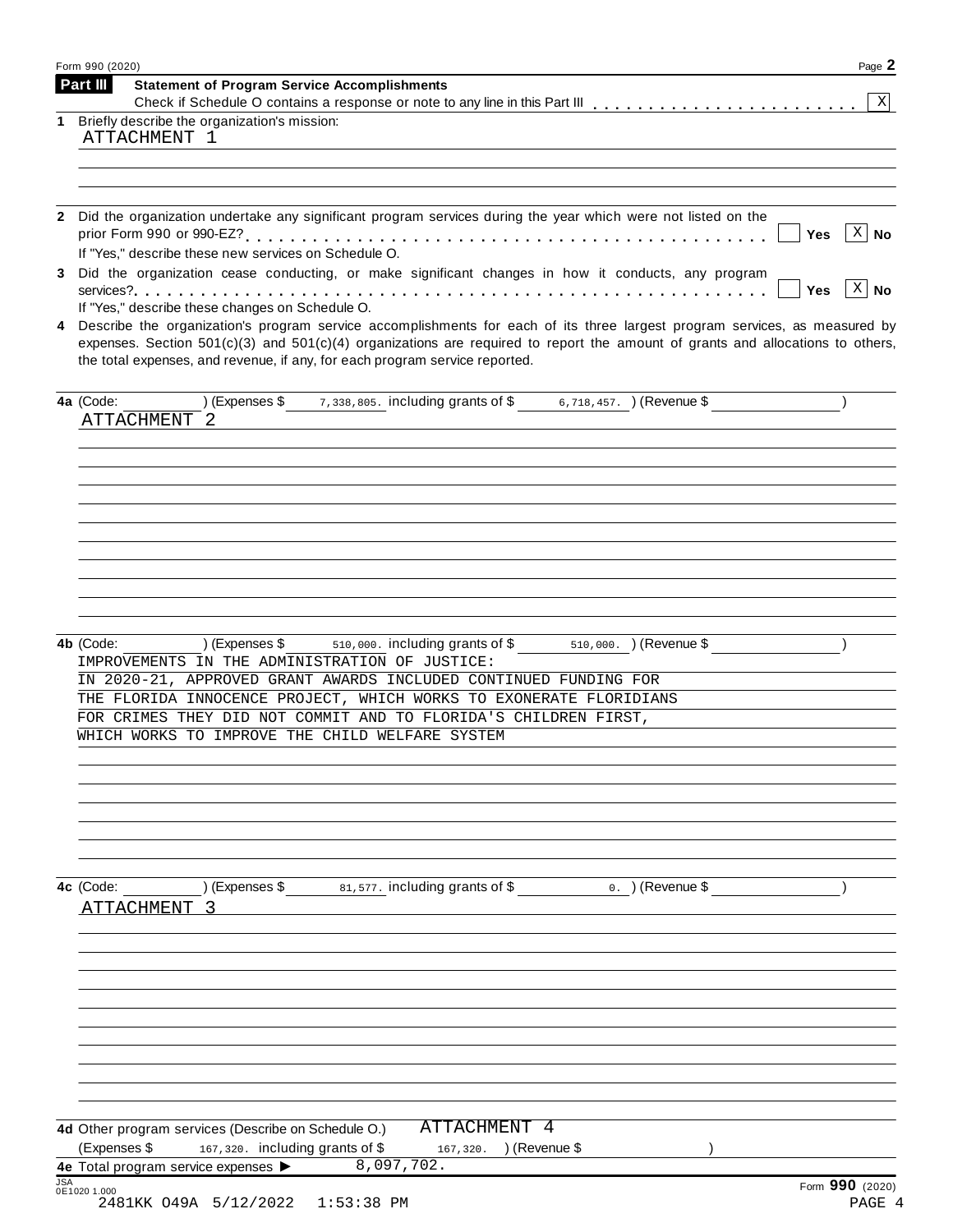|              | Part IV<br><b>Checklist of Required Schedules</b>                                                                                                                                                                                    |                 |             |    |
|--------------|--------------------------------------------------------------------------------------------------------------------------------------------------------------------------------------------------------------------------------------|-----------------|-------------|----|
|              |                                                                                                                                                                                                                                      |                 | Yes         | No |
| 1            | Is the organization described in section $501(c)(3)$ or $4947(a)(1)$ (other than a private foundation)? If "Yes,"                                                                                                                    |                 |             |    |
|              |                                                                                                                                                                                                                                      | 1               | Χ           |    |
| $\mathbf{2}$ | Is the organization required to complete Schedule B, Schedule of Contributors See instructions?                                                                                                                                      | $\mathbf{2}$    | $\mathbf X$ |    |
| 3            | Did the organization engage in direct or indirect political campaign activities on behalf of or in opposition to                                                                                                                     |                 |             |    |
|              | candidates for public office? If "Yes," complete Schedule C, Part I.                                                                                                                                                                 | 3               |             | Χ  |
| 4            | Section 501(c)(3) organizations. Did the organization engage in lobbying activities, or have a section 501(h)                                                                                                                        |                 |             |    |
|              |                                                                                                                                                                                                                                      | 4               |             | X  |
| 5            | Is the organization a section $501(c)(4)$ , $501(c)(5)$ , or $501(c)(6)$ organization that receives membership dues,                                                                                                                 |                 |             |    |
|              | assessments, or similar amounts as defined in Revenue Procedure 98-19? If "Yes," complete Schedule C, Part III                                                                                                                       | 5               |             | Χ  |
| 6            | Did the organization maintain any donor advised funds or any similar funds or accounts for which donors                                                                                                                              |                 |             |    |
|              | have the right to provide advice on the distribution or investment of amounts in such funds or accounts? If                                                                                                                          |                 |             |    |
|              |                                                                                                                                                                                                                                      | 6               |             | X  |
| 7            | Did the organization receive or hold a conservation easement, including easements to preserve open space,                                                                                                                            |                 |             |    |
|              | the environment, historic land areas, or historic structures? If "Yes," complete Schedule D, Part II.                                                                                                                                | $\overline{7}$  |             | Χ  |
| 8            | Did the organization maintain collections of works of art, historical treasures, or other similar assets? If "Yes,"                                                                                                                  |                 |             |    |
|              |                                                                                                                                                                                                                                      | 8               |             | Χ  |
| 9            | Did the organization report an amount in Part X, line 21, for escrow or custodial account liability, serve as a                                                                                                                      |                 |             |    |
|              | custodian for amounts not listed in Part X; or provide credit counseling, debt management, credit repair, or                                                                                                                         |                 |             |    |
|              |                                                                                                                                                                                                                                      | 9               | Χ           |    |
| 10           | Did the organization, directly or through a related organization, hold assets in donor-restricted endowments                                                                                                                         |                 |             |    |
|              |                                                                                                                                                                                                                                      | 10              | Χ           |    |
| 11           | If the organization's answer to any of the following questions is "Yes," then complete Schedule D, Parts VI,                                                                                                                         |                 |             |    |
|              | VII, VIII, IX, or X as applicable.                                                                                                                                                                                                   |                 |             |    |
|              | a Did the organization report an amount for land, buildings, and equipment in Part X, line 10? If "Yes,"                                                                                                                             |                 |             |    |
|              |                                                                                                                                                                                                                                      | 11a             | Χ           |    |
|              | <b>b</b> Did the organization report an amount for investments-other securities in Part X, line 12, that is 5% or more                                                                                                               |                 |             |    |
|              | of its total assets reported in Part X, line 16? If "Yes," complete Schedule D, Part VII                                                                                                                                             | 11 <sub>b</sub> |             | Χ  |
|              | c Did the organization report an amount for investments-program related in Part X, line 13, that is 5% or more                                                                                                                       |                 |             |    |
|              | of its total assets reported in Part X, line 16? If "Yes," complete Schedule D, Part VIII                                                                                                                                            | 11c             |             | Χ  |
|              | d Did the organization report an amount for other assets in Part X, line 15, that is 5% or more of its total assets                                                                                                                  |                 |             |    |
|              | reported in Part X, line 16? If "Yes," complete Schedule D, Part IX.                                                                                                                                                                 | 11d             |             | Χ  |
|              | e Did the organization report an amount for other liabilities in Part X, line 25? If "Yes," complete Schedule D, Part X                                                                                                              | 11e             | Χ           |    |
| f            | Did the organization's separate or consolidated financial statements for the tax year include a footnote that addresses                                                                                                              |                 |             |    |
|              | the organization's liability for uncertain tax positions under FIN 48 (ASC 740)? If "Yes," complete Schedule D, Part X                                                                                                               | 11f             | Χ           |    |
|              | 12a Did the organization obtain separate, independent audited financial statements for the tax year? If "Yes," complete                                                                                                              |                 |             |    |
|              |                                                                                                                                                                                                                                      | 12a             |             | Χ  |
|              | <b>b</b> Was the organization included in consolidated, independent audited financial statements for the tax year? If                                                                                                                |                 |             |    |
|              | "Yes," and if the organization answered "No" to line 12a, then completing Schedule D, Parts XI and XII is optional                                                                                                                   | 12 <sub>b</sub> | Χ           |    |
| 13           | Is the organization a school described in section $170(b)(1)(A)(ii)$ ? If "Yes," complete Schedule E.                                                                                                                                | 13              |             | Χ  |
|              | 14a Did the organization maintain an office, employees, or agents outside of the United States?.                                                                                                                                     | 14a             |             | Χ  |
|              | <b>b</b> Did the organization have aggregate revenues or expenses of more than \$10,000 from grantmaking,                                                                                                                            |                 |             |    |
|              | fundraising, business, investment, and program service activities outside the United States, or aggregate                                                                                                                            |                 |             |    |
|              | foreign investments valued at \$100,000 or more? If "Yes," complete Schedule F, Parts I and IV                                                                                                                                       | 14b             |             | Χ  |
| 15           | Did the organization report on Part IX, column (A), line 3, more than \$5,000 of grants or other assistance to or                                                                                                                    |                 |             |    |
|              |                                                                                                                                                                                                                                      | 15              |             | Χ  |
| 16           | Did the organization report on Part IX, column (A), line 3, more than \$5,000 of aggregate grants or other                                                                                                                           |                 |             |    |
|              | assistance to or for foreign individuals? If "Yes," complete Schedule F, Parts III and IV                                                                                                                                            | 16              |             | Χ  |
| 17           | Did the organization report a total of more than \$15,000 of expenses for professional fundraising services on                                                                                                                       |                 |             |    |
|              | Part IX, column (A), lines 6 and 11e? If "Yes," complete Schedule G, Part I See instructions                                                                                                                                         | 17              |             | Χ  |
| 18           | Did the organization report more than \$15,000 total of fundraising event gross income and contributions on                                                                                                                          |                 |             |    |
|              |                                                                                                                                                                                                                                      | 18              |             | Χ  |
| 19           | Did the organization report more than \$15,000 of gross income from gaming activities on Part VIII, line 9a?                                                                                                                         |                 |             |    |
|              |                                                                                                                                                                                                                                      | 19              |             | Χ  |
|              | 20a Did the organization operate one or more hospital facilities? If "Yes," complete Schedule H                                                                                                                                      | 20a             |             | Χ  |
|              |                                                                                                                                                                                                                                      |                 |             |    |
|              |                                                                                                                                                                                                                                      |                 |             |    |
| 21           | <b>b</b> If "Yes" to line 20a, did the organization attach a copy of its audited financial statements to this return?<br>Did the organization report more than \$5,000 of grants or other assistance to any domestic organization or | 20 <sub>b</sub> |             |    |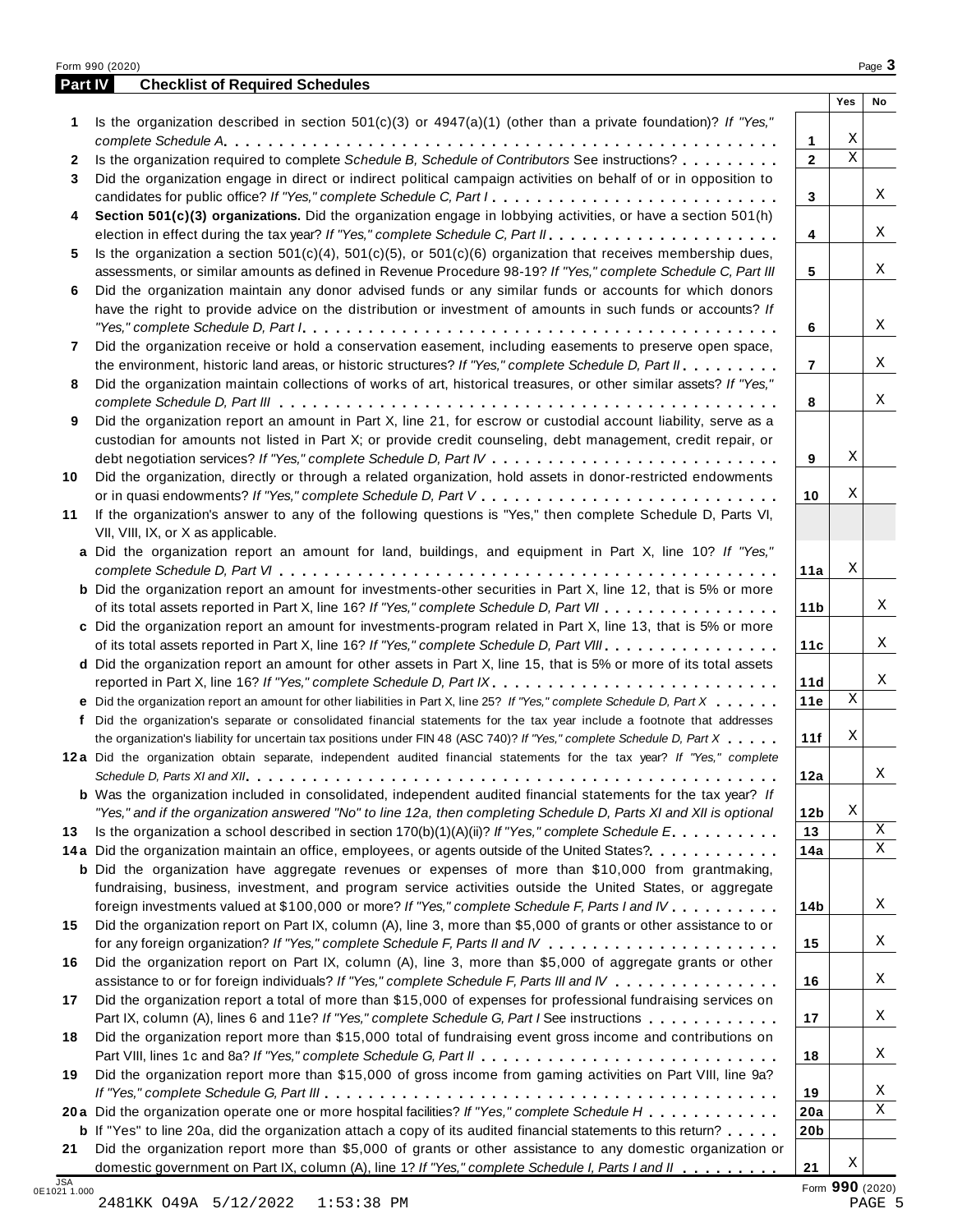|--|--|

| <b>Part IV</b> | <b>Checklist of Required Schedules (continued)</b>                                                                                                                    |                 |                      |             |
|----------------|-----------------------------------------------------------------------------------------------------------------------------------------------------------------------|-----------------|----------------------|-------------|
|                |                                                                                                                                                                       |                 | Yes                  | No          |
| 22             | Did the organization report more than \$5,000 of grants or other assistance to or for domestic individuals on                                                         |                 |                      |             |
|                | Part IX, column (A), line 2? If "Yes," complete Schedule I, Parts I and III                                                                                           | 22              | Χ                    |             |
| 23             | Did the organization answer "Yes" to Part VII, Section A, line 3, 4, or 5 about compensation of the                                                                   |                 |                      |             |
|                | organization's current and former officers, directors, trustees, key employees, and highest compensated                                                               |                 | Χ                    |             |
|                | 24a Did the organization have a tax-exempt bond issue with an outstanding principal amount of more than                                                               | 23              |                      |             |
|                | \$100,000 as of the last day of the year, that was issued after December 31, 2002? If "Yes," answer lines 24b                                                         |                 |                      |             |
|                | through 24d and complete Schedule K. If "No," go to line 25a                                                                                                          | 24a             |                      | Χ           |
|                | <b>b</b> Did the organization invest any proceeds of tax-exempt bonds beyond a temporary period exception?                                                            | 24b             |                      |             |
|                | c Did the organization maintain an escrow account other than a refunding escrow at any time during the year                                                           |                 |                      |             |
|                |                                                                                                                                                                       | 24c             |                      |             |
|                | d Did the organization act as an "on behalf of" issuer for bonds outstanding at any time during the year?                                                             | 24d             |                      |             |
|                | 25a Section 501(c)(3), 501(c)(4), and 501(c)(29) organizations. Did the organization engage in an excess benefit                                                      |                 |                      |             |
|                | transaction with a disqualified person during the year? If "Yes," complete Schedule L, Part I.                                                                        | 25a             |                      | X           |
|                | <b>b</b> Is the organization aware that it engaged in an excess benefit transaction with a disqualified person in a prior                                             |                 |                      |             |
|                | year, and that the transaction has not been reported on any of the organization's prior Forms 990 or 990-EZ?                                                          |                 |                      |             |
|                |                                                                                                                                                                       | 25 <sub>b</sub> |                      | X           |
| 26             | Did the organization report any amount on Part X, line 5 or 22, for receivables from or payables to any current                                                       |                 |                      |             |
|                | or former officer, director, trustee, key employee, creator or founder, substantial contributor, or 35%                                                               |                 |                      |             |
|                | controlled entity or family member of any of these persons? If "Yes," complete Schedule L, Part II.                                                                   | 26              |                      | X           |
| 27             | Did the organization provide a grant or other assistance to any current or former officer, director, trustee, key                                                     |                 |                      |             |
|                | employee, creator or founder, substantial contributor or employee thereof, a grant selection committee                                                                |                 |                      |             |
|                | member, or to a 35% controlled entity (including an employee thereof) or family member of any of these                                                                |                 |                      |             |
|                |                                                                                                                                                                       | 27              |                      | Χ           |
| 28             | Was the organization a party to a business transaction with one of the following parties (see Schedule L,                                                             |                 |                      |             |
|                | Part IV instructions, for applicable filing thresholds, conditions, and exceptions):                                                                                  |                 |                      |             |
|                | a A current or former officer, director, trustee, key employee, creator or founder, or substantial contributor? If                                                    |                 |                      |             |
|                |                                                                                                                                                                       | 28a             |                      | X           |
|                | <b>b</b> A family member of any individual described in line 28a? If "Yes," complete Schedule L, Part IV.                                                             | 28 <sub>b</sub> |                      | X           |
|                | c A 35% controlled entity of one or more individuals and/or organizations described in lines 28a or 28b? If                                                           |                 |                      |             |
|                | "Yes," complete Schedule L, Part IV $\ldots$ , $\ldots$ , $\ldots$ , $\ldots$ , $\ldots$ , $\ldots$ , $\ldots$ , $\ldots$ , $\ldots$ , $\ldots$ , $\ldots$ , $\ldots$ | 28c             |                      | X           |
| 29             | Did the organization receive more than \$25,000 in non-cash contributions? If "Yes," complete Schedule M                                                              | 29              |                      | X           |
| 30             | Did the organization receive contributions of art, historical treasures, or other similar assets, or qualified                                                        |                 |                      | X           |
|                | Did the organization liquidate, terminate, or dissolve and cease operations? If "Yes," complete Schedule N, Part I                                                    | 30              |                      | $\mathbf X$ |
| 31             |                                                                                                                                                                       | 31              |                      |             |
| 32             | Did the organization sell, exchange, dispose of, or transfer more than 25% of its net assets? If "Yes,"                                                               | 32              |                      | X           |
| 33             | Did the organization own 100% of an entity disregarded as separate from the organization under Regulations                                                            |                 |                      |             |
|                | sections 301.7701-2 and 301.7701-3? If "Yes," complete Schedule R, Part $l_1, \ldots, l_l, l_l, \ldots, l_l, l_l, l_l, l_l$                                           | 33              |                      | Χ           |
| 34             | Was the organization related to any tax-exempt or taxable entity? If "Yes," complete Schedule R, Part II, III,                                                        |                 |                      |             |
|                |                                                                                                                                                                       | 34              | Χ                    |             |
|                | 35a Did the organization have a controlled entity within the meaning of section 512(b)(13)?                                                                           | 35a             | Χ                    |             |
|                | b If "Yes" to line 35a, did the organization receive any payment from or engage in any transaction with a                                                             |                 |                      |             |
|                | controlled entity within the meaning of section 512(b)(13)? If "Yes," complete Schedule R, Part V, line 2                                                             | 35 <sub>b</sub> | Χ                    |             |
| 36             | Section 501(c)(3) organizations. Did the organization make any transfers to an exempt non-charitable                                                                  |                 |                      |             |
|                | related organization? If "Yes," complete Schedule R, Part V, line 2.                                                                                                  | 36              |                      | Χ           |
| 37             | Did the organization conduct more than 5% of its activities through an entity that is not a related organization                                                      |                 |                      |             |
|                | and that is treated as a partnership for federal income tax purposes? If "Yes," complete Schedule R, Part VI                                                          | 37              |                      | Χ           |
| 38             | Did the organization complete Schedule O and provide explanations in Schedule O for Part VI, lines 11b and                                                            |                 |                      |             |
|                | 19? Note: All Form 990 filers are required to complete Schedule O.                                                                                                    | 38              | Χ                    |             |
| <b>Part V</b>  | <b>Statements Regarding Other IRS Filings and Tax Compliance</b>                                                                                                      |                 |                      |             |
|                | Check if Schedule O contains a response or note to any line in this Part V                                                                                            |                 |                      |             |
|                |                                                                                                                                                                       |                 | Yes                  | No          |
|                | 1a Enter the number reported in Box 3 of Form 1096. Enter -0- if not applicable<br>1a                                                                                 |                 |                      |             |
|                | 0.<br><b>b</b> Enter the number of Forms W-2G included in line 1a. Enter -0- if not applicable<br>1b                                                                  |                 |                      |             |
|                | c Did the organization comply with backup withholding rules for reportable payments to vendors and                                                                    |                 |                      |             |
| JSA            |                                                                                                                                                                       | 1с              | Χ<br>Form 990 (2020) |             |
| 0E1030 1.000   |                                                                                                                                                                       |                 |                      |             |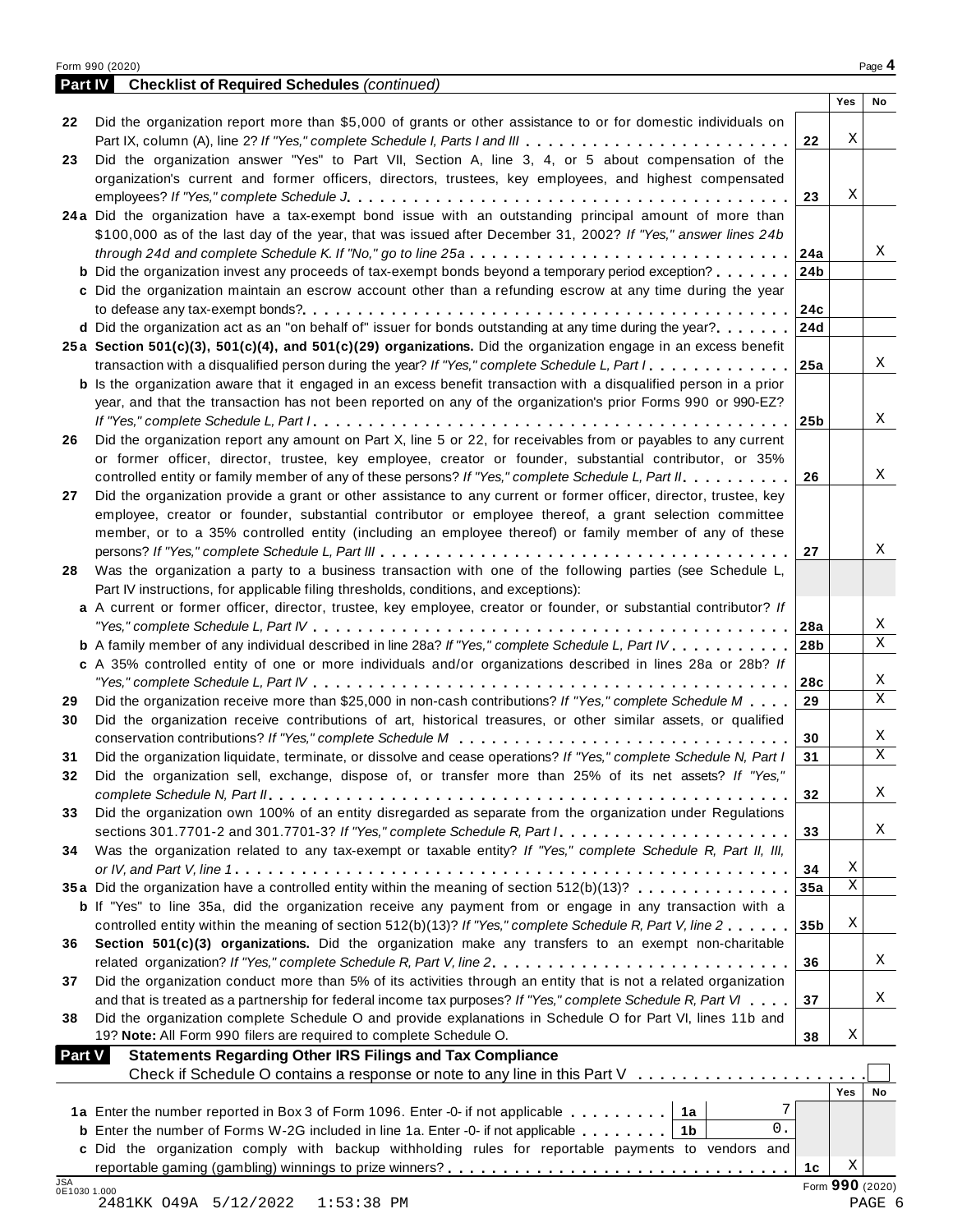|        | Form 990 (2020)                                                                                                                              |     |     | Page 5 |
|--------|----------------------------------------------------------------------------------------------------------------------------------------------|-----|-----|--------|
| Part V | Statements Regarding Other IRS Filings and Tax Compliance (continued)                                                                        |     |     |        |
|        |                                                                                                                                              |     | Yes | No     |
|        | 2a Enter the number of employees reported on Form W-3, Transmittal of Wage and Tax                                                           |     |     |        |
|        | 13<br>Statements, filed for the calendar year ending with or within the year covered by this return. [2a                                     |     |     |        |
|        | <b>b</b> If at least one is reported on line 2a, did the organization file all required federal employment tax returns?                      | 2b  | Χ   |        |
|        | <b>Note:</b> If the sum of lines 1a and 2a is greater than 250, you may be required to e-file (see instructions).                            |     |     |        |
|        | 3a Did the organization have unrelated business gross income of \$1,000 or more during the year?                                             | 3a  |     | Χ      |
|        | <b>b</b> If "Yes," has it filed a Form 990-T for this year? If "No" to line 3b, provide an explanation on Schedule O                         | 3b  |     |        |
|        | 4a At any time during the calendar year, did the organization have an interest in, or a signature or other authority over,                   |     |     |        |
|        | a financial account in a foreign country (such as a bank account, securities account, or other financial account)?                           | 4a  |     | Χ      |
|        | <b>b</b> If "Yes," enter the name of the foreign country $\blacktriangleright$                                                               |     |     |        |
|        | See instructions for filing requirements for FinCEN Form 114, Report of Foreign Bank and Financial Accounts (FBAR).                          |     |     |        |
|        | 5a Was the organization a party to a prohibited tax shelter transaction at any time during the tax year?                                     | 5a  |     | Χ      |
|        | <b>b</b> Did any taxable party notify the organization that it was or is a party to a prohibited tax shelter transaction?                    | 5b  |     | Χ      |
|        |                                                                                                                                              | 5c  |     |        |
|        | 6a Does the organization have annual gross receipts that are normally greater than \$100,000, and did the                                    |     |     |        |
|        | organization solicit any contributions that were not tax deductible as charitable contributions?                                             | 6a  |     | Χ      |
|        | <b>b</b> If "Yes," did the organization include with every solicitation an express statement that such contributions or                      |     |     |        |
|        |                                                                                                                                              | 6b  |     |        |
| 7      | Organizations that may receive deductible contributions under section 170(c).                                                                |     |     |        |
|        | a Did the organization receive a payment in excess of \$75 made partly as a contribution and partly for goods                                |     |     |        |
|        |                                                                                                                                              | 7а  |     | Χ      |
|        | <b>b</b> If "Yes," did the organization notify the donor of the value of the goods or services provided?                                     | 7b  |     |        |
|        | c Did the organization sell, exchange, or otherwise dispose of tangible personal property for which it was                                   |     |     |        |
|        |                                                                                                                                              | 7с  |     | Χ      |
|        | 7d                                                                                                                                           |     |     |        |
|        | e Did the organization receive any funds, directly or indirectly, to pay premiums on a personal benefit contract?                            | 7е  |     | Χ      |
|        | f Did the organization, during the year, pay premiums, directly or indirectly, on a personal benefit contract?                               | 7f  |     | Χ      |
|        | If the organization received a contribution of qualified intellectual property, did the organization file Form 8899 as required?             | 7g  |     |        |
|        | h If the organization received a contribution of cars, boats, airplanes, or other vehicles, did the organization file a Form 1098-C?         | 7h  |     |        |
| 8      | Sponsoring organizations maintaining donor advised funds. Did a donor advised fund maintained by the                                         |     |     |        |
|        | sponsoring organization have excess business holdings at any time during the year?                                                           | 8   |     |        |
| 9      | Sponsoring organizations maintaining donor advised funds.                                                                                    |     |     |        |
|        | <b>a</b> Did the sponsoring organization make any taxable distributions under section 4966?                                                  | 9а  |     |        |
|        | <b>b</b> Did the sponsoring organization make a distribution to a donor, donor advisor, or related person?                                   | 9b  |     |        |
|        | 10 Section 501(c)(7) organizations. Enter:                                                                                                   |     |     |        |
|        | 10a <br>a Initiation fees and capital contributions included on Part VIII, line 12                                                           |     |     |        |
|        | 10b<br><b>b</b> Gross receipts, included on Form 990, Part VIII, line 12, for public use of club facilities                                  |     |     |        |
| 11     | Section 501(c)(12) organizations. Enter:                                                                                                     |     |     |        |
|        | 11a<br><b>a</b> Gross income from members or shareholders                                                                                    |     |     |        |
|        | <b>b</b> Gross income from other sources (Do not net amounts due or paid to other sources                                                    |     |     |        |
|        | 11b                                                                                                                                          |     |     |        |
|        | 12a Section 4947(a)(1) non-exempt charitable trusts. Is the organization filing Form 990 in lieu of Form 1041?                               | 12a |     |        |
|        | 12b<br><b>b</b> If "Yes," enter the amount of tax-exempt interest received or accrued during the year                                        |     |     |        |
| 13.    | Section 501(c)(29) qualified nonprofit health insurance issuers.                                                                             |     |     |        |
|        | <b>a</b> Is the organization licensed to issue qualified health plans in more than one state?                                                | 13а |     |        |
|        | Note: See the instructions for additional information the organization must report on Schedule O.                                            |     |     |        |
|        | <b>b</b> Enter the amount of reserves the organization is required to maintain by the states in which                                        |     |     |        |
|        | 13b                                                                                                                                          |     |     |        |
|        | 13c                                                                                                                                          |     |     |        |
|        | 14a Did the organization receive any payments for indoor tanning services during the tax year?                                               | 14a |     | Χ      |
|        | <b>b</b> If "Yes," has it filed a Form 720 to report these payments? If "No," provide an explanation on Schedule $0 \cdot \cdot \cdot \cdot$ | 14b |     |        |
| 15     | Is the organization subject to the section 4960 tax on payment(s) of more than \$1,000,000 in remuneration or                                |     |     |        |
|        |                                                                                                                                              | 15  |     | Χ      |
|        | If "Yes," see instructions and file Form 4720, Schedule N.                                                                                   |     |     |        |
| 16     | Is the organization an educational institution subject to the section 4968 excise tax on net investment income?                              | 16  |     | Χ      |
|        | If "Yes," complete Form 4720, Schedule O.                                                                                                    |     |     |        |

Form **990** (2020)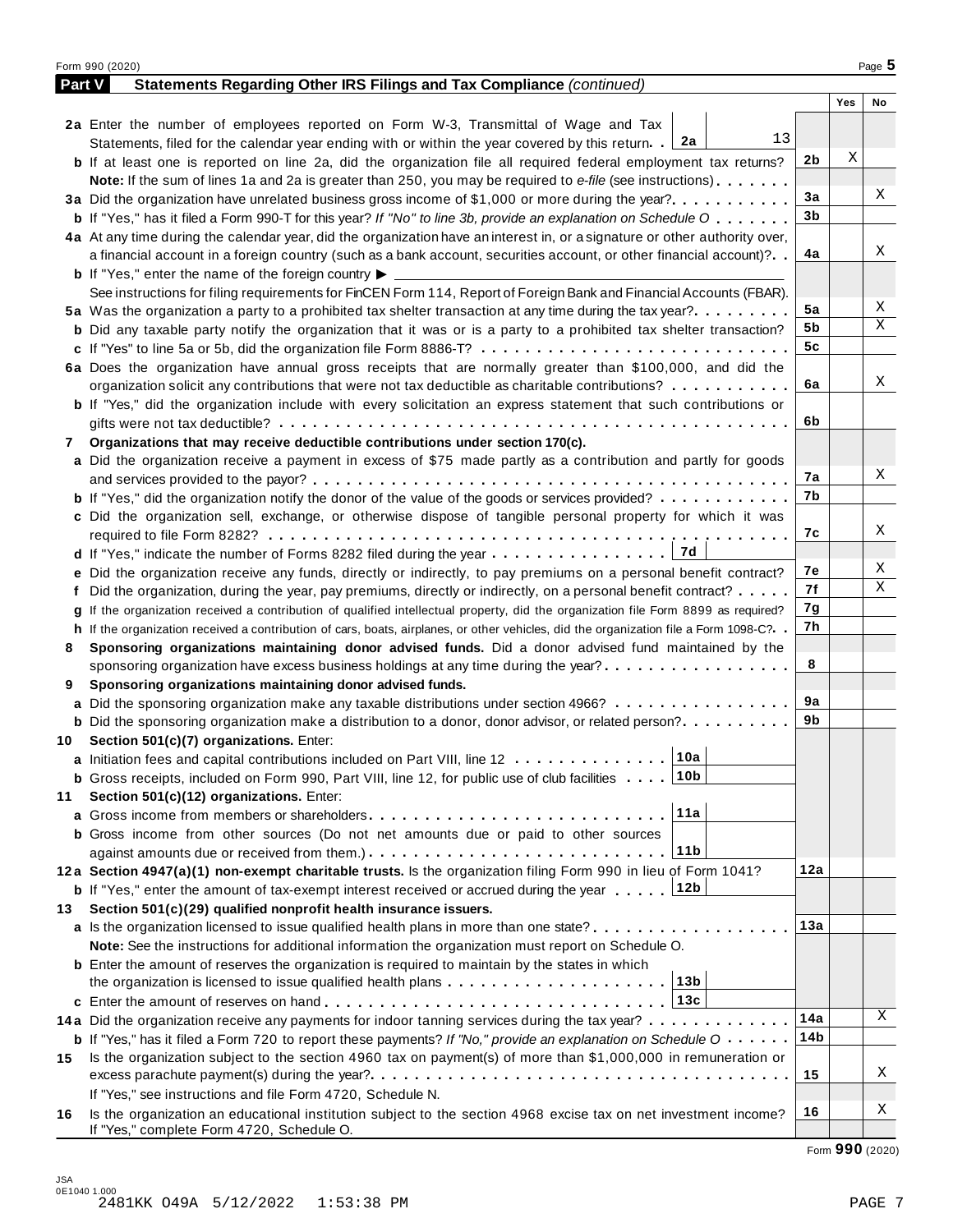|         | Form 990 (2020)                                                                                                                                                                                                              |                 |        | Page $6$ |  |  |  |
|---------|------------------------------------------------------------------------------------------------------------------------------------------------------------------------------------------------------------------------------|-----------------|--------|----------|--|--|--|
| Part VI | Governance, Management, and Disclosure For each "Yes" response to lines 2 through 7b below, and for a "No"                                                                                                                   |                 |        |          |  |  |  |
|         | response to line 8a, 8b, or 10b below, describe the circumstances, processes, or changes on Schedule O. See instructions.                                                                                                    |                 |        |          |  |  |  |
|         |                                                                                                                                                                                                                              |                 |        | X        |  |  |  |
|         | <b>Section A. Governing Body and Management</b>                                                                                                                                                                              |                 | Yes    | No       |  |  |  |
|         | 31<br>1a                                                                                                                                                                                                                     |                 |        |          |  |  |  |
|         | 1a Enter the number of voting members of the governing body at the end of the tax year<br>If there are material differences in voting rights among members of the governing body, or                                         |                 |        |          |  |  |  |
|         | if the governing body delegated broad authority to an executive committee or similar                                                                                                                                         |                 |        |          |  |  |  |
|         | committée, explain on Schedule O.<br>31<br>1b<br>Enter the number of voting members included on line 1a, above, who are independent                                                                                          |                 |        |          |  |  |  |
| b<br>2  | Did any officer, director, trustee, or key employee have a family relationship or a business relationship with                                                                                                               |                 |        |          |  |  |  |
|         |                                                                                                                                                                                                                              | 2               |        | Χ        |  |  |  |
| 3       | Did the organization delegate control over management duties customarily performed by or under the direct                                                                                                                    |                 |        |          |  |  |  |
|         | supervision of officers, directors, trustees, or key employees to a management company or other person?                                                                                                                      |                 |        |          |  |  |  |
| 4       | Did the organization make any significant changes to its governing documents since the prior Form 990 was filed?                                                                                                             |                 |        |          |  |  |  |
| 5       | Did the organization become aware during the year of a significant diversion of the organization's assets?                                                                                                                   | 5               |        | Χ        |  |  |  |
| 6       |                                                                                                                                                                                                                              | 6               |        | Χ        |  |  |  |
| 7a      | Did the organization have members, stockholders, or other persons who had the power to elect or appoint                                                                                                                      |                 |        |          |  |  |  |
|         |                                                                                                                                                                                                                              | 7a              |        | Χ        |  |  |  |
| b       | Are any governance decisions of the organization reserved to (or subject to approval by) members,                                                                                                                            |                 |        |          |  |  |  |
|         |                                                                                                                                                                                                                              | 7b              |        | X        |  |  |  |
| 8       | Did the organization contemporaneously document the meetings held or written actions undertaken during                                                                                                                       |                 |        |          |  |  |  |
|         | the year by the following:                                                                                                                                                                                                   |                 | X      |          |  |  |  |
| а       |                                                                                                                                                                                                                              | 8a<br>8b        | Χ      |          |  |  |  |
| b       |                                                                                                                                                                                                                              |                 |        |          |  |  |  |
| 9       | Is there any officer, director, trustee, or key employee listed in Part VII, Section A, who cannot be reached at<br>the organization's mailing address? If "Yes," provide the names and addresses on Schedule O.             | 9               |        | Χ        |  |  |  |
|         | Section B. Policies (This Section B requests information about policies not required by the Internal Revenue Code.)                                                                                                          |                 |        |          |  |  |  |
|         |                                                                                                                                                                                                                              |                 | Yes    | No       |  |  |  |
|         |                                                                                                                                                                                                                              | 10a             |        | Χ        |  |  |  |
|         | <b>b</b> If "Yes," did the organization have written policies and procedures governing the activities of such chapters,                                                                                                      |                 |        |          |  |  |  |
|         | affiliates, and branches to ensure their operations are consistent with the organization's exempt purposes?                                                                                                                  | 10 <sub>b</sub> |        |          |  |  |  |
|         | 11a Has the organization provided a complete copy of this Form 990 to all members of its governing body before filing the form?                                                                                              | 11a             | Χ      |          |  |  |  |
| b       | Describe in Schedule O the process, if any, used by the organization to review this Form 990.                                                                                                                                |                 |        |          |  |  |  |
|         | 12a Did the organization have a written conflict of interest policy? If "No," go to line 13                                                                                                                                  | 12a             | X      |          |  |  |  |
|         | <b>b</b> Were officers, directors, or trustees, and key employees required to disclose annually interests that could give                                                                                                    |                 |        |          |  |  |  |
|         |                                                                                                                                                                                                                              | 12 <sub>b</sub> | X      |          |  |  |  |
|         | Did the organization regularly and consistently monitor and enforce compliance with the policy? If "Yes,                                                                                                                     |                 |        |          |  |  |  |
|         |                                                                                                                                                                                                                              | 12c             | X<br>Χ |          |  |  |  |
| 13      | Did the organization have a written whistleblower policy?                                                                                                                                                                    | 13              | Χ      |          |  |  |  |
| 14      | Did the organization have a written document retention and destruction policy?.                                                                                                                                              | 14              |        |          |  |  |  |
| 15      | Did the process for determining compensation of the following persons include a review and approval by                                                                                                                       |                 |        |          |  |  |  |
|         | independent persons, comparability data, and contemporaneous substantiation of the deliberation and decision?                                                                                                                | 15a             | Χ      |          |  |  |  |
| а       | The organization's CEO, Executive Director, or top management official                                                                                                                                                       | 15b             | Χ      |          |  |  |  |
| b       | If "Yes" to line 15a or 15b, describe the process in Schedule O (see instructions).                                                                                                                                          |                 |        |          |  |  |  |
|         | 16a Did the organization invest in, contribute assets to, or participate in a joint venture or similar arrangement                                                                                                           |                 |        |          |  |  |  |
|         |                                                                                                                                                                                                                              | 16a             |        | Χ        |  |  |  |
|         | <b>b</b> If "Yes," did the organization follow a written policy or procedure requiring the organization to evaluate its                                                                                                      |                 |        |          |  |  |  |
|         | participation in joint venture arrangements under applicable federal tax law, and take steps to safeguard the                                                                                                                |                 |        |          |  |  |  |
|         |                                                                                                                                                                                                                              | 16b             |        |          |  |  |  |
|         | <b>Section C. Disclosure</b>                                                                                                                                                                                                 |                 |        |          |  |  |  |
| 17      | List the states with which a copy of this Form 990 is required to be filed $\blacktriangleright^{\text{FL}}$ .                                                                                                               |                 |        |          |  |  |  |
| 18      | Section 6104 requires an organization to make its Forms 1023 (1024 or 1024-A, if applicable), 990, and 990-T (Section 501(c)                                                                                                 |                 |        |          |  |  |  |
|         | (3)s only) available for public inspection. Indicate how you made these available. Check all that apply.                                                                                                                     |                 |        |          |  |  |  |
|         | X<br>$X$ Upon request<br>Own website<br>Another's website<br>Other (explain on Schedule O)                                                                                                                                   |                 |        |          |  |  |  |
| 19      | Describe on Schedule O whether (and if so, how) the organization made its governing documents, conflict of interest policy,                                                                                                  |                 |        |          |  |  |  |
|         | and financial statements available to the public during the tax year.                                                                                                                                                        |                 |        |          |  |  |  |
| 20      | State the name, address, and telephone number of the person who possesses the organization's books and records $\blacktriangleright$ LOU ANN POWELL, CFO 875 CONCOURSE PARKWAY SOUTH, SUITE 195 MAITLAND, FL 32 407-960-7000 |                 |        |          |  |  |  |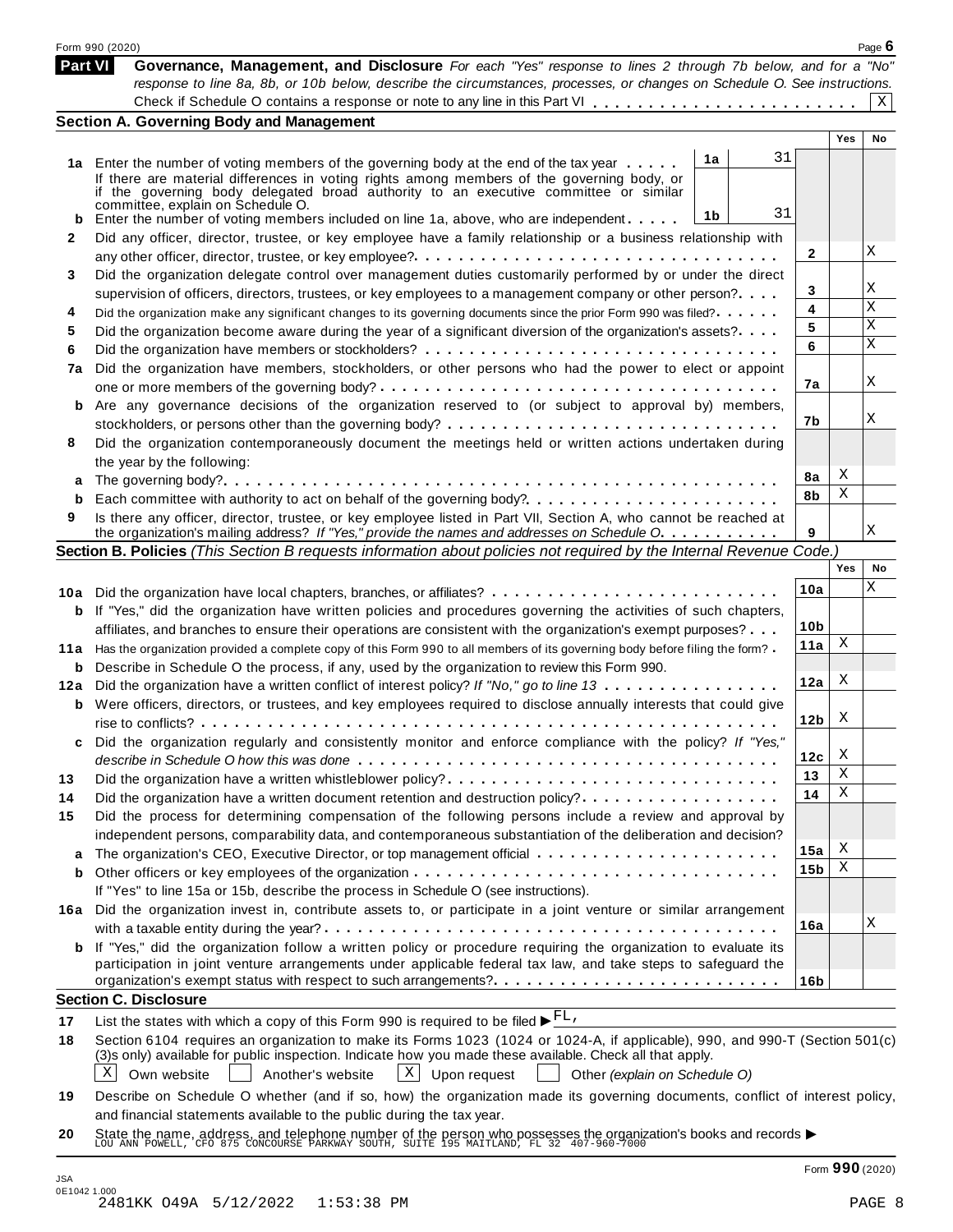**Compensation of Officers, Directors, Trustees, Key Employees, Highest Compensated Employees, and Part VII Independent Contractors** Check if Schedule O contains a response or note to any line in this Part VII  $\dots \dots \dots \dots \dots \dots \dots \dots \dots \dots \dots$ 

**Section A. Officers, Directors, Trustees, Key Employees, and Highest Compensated Employees**

**1a** Complete this table for all persons required to be listed. Report compensation for the calendar year ending with or within the organization's tax year.

anization's lax year.<br>● List all of the organization's **current** officers, directors, trustees (whether individuals or organizations), regardless of amount of<br>nnensation Enter -0- in columns (D) (E) and (E) if no compensa compensation. Enter -0- in columns (D), (E), and (F) if no compensation was paid.

• List all of the organization's current key employees, if any. See instructions for definition of "key employee."

■ List all of the organization's current key employees, if any. See instructions for definition of "key employee."<br>■ List the organization's five current highest compensated employees (other than an officer, director, tru who received reportable compensation (Box 5 of Form W-2 and/or Box 7 of Form 1099-MISC) of more than \$100,000 from the organization and any related organizations. %

List all of the organization's **former** officers, key employees, and highest compensated employees who received more than \$100,000 of reportable compensation from the organization and any related organizations.

% List all of the organization's **former directors or trustees** that received, in the capacity as a former director or trustee of the organization, more than \$10,000 of reportable compensation from the organization and any related organizations. See instructions for the order in which to list the persons above.

Check this box if neither the organization nor any related organization compensated any current officer, director, or trustee.

|                                   |                                                                |                                   |                             |             | (C)                                             |                                                                  |            |                          |                              |                                           |
|-----------------------------------|----------------------------------------------------------------|-----------------------------------|-----------------------------|-------------|-------------------------------------------------|------------------------------------------------------------------|------------|--------------------------|------------------------------|-------------------------------------------|
| (A)                               | Position<br>(B)                                                |                                   |                             |             |                                                 |                                                                  |            | (D)                      | (E)                          | (F)                                       |
| Name and title                    | Average                                                        |                                   | (do not check more than one |             |                                                 |                                                                  | Reportable | Reportable               | <b>Estimated amount</b>      |                                           |
|                                   | hours<br>per week                                              |                                   |                             |             |                                                 | box, unless person is both an<br>officer and a director/trustee) |            | compensation<br>from the | compensation<br>from related | of other<br>compensation                  |
|                                   | (list any                                                      |                                   |                             |             |                                                 |                                                                  |            | organization             | organizations                | from the                                  |
|                                   | hours for<br>related<br>organizations<br>below<br>dotted line) | or director<br>Individual trustee | Institutional trustee       | Officer     | Highest compensated<br>employee<br>Key employee |                                                                  | Former     | (W-2/1099-MISC)          | (W-2/1099-MISC)              | organization and<br>related organizations |
| (1) DOMINIC C. MACKENZIE          | 50.00                                                          |                                   |                             |             |                                                 |                                                                  |            |                          |                              |                                           |
| CEO / EXECUTIVE DIRECTOR          | 0.                                                             |                                   |                             | X           |                                                 |                                                                  |            | 201,760                  | 0.                           | 16,285.                                   |
| (2) LOU ANN POWELL                | 50.00                                                          |                                   |                             |             |                                                 |                                                                  |            |                          |                              |                                           |
| CFO/TREASURER/SECRETARY           | 0.                                                             |                                   |                             | $\mathbf X$ |                                                 |                                                                  |            | 164,256                  | 0.                           | 36,785.                                   |
| (3) JOHN P. CARDILLO              | 1.50                                                           |                                   |                             |             |                                                 |                                                                  |            |                          |                              |                                           |
| <b>DIRECTOR</b>                   | 0.                                                             | $\mathbf X$                       |                             |             |                                                 |                                                                  |            | 0                        | 0                            | 0.                                        |
| (4) CARL J. DOMINO                | 1.50                                                           |                                   |                             |             |                                                 |                                                                  |            |                          |                              |                                           |
| <b>DIRECTOR</b>                   | 0.                                                             | X                                 |                             |             |                                                 |                                                                  |            | 0.                       | $0$ .                        | $\mathsf 0$ .                             |
| (5) CARLOS HALLEY                 | 1.50                                                           |                                   |                             |             |                                                 |                                                                  |            |                          |                              |                                           |
| <b>DIRECTOR</b>                   | 0.                                                             | X                                 |                             |             |                                                 |                                                                  |            | 0                        | 0.                           | 0.                                        |
| (6) HALA SANDRIDGE                | 3.00                                                           |                                   |                             |             |                                                 |                                                                  |            |                          |                              |                                           |
| IMMEDIATE PAST PRESIDENT          | 0.                                                             | $\mathbf X$                       |                             | Χ           |                                                 |                                                                  |            | $\mathbf 0$              | 0                            | 0.                                        |
| (7) STEPHEN R. SENN               | 3.00                                                           |                                   |                             |             |                                                 |                                                                  |            |                          |                              |                                           |
| PRESIDENT                         | 0.                                                             | $\mathbf X$                       |                             | Χ           |                                                 |                                                                  |            | 0                        | 0                            | 0.                                        |
| (8) ROBERTO R. PARDO              | 1.50                                                           |                                   |                             |             |                                                 |                                                                  |            |                          |                              |                                           |
| <b>DIRECTOR</b>                   | 0.                                                             | X                                 |                             |             |                                                 |                                                                  |            | $\mathbf 0$              | 0                            | 0.                                        |
| (9) HON. SUZANNE VAN WYK          | 3.00                                                           |                                   |                             |             |                                                 |                                                                  |            |                          |                              |                                           |
| FIRST VICE PRESIDENT              | 0.                                                             | X                                 |                             | X           |                                                 |                                                                  |            | $\mathbf 0$              | $\overline{0}$               | $0$ .                                     |
| (10) HON. EDWIN A. SCALES,<br>III | 1.50                                                           |                                   |                             |             |                                                 |                                                                  |            |                          |                              |                                           |
| <b>DIRECTOR</b>                   | 0.                                                             | X                                 |                             |             |                                                 |                                                                  |            | $\mathbf 0$              | $0$ .                        | $0$ .                                     |
| (11) HON. REGINALD K. WHITEHEAD   | 1.50                                                           |                                   |                             |             |                                                 |                                                                  |            |                          |                              |                                           |
| <b>DIRECTOR</b>                   | 0.                                                             | Χ                                 |                             |             |                                                 |                                                                  |            | 0                        | 0                            | 0.                                        |
| (12) MURRAY B. SILVERSTEIN        | 3.00                                                           |                                   |                             |             |                                                 |                                                                  |            |                          |                              |                                           |
| SECOND VICE PRESIDENT             | 0.                                                             | X                                 |                             | X           |                                                 |                                                                  |            | $\mathbf 0$              | $\mathbf{0}$                 | 0.                                        |
| (13) GREGORY W. COLEMAN           | 1.50                                                           |                                   |                             |             |                                                 |                                                                  |            |                          |                              |                                           |
| <b>DIRECTOR</b>                   | 0.                                                             | X                                 |                             |             |                                                 |                                                                  |            | 0                        | 0                            | $0$ .                                     |
| (14) GEORGE W TINSLEY SR          | 1.50                                                           |                                   |                             |             |                                                 |                                                                  |            |                          |                              |                                           |
| <b>DIRECTOR</b>                   | 0.                                                             | $\mathbf X$                       |                             |             |                                                 |                                                                  |            | 0.                       | 0                            | $0$ .                                     |

Form **990** (2020)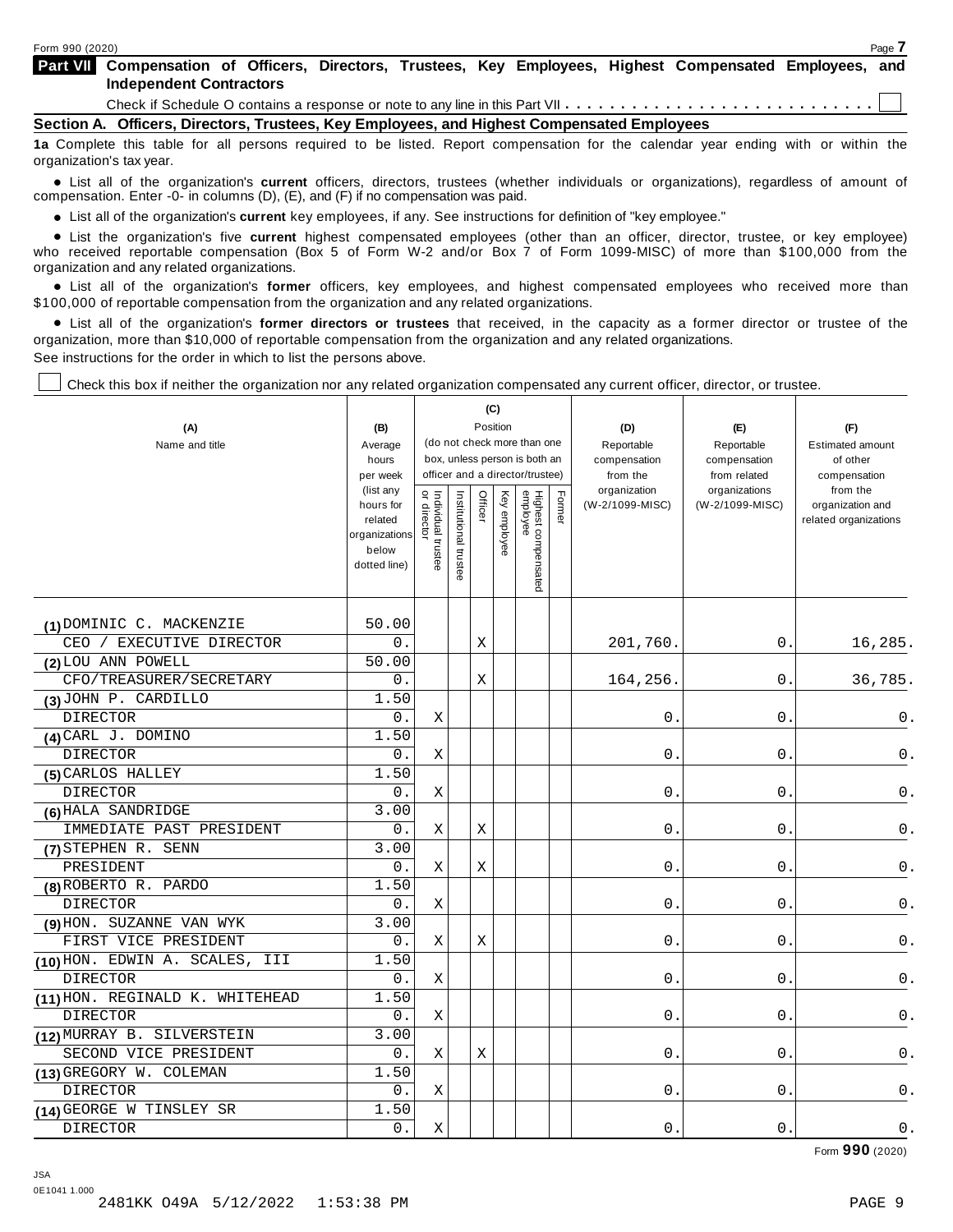#### Form <sup>990</sup> (2020) Page **8**

| Part VII<br>Section A. Officers, Directors, Trustees, Key Employees, and Highest Compensated Employees (continued) |                                                     |                                   |                       |         |              |                                                                                                 |        |                                           |                                                             |                                                          |
|--------------------------------------------------------------------------------------------------------------------|-----------------------------------------------------|-----------------------------------|-----------------------|---------|--------------|-------------------------------------------------------------------------------------------------|--------|-------------------------------------------|-------------------------------------------------------------|----------------------------------------------------------|
| (A)                                                                                                                | (B)                                                 |                                   |                       |         | (C)          |                                                                                                 |        | (D)                                       | (E)                                                         | (F)                                                      |
| Name and title                                                                                                     | Average<br>hours per<br>week (list any<br>hours for |                                   |                       |         | Position     | (do not check more than one<br>box, unless person is both an<br>officer and a director/trustee) |        | Reportable<br>compensation<br>from<br>the | Reportable<br>compensation from<br>related<br>organizations | Estimated<br>amount of<br>other<br>compensation          |
|                                                                                                                    | related<br>organizations<br>below dotted<br>line)   | Individual trustee<br>or director | Institutional trustee | Officer | Key employee | Highest compensated<br>employee                                                                 | Former | organization<br>(W-2/1099-MISC)           | (W-2/1099-MISC)                                             | from the<br>organization<br>and related<br>organizations |
| 15) MARIA C GONZALEZ                                                                                               | 1.50                                                |                                   |                       |         |              |                                                                                                 |        |                                           |                                                             |                                                          |
| <b>DIRECTOR</b>                                                                                                    | 0.                                                  | Χ                                 |                       |         |              |                                                                                                 |        | 0                                         | 0.                                                          | 0.                                                       |
| 16) JOHN F HARKNESS JR                                                                                             | 1.50                                                |                                   |                       |         |              |                                                                                                 |        |                                           |                                                             |                                                          |
| <b>DIRECTOR</b>                                                                                                    | 0.                                                  | X                                 |                       |         |              |                                                                                                 |        | 0                                         | 0.                                                          | 0.                                                       |
| 17) RET. JUSTICE JAMES EC PERRY                                                                                    | 1.50                                                |                                   |                       |         |              |                                                                                                 |        |                                           |                                                             |                                                          |
| <b>DIRECTOR</b>                                                                                                    | $0$ .                                               | Χ                                 |                       |         |              |                                                                                                 |        | 0                                         | 0.                                                          | 0.                                                       |
| 18) RAYMOND P REID JR                                                                                              | 1.50                                                |                                   |                       |         |              |                                                                                                 |        |                                           |                                                             |                                                          |
| <b>DIRECTOR</b>                                                                                                    | 0.                                                  | X                                 |                       |         |              |                                                                                                 |        | 0                                         | 0.                                                          | 0.                                                       |
| 19) ASHLEY SYBESMA                                                                                                 | 1.50                                                |                                   |                       |         |              |                                                                                                 |        |                                           |                                                             |                                                          |
| <b>DIRECTOR</b>                                                                                                    | 0.                                                  | X                                 |                       |         |              |                                                                                                 |        | 0                                         | $0$ .                                                       | 0.                                                       |
| 20) CONNIE BOOKMAN                                                                                                 | 3.00                                                |                                   |                       |         |              |                                                                                                 |        |                                           |                                                             |                                                          |
| PRESIDENT-ELECT                                                                                                    | $0$ .                                               | Χ                                 |                       | Χ       |              |                                                                                                 |        | 0                                         | 0.                                                          | 0.                                                       |
| 21) LORNA E. BROWN-BURTON                                                                                          | 1.50                                                |                                   |                       |         |              |                                                                                                 |        |                                           |                                                             |                                                          |
| <b>DIRECTOR</b>                                                                                                    | 0.                                                  | X                                 |                       |         |              |                                                                                                 |        | $\mathbf 0$                               | 0.                                                          | 0.                                                       |
| 22) HON. HUGH A. CARITHERS, JR.                                                                                    | 1.50                                                |                                   |                       |         |              |                                                                                                 |        |                                           |                                                             |                                                          |
| <b>DIRECTOR</b>                                                                                                    | 0.                                                  | Χ                                 |                       |         |              |                                                                                                 |        | 0                                         | 0.                                                          | 0.                                                       |
| $23)$ MIN CHO                                                                                                      | 1.50                                                |                                   |                       |         |              |                                                                                                 |        |                                           |                                                             |                                                          |
| <b>DIRECTOR</b>                                                                                                    | 0.                                                  | Χ                                 |                       |         |              |                                                                                                 |        | $\mathbf 0$                               | 0.                                                          | 0.                                                       |
| 24) IAN M. COMISKY                                                                                                 | 1.50                                                |                                   |                       |         |              |                                                                                                 |        |                                           |                                                             |                                                          |
| <b>DIRECTOR</b>                                                                                                    | $0$ .                                               | X                                 |                       |         |              |                                                                                                 |        | 0                                         | $0$ .                                                       | 0.                                                       |
| 25) SARA COURTNEY BAIGORRI                                                                                         | 1.50                                                |                                   |                       |         |              |                                                                                                 |        |                                           |                                                             |                                                          |
| <b>DIRECTOR</b>                                                                                                    | 0.                                                  | Χ                                 |                       |         |              |                                                                                                 |        | $\mathbf 0$                               | 0.                                                          | 0.                                                       |
| 1b Sub-total                                                                                                       |                                                     |                                   |                       |         |              |                                                                                                 |        | 366,016                                   | $\mathbf 0$                                                 | 53,070.                                                  |
| c Total from continuation sheets to Part VII, Section A                                                            |                                                     |                                   |                       |         |              |                                                                                                 |        | $\mathbf 0$                               | $\mathbf{0}$                                                | 0.                                                       |
|                                                                                                                    |                                                     |                                   |                       |         |              |                                                                                                 |        |                                           | $\overline{0}$ .                                            | 53,070.                                                  |

| $3^{\circ}$ | Did the organization list any former officer, director, or trustee, key employee, or highest compensated                                                                                                               |    |   |
|-------------|------------------------------------------------------------------------------------------------------------------------------------------------------------------------------------------------------------------------|----|---|
|             | employee on line 1a? If "Yes," complete Schedule J for such individual                                                                                                                                                 |    |   |
|             | 4 For any individual listed on line 1a, is the sum of reportable compensation and other compensation from the<br>organization and related organizations greater than \$150,000? If "Yes," complete Schedule J for such |    |   |
|             |                                                                                                                                                                                                                        |    | X |
|             | 5 Did any person listed on line 1a receive or accrue compensation from any unrelated organization or individual                                                                                                        |    |   |
|             | for services rendered to the organization? If "Yes," complete Schedule J for such person                                                                                                                               | -5 |   |
|             |                                                                                                                                                                                                                        |    |   |

#### **Section B. Independent Contractors**

**1** Complete this table for your five highest compensated independent contractors that received more than \$100,000 of compensation from the organization. Report compensation for the calendar year ending with or within the organization's tax year.

| (A)<br>Name and business address                                                                                                                                                                          | (B)<br>Description of services | (C)<br>Compensation |
|-----------------------------------------------------------------------------------------------------------------------------------------------------------------------------------------------------------|--------------------------------|---------------------|
| ATTACHMENT 5                                                                                                                                                                                              |                                |                     |
|                                                                                                                                                                                                           |                                |                     |
|                                                                                                                                                                                                           |                                |                     |
|                                                                                                                                                                                                           |                                |                     |
|                                                                                                                                                                                                           |                                |                     |
| Total number of independent contractors (including but not limited to those listed above) who received<br>$\mathbf{2}$<br>more than \$100,000 in compensation from the organization $\blacktriangleright$ |                                |                     |
| 10A                                                                                                                                                                                                       |                                | $\sim$ $\sim$       |

X

X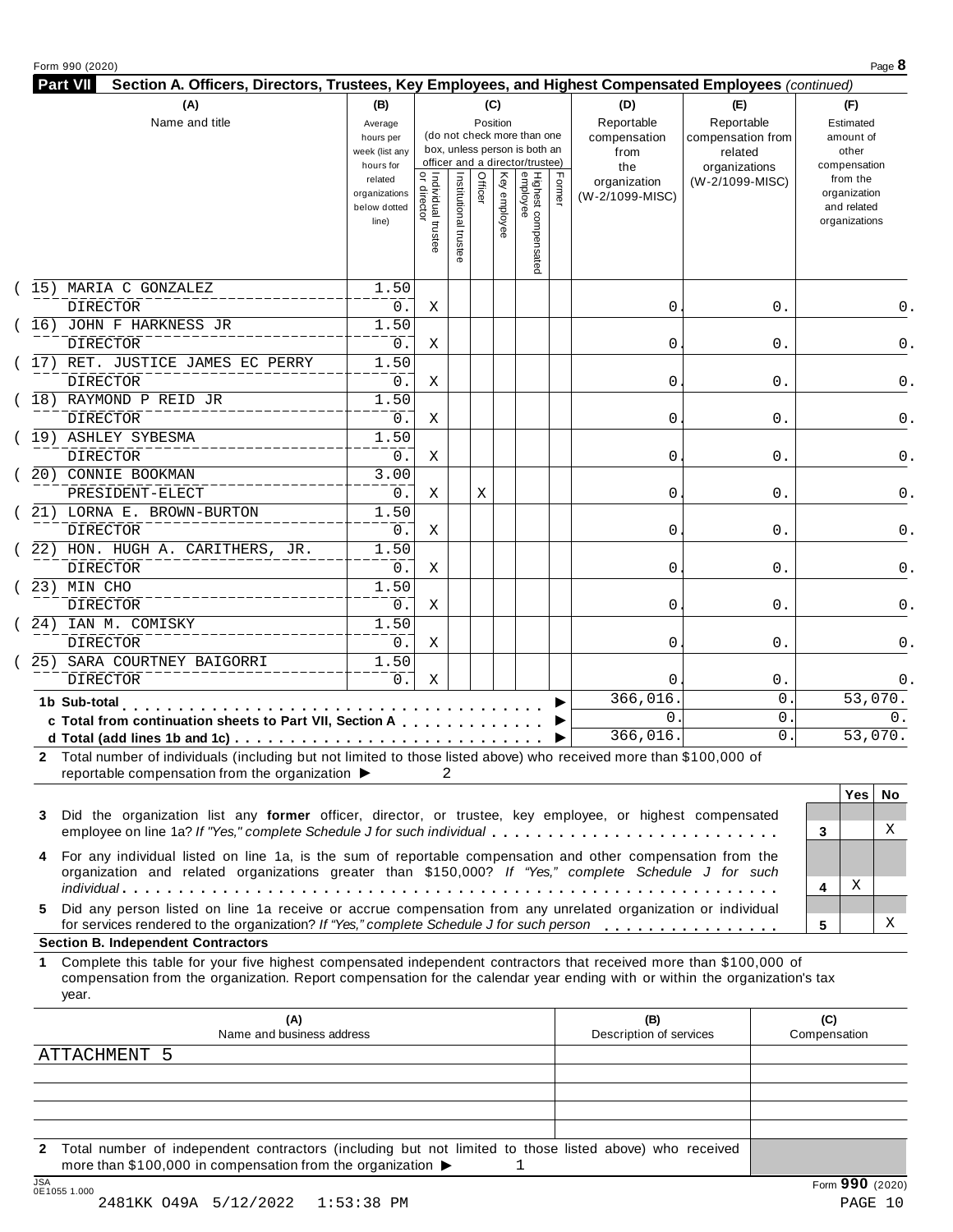| Section A. Officers, Directors, Trustees, Key Employees, and Highest Compensated Employees (continued)<br>(A)              | (B)            |                                           |                       |         | (C)          |                                 |        | (D)                     | (E)               | (F)               |
|----------------------------------------------------------------------------------------------------------------------------|----------------|-------------------------------------------|-----------------------|---------|--------------|---------------------------------|--------|-------------------------|-------------------|-------------------|
| Name and title                                                                                                             | Average        |                                           |                       |         | Position     |                                 |        | Reportable              | Reportable        | Estimated         |
|                                                                                                                            | hours per      |                                           |                       |         |              | (do not check more than one     |        | compensation            | compensation from | amount of         |
|                                                                                                                            | week (list any |                                           |                       |         |              | box, unless person is both an   |        | from                    | related           | other             |
|                                                                                                                            | hours for      |                                           |                       |         |              | officer and a director/trustee) |        | the                     | organizations     | compensation      |
|                                                                                                                            | related        |                                           |                       | Officer |              |                                 | Former | organization            | (W-2/1099-MISC)   | from the          |
|                                                                                                                            | organizations  |                                           |                       |         |              |                                 |        | (W-2/1099-MISC)         |                   | organization      |
|                                                                                                                            | below dotted   |                                           |                       |         |              |                                 |        |                         |                   | and related       |
|                                                                                                                            | line)          | <br>  Individual trustee<br>  or director | Institutional trustee |         | Key employee |                                 |        |                         |                   | organizations     |
|                                                                                                                            |                |                                           |                       |         |              |                                 |        |                         |                   |                   |
|                                                                                                                            |                |                                           |                       |         |              | Highest compensated<br>employee |        |                         |                   |                   |
| 26) BRIAN E. CURRIE                                                                                                        |                |                                           |                       |         |              |                                 |        |                         |                   |                   |
|                                                                                                                            | 1.50           |                                           |                       |         |              |                                 |        |                         |                   |                   |
| <b>DIRECTOR</b>                                                                                                            | $0$ .          | Χ                                         |                       |         |              |                                 |        | 0                       | 0.                |                   |
| 27) JOSEPH D. HUDGINS                                                                                                      | 1.50           |                                           |                       |         |              |                                 |        |                         |                   |                   |
| <b>DIRECTOR</b>                                                                                                            | 0.             | Χ                                         |                       |         |              |                                 |        | 0                       | 0.                |                   |
| 28) KEVIN P. MCCOY                                                                                                         | 1.50           |                                           |                       |         |              |                                 |        |                         |                   |                   |
| <b>DIRECTOR</b>                                                                                                            | 0.             | X                                         |                       |         |              |                                 |        | 0                       | 0.                |                   |
|                                                                                                                            |                |                                           |                       |         |              |                                 |        |                         |                   |                   |
| 29) RET. JUSTICE PEGGY QUINCE                                                                                              | 1.50           |                                           |                       |         |              |                                 |        |                         |                   |                   |
| <b>DIRECTOR</b>                                                                                                            | 0.             | Χ                                         |                       |         |              |                                 |        | 0                       | 0.                |                   |
| 30) STEVEN A. SALZER                                                                                                       | 1.50           |                                           |                       |         |              |                                 |        |                         |                   |                   |
| DIRECTOR                                                                                                                   | 0.             | Χ                                         |                       |         |              |                                 |        | 0                       | 0.                |                   |
|                                                                                                                            |                |                                           |                       |         |              |                                 |        |                         |                   |                   |
| 31) RENEE ELISE THOMPSON                                                                                                   | 1.50           |                                           |                       |         |              |                                 |        |                         |                   |                   |
| <b>DIRECTOR</b>                                                                                                            | 0.             | Χ                                         |                       |         |              |                                 |        | 0                       | 0.                |                   |
| 32) LARA J. TIBBALS                                                                                                        | 1.50           |                                           |                       |         |              |                                 |        |                         |                   |                   |
| <b>DIRECTOR</b>                                                                                                            | 0.             | X                                         |                       |         |              |                                 |        | 0                       | 0.                |                   |
| 33) J. SAMANTHA VACCIANA                                                                                                   | 1.50           |                                           |                       |         |              |                                 |        |                         |                   |                   |
|                                                                                                                            |                |                                           |                       |         |              |                                 |        |                         |                   |                   |
| <b>DIRECTOR</b>                                                                                                            | $0$ .          | Χ                                         |                       |         |              |                                 |        | 0                       | 0.                |                   |
|                                                                                                                            |                |                                           |                       |         |              |                                 |        |                         |                   |                   |
|                                                                                                                            |                |                                           |                       |         |              |                                 |        |                         |                   |                   |
|                                                                                                                            |                |                                           |                       |         |              |                                 |        |                         |                   |                   |
|                                                                                                                            |                |                                           |                       |         |              |                                 |        |                         |                   |                   |
|                                                                                                                            |                |                                           |                       |         |              |                                 |        |                         |                   |                   |
|                                                                                                                            |                |                                           |                       |         |              |                                 |        |                         |                   |                   |
|                                                                                                                            |                |                                           |                       |         |              |                                 |        |                         |                   |                   |
| 1b Sub-total                                                                                                               |                |                                           |                       |         |              |                                 |        | $\mathbf{0}$            | 0                 | 0.                |
| c Total from continuation sheets to Part VII, Section A                                                                    |                |                                           |                       |         |              |                                 |        |                         |                   |                   |
|                                                                                                                            |                |                                           |                       |         |              |                                 |        |                         |                   |                   |
|                                                                                                                            |                |                                           |                       |         |              |                                 |        |                         |                   |                   |
| 2 Total number of individuals (including but not limited to those listed above) who received more than \$100,000 of        |                |                                           |                       |         |              |                                 |        |                         |                   |                   |
| reportable compensation from the organization ▶                                                                            |                | 2                                         |                       |         |              |                                 |        |                         |                   |                   |
|                                                                                                                            |                |                                           |                       |         |              |                                 |        |                         |                   | <b>Yes</b><br>No. |
| Did the organization list any former officer, director, or trustee, key employee, or highest compensated                   |                |                                           |                       |         |              |                                 |        |                         |                   |                   |
| 3<br>employee on line 1a? If "Yes," complete Schedule J for such individual                                                |                |                                           |                       |         |              |                                 |        |                         |                   | X<br>3            |
|                                                                                                                            |                |                                           |                       |         |              |                                 |        |                         |                   |                   |
| For any individual listed on line 1a, is the sum of reportable compensation and other compensation from the<br>4           |                |                                           |                       |         |              |                                 |        |                         |                   |                   |
| organization and related organizations greater than \$150,000? If "Yes," complete Schedule J for such                      |                |                                           |                       |         |              |                                 |        |                         |                   |                   |
|                                                                                                                            |                |                                           |                       |         |              |                                 |        |                         |                   | Χ<br>4            |
| Did any person listed on line 1a receive or accrue compensation from any unrelated organization or individual              |                |                                           |                       |         |              |                                 |        |                         |                   |                   |
| 5.<br>for services rendered to the organization? If "Yes," complete Schedule J for such person                             |                |                                           |                       |         |              |                                 |        |                         |                   | х<br>5            |
|                                                                                                                            |                |                                           |                       |         |              |                                 |        |                         |                   |                   |
| <b>Section B. Independent Contractors</b>                                                                                  |                |                                           |                       |         |              |                                 |        |                         |                   |                   |
| Complete this table for your five highest compensated independent contractors that received more than \$100,000 of         |                |                                           |                       |         |              |                                 |        |                         |                   |                   |
| compensation from the organization. Report compensation for the calendar year ending with or within the organization's tax |                |                                           |                       |         |              |                                 |        |                         |                   |                   |
| year.                                                                                                                      |                |                                           |                       |         |              |                                 |        |                         |                   |                   |
|                                                                                                                            |                |                                           |                       |         |              |                                 |        |                         |                   |                   |
| (A)                                                                                                                        |                |                                           |                       |         |              |                                 |        | (B)                     |                   | (C)               |
| Name and business address                                                                                                  |                |                                           |                       |         |              |                                 |        | Description of services |                   | Compensation      |
|                                                                                                                            |                |                                           |                       |         |              |                                 |        |                         |                   |                   |
|                                                                                                                            |                |                                           |                       |         |              |                                 |        |                         |                   |                   |
|                                                                                                                            |                |                                           |                       |         |              |                                 |        |                         |                   |                   |
|                                                                                                                            |                |                                           |                       |         |              |                                 |        |                         |                   |                   |

**2** Total number of independent contractors (including but not limited to those listed above) who received more than \$100,000 in compensation from the organization  $\blacktriangleright$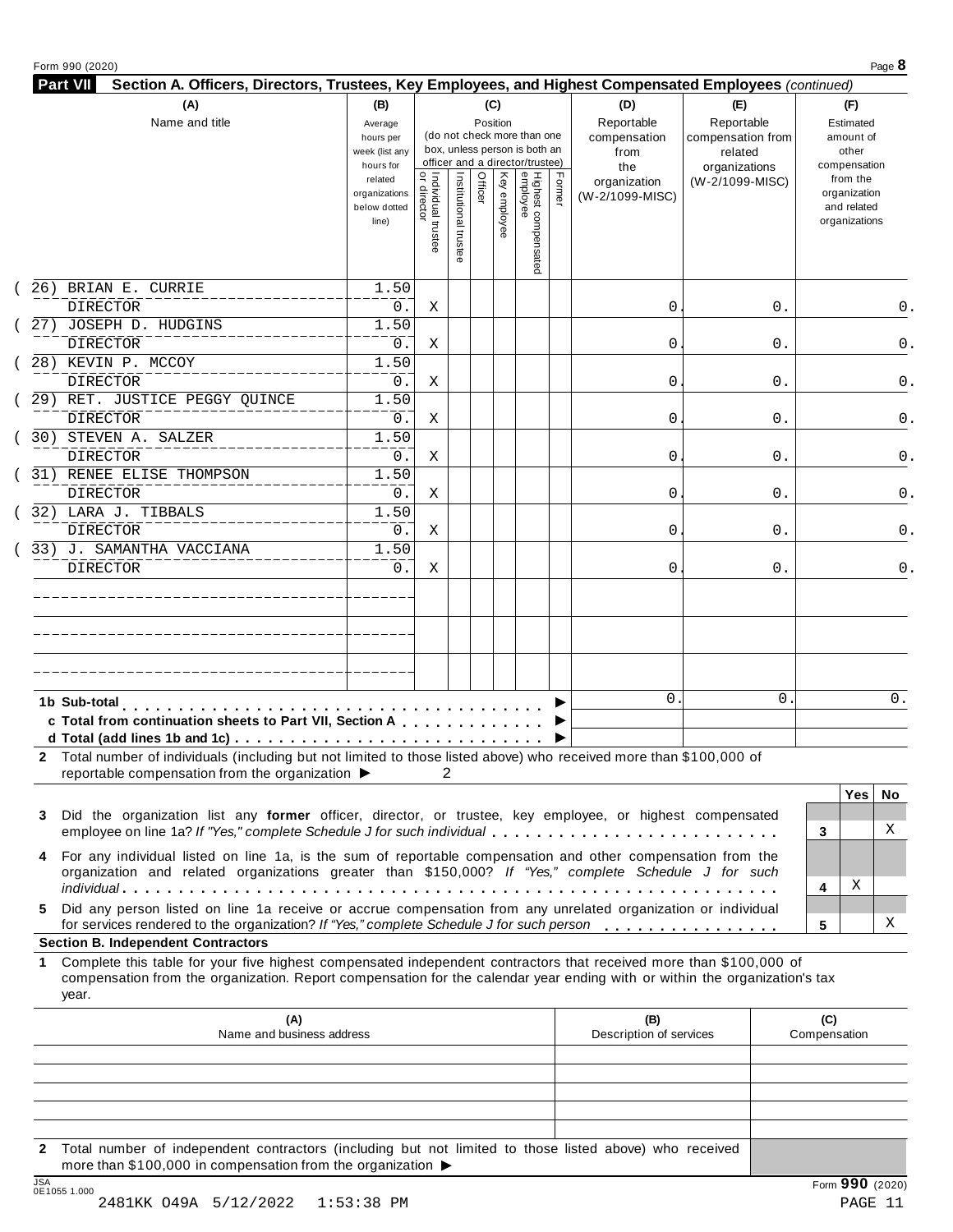| Form 990 (2020)  |                             | Page |
|------------------|-----------------------------|------|
| <b>Part VIII</b> | <b>Statement of Revenue</b> |      |

|                                                           | <b>Part VIII</b> | Statement of Revenue                                                                                                                                                                                                                        |                      |                      |                                              |                                                 |                                                               |
|-----------------------------------------------------------|------------------|---------------------------------------------------------------------------------------------------------------------------------------------------------------------------------------------------------------------------------------------|----------------------|----------------------|----------------------------------------------|-------------------------------------------------|---------------------------------------------------------------|
|                                                           |                  |                                                                                                                                                                                                                                             |                      | (A)<br>Total revenue | (B)<br>Related or exempt<br>function revenue | $\overline{C}$<br>Unrelated<br>business revenue | (D)<br>Revenue excluded<br>from tax under<br>sections 512-514 |
|                                                           | 1a               | Federated campaigns <b>Federated</b><br>1а                                                                                                                                                                                                  |                      |                      |                                              |                                                 |                                                               |
| Contributions, Gifts, Grants<br>and Other Similar Amounts | b                | Membership dues <b>All Accords</b> Membership dues<br>1b                                                                                                                                                                                    |                      |                      |                                              |                                                 |                                                               |
|                                                           | c                | Fundraising events <b>Fundraising</b><br>1c                                                                                                                                                                                                 |                      |                      |                                              |                                                 |                                                               |
|                                                           | d                | Related organizations <b>and the set of the set of the set of the set of the set of the set of the set of the set of the set of the set of the set of the set of the set of the set of the set of the set of the set of the set </b><br>1d  |                      |                      |                                              |                                                 |                                                               |
|                                                           | е                | Government grants (contributions)<br>1e                                                                                                                                                                                                     |                      |                      |                                              |                                                 |                                                               |
|                                                           | t.               | All other contributions, gifts, grants,                                                                                                                                                                                                     |                      |                      |                                              |                                                 |                                                               |
|                                                           |                  | and similar amounts not included above.<br>1f                                                                                                                                                                                               | 8,596,461.           |                      |                                              |                                                 |                                                               |
|                                                           | g                | Noncash contributions included in                                                                                                                                                                                                           |                      |                      |                                              |                                                 |                                                               |
|                                                           |                  | lines 1a-1f $\ldots$ $\ldots$ $\ldots$ $\frac{1}{9}$ \$                                                                                                                                                                                     | 9,870.               |                      |                                              |                                                 |                                                               |
|                                                           |                  | h Total. Add lines 1a-1f $\ldots$ , $\ldots$ , $\ldots$ , $\blacktriangleright$                                                                                                                                                             |                      | 8,596,461.           |                                              |                                                 |                                                               |
|                                                           |                  |                                                                                                                                                                                                                                             | <b>Business Code</b> |                      |                                              |                                                 |                                                               |
|                                                           | 2a               |                                                                                                                                                                                                                                             |                      |                      |                                              |                                                 |                                                               |
|                                                           | b                |                                                                                                                                                                                                                                             |                      |                      |                                              |                                                 |                                                               |
| Program Service<br>Revenue                                | c                |                                                                                                                                                                                                                                             |                      |                      |                                              |                                                 |                                                               |
|                                                           | d                |                                                                                                                                                                                                                                             |                      |                      |                                              |                                                 |                                                               |
|                                                           | е                |                                                                                                                                                                                                                                             |                      |                      |                                              |                                                 |                                                               |
|                                                           | f                | All other program service revenue                                                                                                                                                                                                           |                      |                      |                                              |                                                 |                                                               |
|                                                           | g                | Total. Add lines 2a-2f ▶                                                                                                                                                                                                                    |                      | $0$ .                |                                              |                                                 |                                                               |
|                                                           | 3                | Investment income (including dividends, interest, and                                                                                                                                                                                       |                      |                      |                                              |                                                 |                                                               |
|                                                           |                  |                                                                                                                                                                                                                                             |                      | 587,454.             |                                              |                                                 | 587,454.                                                      |
|                                                           | 4                | Income from investment of tax-exempt bond proceeds $\blacktriangleright$                                                                                                                                                                    |                      | 0.                   |                                              |                                                 |                                                               |
|                                                           | 5                |                                                                                                                                                                                                                                             |                      | 0.                   |                                              |                                                 |                                                               |
|                                                           |                  | (i) Real                                                                                                                                                                                                                                    | (ii) Personal        |                      |                                              |                                                 |                                                               |
|                                                           | 6a               | Gross rents [19]<br>6а                                                                                                                                                                                                                      |                      |                      |                                              |                                                 |                                                               |
|                                                           | b                | Less: rental expenses<br>6b                                                                                                                                                                                                                 |                      |                      |                                              |                                                 |                                                               |
|                                                           | c                | Rental income or (loss) 6c                                                                                                                                                                                                                  |                      |                      |                                              |                                                 |                                                               |
|                                                           | d                | Net rental income or (loss) ▶                                                                                                                                                                                                               |                      | 0.                   |                                              |                                                 |                                                               |
|                                                           | 7а               | (i) Securities<br>Gross amount from                                                                                                                                                                                                         | (ii) Other           |                      |                                              |                                                 |                                                               |
|                                                           |                  | sales<br>of<br>assets                                                                                                                                                                                                                       |                      |                      |                                              |                                                 |                                                               |
|                                                           |                  | 18, 164, 787.<br>other than inventory<br>7a                                                                                                                                                                                                 |                      |                      |                                              |                                                 |                                                               |
|                                                           | b                | Less: cost or other basis                                                                                                                                                                                                                   |                      |                      |                                              |                                                 |                                                               |
| evenue                                                    |                  | 17,570,174.<br>and sales expenses<br>7b                                                                                                                                                                                                     |                      |                      |                                              |                                                 |                                                               |
|                                                           |                  | 594,613.<br>7c<br><b>c</b> Gain or (loss) and a                                                                                                                                                                                             |                      |                      |                                              |                                                 |                                                               |
|                                                           | d                |                                                                                                                                                                                                                                             |                      | 594,613.             |                                              |                                                 | 594,613.                                                      |
| Other <sub>R</sub>                                        | 8а               | income from fundraising<br>Gross                                                                                                                                                                                                            |                      |                      |                                              |                                                 |                                                               |
|                                                           |                  | events (not including \$                                                                                                                                                                                                                    |                      |                      |                                              |                                                 |                                                               |
|                                                           |                  | of contributions reported on line                                                                                                                                                                                                           |                      |                      |                                              |                                                 |                                                               |
|                                                           |                  | 8а<br>1c). See Part IV, line 18                                                                                                                                                                                                             | 0.                   |                      |                                              |                                                 |                                                               |
|                                                           | b                | 8b<br>Less: direct expenses                                                                                                                                                                                                                 | $0$ .                |                      |                                              |                                                 |                                                               |
|                                                           | с                | Net income or (loss) from fundraising events.                                                                                                                                                                                               | ▶                    | $0$ .                |                                              |                                                 |                                                               |
|                                                           | 9а               | income<br>from<br>gaming<br>Gross                                                                                                                                                                                                           |                      |                      |                                              |                                                 |                                                               |
|                                                           |                  | activities. See Part IV, line 19<br>9а                                                                                                                                                                                                      | 0.                   |                      |                                              |                                                 |                                                               |
|                                                           | b                | 9b<br>Less: direct expenses                                                                                                                                                                                                                 | $0$ .                |                      |                                              |                                                 |                                                               |
|                                                           | c                | Net income or (loss) from gaming activities.                                                                                                                                                                                                | ▸                    | 0.                   |                                              |                                                 |                                                               |
|                                                           | 10a              | Gross sales of inventory,<br>less                                                                                                                                                                                                           |                      |                      |                                              |                                                 |                                                               |
|                                                           |                  | returns and allowances <b>the control of the control of the control of the control of the control of the control of the control of the control of the control of the control of the control of the control of the control of the</b><br>10a | 0.                   |                      |                                              |                                                 |                                                               |
|                                                           | b                | 10 <sub>b</sub><br>Less: cost of goods sold                                                                                                                                                                                                 | 0.                   |                      |                                              |                                                 |                                                               |
|                                                           | c                | Net income or (loss) from sales of inventory                                                                                                                                                                                                | ▸                    | $0$ .                |                                              |                                                 |                                                               |
|                                                           |                  |                                                                                                                                                                                                                                             | <b>Business Code</b> |                      |                                              |                                                 |                                                               |
|                                                           | 11a              | LITIGATION SETTLEMENTS                                                                                                                                                                                                                      | 900099               | 1,607,941.           |                                              |                                                 | 1,607,941.                                                    |
|                                                           |                  |                                                                                                                                                                                                                                             | 900099               | 35,996.              | 35,996.                                      |                                                 |                                                               |
|                                                           | b                | CY PRES AWARDS                                                                                                                                                                                                                              |                      |                      |                                              |                                                 |                                                               |
|                                                           | c                | MISCELLANEOUS                                                                                                                                                                                                                               | 900099               | 24,938.              | 24,938.                                      |                                                 |                                                               |
|                                                           | d                | All other revenue entitled and the set of the set of the set of the set of the set of the set of the set of the                                                                                                                             |                      |                      |                                              |                                                 |                                                               |
| Miscellaneous<br>Revenue                                  | е                | Total. Add lines 11a-11d ▶                                                                                                                                                                                                                  |                      | 1,668,875.           |                                              |                                                 |                                                               |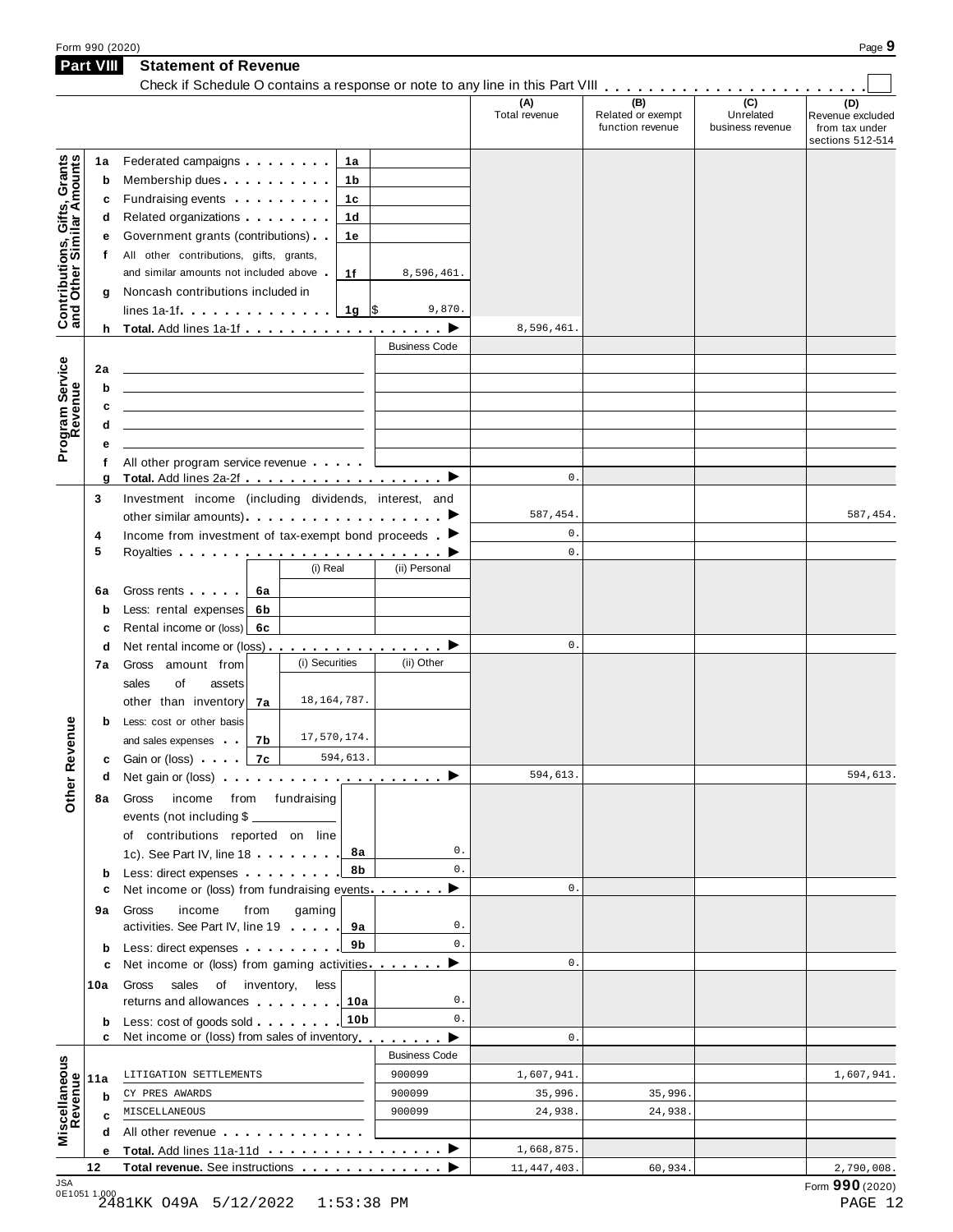**Part IX Statement of Functional Expenses**

|    | Section 501(c)(3) and 501(c)(4) organizations must complete all columns. All other organizations must complete column (A).                                                                                                     |                       |                                    |                                    |                                |
|----|--------------------------------------------------------------------------------------------------------------------------------------------------------------------------------------------------------------------------------|-----------------------|------------------------------------|------------------------------------|--------------------------------|
|    |                                                                                                                                                                                                                                |                       |                                    | (C)                                |                                |
|    | Do not include amounts reported on lines 6b, 7b,<br>8b, 9b, and 10b of Part VIII.                                                                                                                                              | (A)<br>Total expenses | (B)<br>Program service<br>expenses | Management and<br>general expenses | (D)<br>Fundraising<br>expenses |
|    | 1 Grants and other assistance to domestic organizations                                                                                                                                                                        |                       |                                    |                                    |                                |
|    | and domestic governments. See Part IV, line 21                                                                                                                                                                                 | 5,987,232.            | 5,987,232.                         |                                    |                                |
|    | 2 Grants and other assistance to domestic<br>individuals. See Part IV, line 22                                                                                                                                                 | 1,408,545.            | 1,408,545.                         |                                    |                                |
|    | 3 Grants and other assistance to foreign                                                                                                                                                                                       |                       |                                    |                                    |                                |
|    | organizations,<br>foreign<br>governments,<br>and                                                                                                                                                                               |                       |                                    |                                    |                                |
|    | foreign individuals. See Part IV, lines 15 and 16                                                                                                                                                                              | 0                     |                                    |                                    |                                |
|    | 4 Benefits paid to or for members                                                                                                                                                                                              | 0                     |                                    |                                    |                                |
|    | 5 Compensation of current officers, directors,<br>trustees, and key employees expressed and the state of                                                                                                                       | 394,218.              | 139,325.                           | 234,911.                           | 19,982.                        |
|    | 6 Compensation not included above to disqualified                                                                                                                                                                              |                       |                                    |                                    |                                |
|    | persons (as defined under section 4958(f)(1)) and                                                                                                                                                                              |                       |                                    |                                    |                                |
|    | persons described in section 4958(c)(3)(B)                                                                                                                                                                                     | 0                     |                                    |                                    |                                |
|    | 7 Other salaries and wages <b>contained contained contained contained contained contained </b>                                                                                                                                 | 751,248.              | 222, 471.                          | 420,555.                           | 108,222.                       |
|    | 8 Pension plan accruals and contributions (include                                                                                                                                                                             |                       |                                    |                                    |                                |
|    | section 401(k) and 403(b) employer contributions)                                                                                                                                                                              | 49,222.               | 11,603.                            | 26,799.                            | 10,820.<br>8,107.              |
|    | 9 Other employee benefits                                                                                                                                                                                                      | 57,388.<br>81,289.    | 15,271.<br>24,736.                 | 34,010.<br>46,767.                 | 9,786.                         |
| 10 | Payroll taxes                                                                                                                                                                                                                  |                       |                                    |                                    |                                |
|    | 11 Fees for services (nonemployees):                                                                                                                                                                                           | 0                     |                                    |                                    |                                |
|    | a Management                                                                                                                                                                                                                   | 0                     |                                    |                                    |                                |
|    |                                                                                                                                                                                                                                | 49,212.               |                                    | 49,212.                            |                                |
|    | c Accounting experience and a series are a series of the series of the series of the series of the series of the series of the series of the series of the series of the series of the series of the series of the series of t | $\Omega$              |                                    |                                    |                                |
|    | d Lobbying<br>e Professional fundraising services. See Part IV, line 17                                                                                                                                                        | $\Omega$              |                                    |                                    |                                |
|    | f Investment management fees                                                                                                                                                                                                   | 36,631.               |                                    | 36,631.                            |                                |
|    | 9 Other. (If line 11g amount exceeds 10% of line 25, column                                                                                                                                                                    |                       |                                    |                                    |                                |
|    | (A) amount, list line 11g expenses on Schedule O.)                                                                                                                                                                             | 51,439.               | 22,897.                            | 7,597.                             | 20,945.                        |
|    | 12 Advertising and promotion                                                                                                                                                                                                   | 8,963.                | 5,590.                             | 1,858.                             | 1,515.                         |
| 13 | Office expenses example.                                                                                                                                                                                                       | 96,091.               | 17,439.                            | 43,175.                            | 35, 477.                       |
| 14 | Information technology                                                                                                                                                                                                         | 242,367.              | 171,207.                           | 64,635.                            | 6,525.                         |
| 15 | Royalties <b>Royalties Royalties Royalties Royalties</b>                                                                                                                                                                       | $\Omega$              |                                    |                                    |                                |
| 16 | Occupancy                                                                                                                                                                                                                      | 123,353.              | 31,210.                            | 78,204.                            | 13,939.                        |
|    |                                                                                                                                                                                                                                | 2,373.                |                                    | 2,373.                             |                                |
| 18 | Payments of travel or entertainment expenses                                                                                                                                                                                   |                       |                                    |                                    |                                |
|    | for any federal, state, or local public officials                                                                                                                                                                              | 0                     |                                    |                                    |                                |
|    | 19 Conferences, conventions, and meetings                                                                                                                                                                                      | 1,282.                |                                    | 633.                               | 649.                           |
| 20 |                                                                                                                                                                                                                                | 3,280.                | 386.                               | 2,722.                             | 172.                           |
| 21 | Payments to affiliates <b>All Accords</b> Payments to affiliates                                                                                                                                                               | 9,180.<br>38,124.     | 9,645.                             | 9,180.<br>24,171.                  | 4,308.                         |
| 22 | Depreciation, depletion, and amortization                                                                                                                                                                                      | 54,641.               | 13,823.                            | 34,643.                            | 6,175.                         |
| 23 | Insurance                                                                                                                                                                                                                      |                       |                                    |                                    |                                |
|    | 24 Other expenses. Itemize expenses not covered<br>above (List miscellaneous expenses on line 24e. If                                                                                                                          |                       |                                    |                                    |                                |
|    | line 24e amount exceeds 10% of line 25, column                                                                                                                                                                                 |                       |                                    |                                    |                                |
|    | (A) amount, list line 24e expenses on Schedule O.)                                                                                                                                                                             |                       |                                    |                                    |                                |
|    | aMISCELLANEOUS                                                                                                                                                                                                                 | 3,932.                | 2,806.                             | 968.                               | 158.                           |
|    | <b>bALL OTHER EXPENSES</b>                                                                                                                                                                                                     | 27,499.               | 13,516.                            | 13,092.                            | 891.                           |
| c  |                                                                                                                                                                                                                                |                       |                                    |                                    |                                |
| d  |                                                                                                                                                                                                                                |                       |                                    |                                    |                                |
|    | e All other expenses                                                                                                                                                                                                           |                       |                                    |                                    |                                |
|    | 25 Total functional expenses. Add lines 1 through 24e                                                                                                                                                                          | 9,477,509.            | 8,097,702.                         | 1,132,136.                         | 247,671.                       |
|    | 26 Joint costs. Complete this line only if the<br>organization reported in column (B) joint costs<br>from a combined educational campaign and<br>fundraising solicitation. Check here<br>if                                    |                       |                                    |                                    |                                |
|    | following SOP 98-2 (ASC 958-720)                                                                                                                                                                                               | 0                     |                                    |                                    |                                |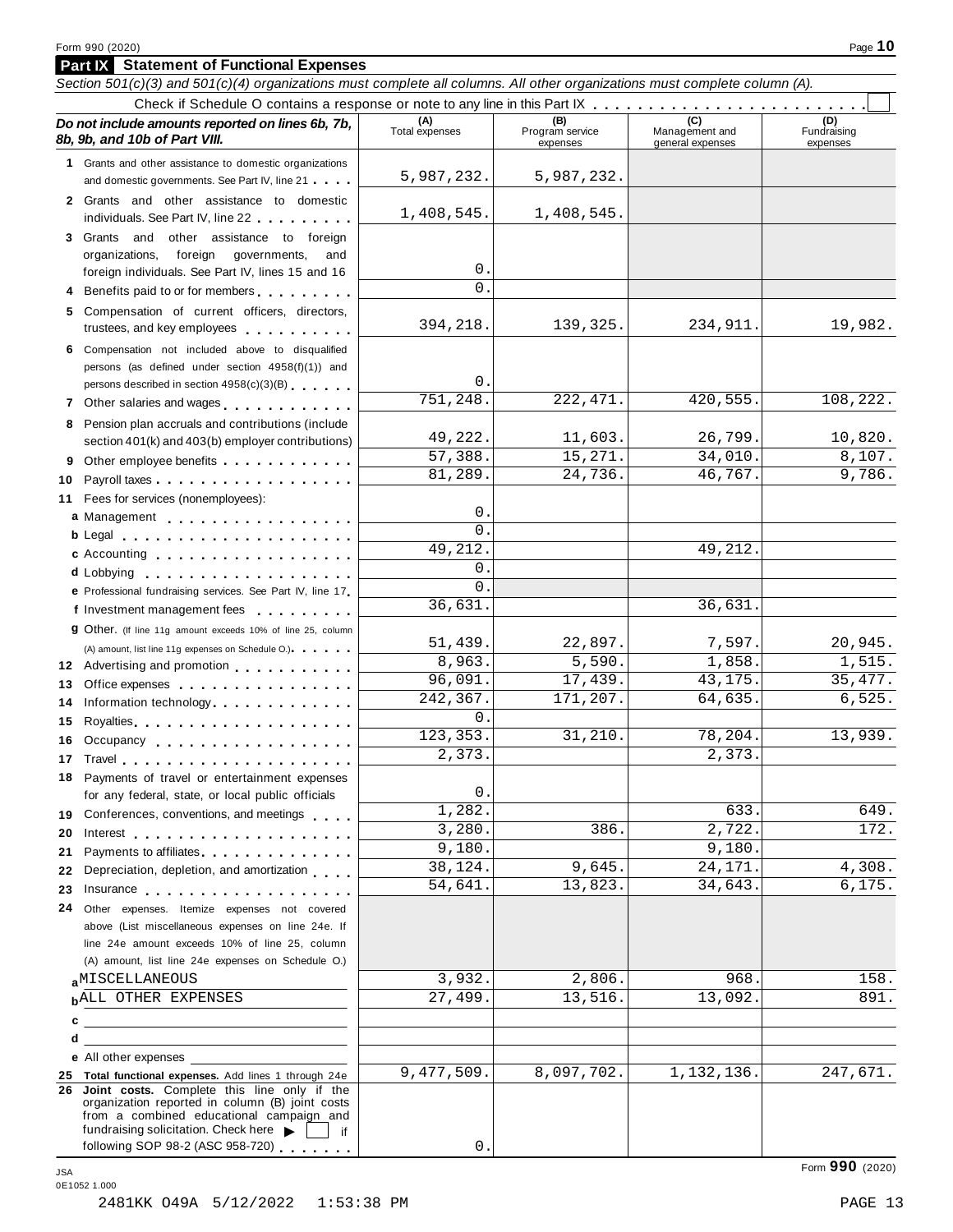Form <sup>990</sup> (2020) Page **11**

|                      | <b>Part X</b> | <b>Balance Sheet</b><br>Check if Schedule O contains a response or note to any line in this Part X                                                         |                           |                         |               |
|----------------------|---------------|------------------------------------------------------------------------------------------------------------------------------------------------------------|---------------------------|-------------------------|---------------|
|                      |               |                                                                                                                                                            | (A)                       |                         | (B)           |
|                      |               |                                                                                                                                                            | Beginning of year         |                         | End of year   |
|                      | 1             |                                                                                                                                                            | 230.                      | $\mathbf{1}$            | 230.          |
|                      | $\mathbf{2}$  |                                                                                                                                                            | 17,093,481.               | $\overline{2}$          | 12, 254, 441. |
|                      | 3             |                                                                                                                                                            | 816,824.                  | $\mathbf{3}$            | 765,115.      |
|                      | 4             |                                                                                                                                                            | 36,844.                   | $\overline{\mathbf{4}}$ | 0.            |
|                      | 5             | Loans and other receivables from any current or former officer, director,                                                                                  |                           |                         |               |
|                      |               | trustee, key employee, creator or founder, substantial contributor, or 35%                                                                                 |                           |                         |               |
|                      |               | controlled entity or family member of any of these persons                                                                                                 | 0.                        | 5                       | 0.            |
|                      | 6             | Loans and other receivables from other disqualified persons (as defined                                                                                    |                           |                         |               |
|                      |               | under section $4958(f)(1)$ , and persons described in section $4958(c)(3)(B)$                                                                              | 0.                        | $\bf 6$                 | 0.            |
|                      | 7             |                                                                                                                                                            | 622,957.                  | $\overline{7}$          | 622,632.      |
| Assets               | 8             |                                                                                                                                                            | 0.                        | 8                       | 0.            |
|                      | 9             |                                                                                                                                                            | 88,381.                   | $\mathbf{9}$            | 89,796.       |
|                      |               | 10a Land, buildings, and equipment: cost or other                                                                                                          |                           |                         |               |
|                      |               | 1,175,218.<br>basis. Complete Part VI of Schedule D 10a                                                                                                    |                           |                         |               |
|                      |               | 1, 113, 236.                                                                                                                                               | $100, 106.$ 10c           |                         | 61,982.       |
|                      | 11            |                                                                                                                                                            | 12,494,543.               | 11                      | 21,703,478.   |
|                      | 12            | Investments - other securities. See Part IV, line 11                                                                                                       | 0.1                       | 12                      | 0.            |
|                      | 13            | Investments - program-related. See Part IV, line 11.                                                                                                       | 0.                        | 13                      | $0$ .         |
|                      | 14            |                                                                                                                                                            | 0.                        | 14                      | 0.            |
|                      | 15            |                                                                                                                                                            | 37,066.                   | 15                      | 37,066.       |
|                      | 16            | Total assets. Add lines 1 through 15 (must equal line 33)                                                                                                  | $\overline{31,290,432}$ . | 16                      | 35, 534, 740. |
|                      | 17            |                                                                                                                                                            | 272,072.                  | 17                      | 881,045.      |
|                      | 18            |                                                                                                                                                            | 2,613,704.                | 18                      | 2,948,591.    |
|                      | 19            |                                                                                                                                                            | 2,688,064.                | 19                      | 1,055,674.    |
|                      | 20            |                                                                                                                                                            | 0.                        | 20                      | 0.<br>4,027.  |
|                      | 21            | Escrow or custodial account liability. Complete Part IV of Schedule D.                                                                                     | 4,958.                    | 21                      |               |
| Liabilities          | 22            | Loans and other payables to any current or former officer, director,                                                                                       |                           |                         |               |
|                      |               | trustee, key employee, creator or founder, substantial contributor, or 35%                                                                                 | 0.                        |                         | 0.            |
|                      |               | controlled entity or family member of any of these persons                                                                                                 | 0.                        | 22                      | $0$ .         |
|                      | 23            | Secured mortgages and notes payable to unrelated third parties                                                                                             | $\boldsymbol{0}$ .        | 23                      | 0.            |
|                      | 24<br>25      | Unsecured notes and loans payable to unrelated third parties                                                                                               |                           | 24                      |               |
|                      |               | Other liabilities (including federal income tax, payables to related third<br>parties, and other liabilities not included on lines 17-24). Complete Part X |                           |                         |               |
|                      |               |                                                                                                                                                            | 29,125.                   | 25                      | 15,073.       |
|                      | 26            |                                                                                                                                                            | 5,607,923.                | 26                      | 4,904,410.    |
|                      |               | X <br>Organizations that follow FASB ASC 958, check here ▶                                                                                                 |                           |                         |               |
|                      |               | and complete lines 27, 28, 32, and 33.                                                                                                                     |                           |                         |               |
|                      | 27            |                                                                                                                                                            | 24,967,913.               | 27                      | 29, 915, 734. |
|                      | 28            |                                                                                                                                                            | 714,596.                  | 28                      | 714,596.      |
| <b>Fund Balances</b> |               | Organizations that do not follow FASB ASC 958, check here ▶<br>and complete lines 29 through 33.                                                           |                           |                         |               |
| Net Assets or        | 29            | Capital stock or trust principal, or current funds                                                                                                         |                           | 29                      |               |
|                      | 30            | Paid-in or capital surplus, or land, building, or equipment fund.                                                                                          |                           | 30                      |               |
|                      | 31            | Retained earnings, endowment, accumulated income, or other funds                                                                                           |                           | 31                      |               |
|                      | 32            |                                                                                                                                                            | $\overline{25,682,509}$ . | 32                      | 30,630,330.   |
|                      | 33            | Total liabilities and net assets/fund balances                                                                                                             | 31, 290, 432.             | 33                      | 35, 534, 740. |

Form **990** (2020)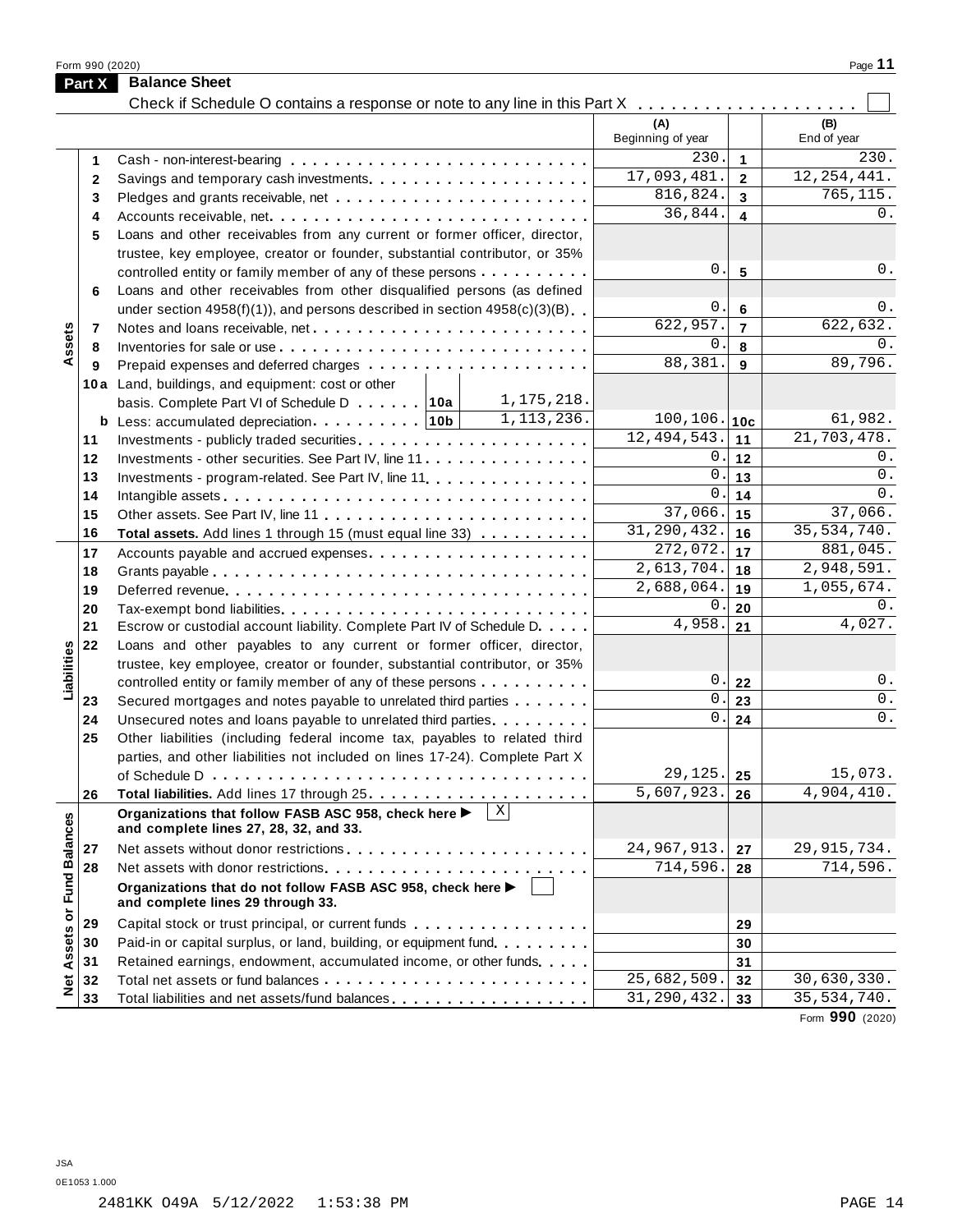|              | Form 990 (2020)                                                                                                       |                         |                |                 | Page 12 |
|--------------|-----------------------------------------------------------------------------------------------------------------------|-------------------------|----------------|-----------------|---------|
| Part XI      | <b>Reconciliation of Net Assets</b>                                                                                   |                         |                |                 |         |
|              |                                                                                                                       |                         |                |                 | X       |
| 1            |                                                                                                                       | $\mathbf{1}$            |                | 11, 447, 403.   |         |
| $\mathbf{2}$ |                                                                                                                       | $\overline{2}$          |                | 9,477,509.      |         |
| 3            |                                                                                                                       | 3                       |                | 1,969,894.      |         |
| 4            | Net assets or fund balances at beginning of year (must equal Part X, line 32, column (A))                             | $\overline{\mathbf{4}}$ |                | 25,682,509.     |         |
| 5            |                                                                                                                       | 5                       |                | 2,978,925.      |         |
| 6            |                                                                                                                       | 6                       |                |                 | $0$ .   |
| 7            |                                                                                                                       | $\overline{\mathbf{r}}$ |                |                 | 0.      |
| 8            |                                                                                                                       | 8                       |                |                 | 0.      |
| 9            | Other changes in net assets or fund balances (explain on Schedule O).                                                 | 9                       |                |                 | $-998.$ |
| 10           | Net assets or fund balances at end of year. Combine lines 3 through 9 (must equal Part X, line                        |                         |                |                 |         |
|              |                                                                                                                       | 10                      |                | 30,630,330.     |         |
| Part XII     | <b>Financial Statements and Reporting</b>                                                                             |                         |                |                 |         |
|              |                                                                                                                       |                         |                |                 |         |
|              |                                                                                                                       |                         |                | Yes             | No      |
| 1            | $X$ Accrual<br>Accounting method used to prepare the Form 990:<br>Cash<br>Other                                       |                         |                |                 |         |
|              | If the organization changed its method of accounting from a prior year or checked "Other," explain in                 |                         |                |                 |         |
|              | Schedule O.                                                                                                           |                         |                |                 |         |
|              | 2a Were the organization's financial statements compiled or reviewed by an independent accountant?                    |                         | 2a             |                 | X       |
|              | If "Yes," check a box below to indicate whether the financial statements for the year were compiled or                |                         |                |                 |         |
|              | reviewed on a separate basis, consolidated basis, or both:                                                            |                         |                |                 |         |
|              | Separate basis<br>Consolidated basis<br>Both consolidated and separate basis                                          |                         |                |                 |         |
|              | <b>b</b> Were the organization's financial statements audited by an independent accountant?                           |                         | 2 <sub>b</sub> | X               |         |
|              | If "Yes," check a box below to indicate whether the financial statements for the year were audited on a               |                         |                |                 |         |
|              | separate basis, consolidated basis, or both:                                                                          |                         |                |                 |         |
|              | $X \mid$<br>Consolidated basis<br>Both consolidated and separate basis<br>Separate basis                              |                         |                |                 |         |
|              | c If "Yes" to line 2a or 2b, does the organization have a committee that assumes responsibility for oversight of      |                         |                |                 |         |
|              | the audit, review, or compilation of its financial statements and selection of an independent accountant?             |                         | 2 <sub>c</sub> | Χ               |         |
|              | If the organization changed either its oversight process or selection process during the tax year, explain on         |                         |                |                 |         |
|              | Schedule O.                                                                                                           |                         |                |                 |         |
|              | 3a As a result of a federal award, was the organization required to undergo an audit or audits as set forth in the    |                         |                |                 |         |
|              |                                                                                                                       |                         | 3a             |                 | X       |
|              | <b>b</b> If "Yes," did the organization undergo the required audit or audits? If the organization did not undergo the |                         |                |                 |         |
|              | required audit or audits, explain why on Schedule O and describe any steps taken to undergo such audits               |                         | 3 <sub>b</sub> |                 |         |
|              |                                                                                                                       |                         |                | Form 990 (2020) |         |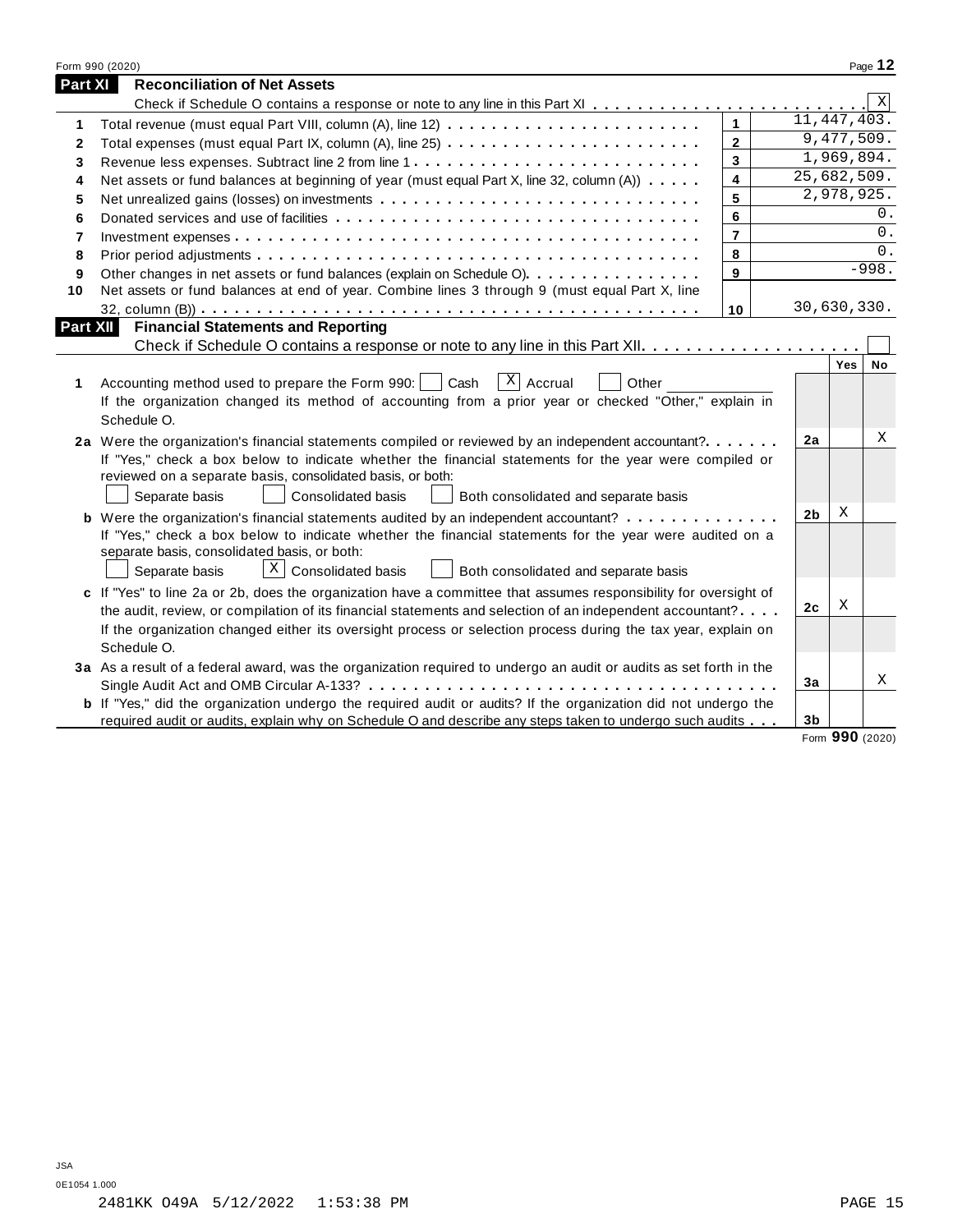### **CHEDULE A Public Charity Status and Public Support**  $\frac{100\text{dB No. }1545-0047}{000\text{dB No.}}$

(Form 990 or 990-EZ) complete if the organization is a section 501(c)(3) organization or a section 4947(a)(1) nonexempt charitable trust.  $2020$ 

|       |                 |                                                               |                                                            | Attach to Form 990 or Form 990-EZ.                                                                        |     |                          | Complete if the organization is a section 501(c)(3) organization or a section $4947(a)(1)$ nonexempt charitable trust.                                                                                                                            | BWŁU                                                                                                                             |
|-------|-----------------|---------------------------------------------------------------|------------------------------------------------------------|-----------------------------------------------------------------------------------------------------------|-----|--------------------------|---------------------------------------------------------------------------------------------------------------------------------------------------------------------------------------------------------------------------------------------------|----------------------------------------------------------------------------------------------------------------------------------|
|       |                 | Department of the Treasury<br><b>Internal Revenue Service</b> |                                                            | Go to www.irs.gov/Form990 for instructions and the latest information.                                    |     |                          |                                                                                                                                                                                                                                                   | Open to Public<br>Inspection                                                                                                     |
|       |                 | Name of the organization                                      |                                                            |                                                                                                           |     |                          | <b>Employer identification number</b>                                                                                                                                                                                                             |                                                                                                                                  |
|       |                 | THE FLORIDA BAR FOUNDATION, INC.                              |                                                            |                                                                                                           |     |                          | 59-1004604                                                                                                                                                                                                                                        |                                                                                                                                  |
|       | Part I          |                                                               |                                                            |                                                                                                           |     |                          | Reason for Public Charity Status. (All organizations must complete this part.) See instructions.                                                                                                                                                  |                                                                                                                                  |
|       |                 |                                                               |                                                            | The organization is not a private foundation because it is: (For lines 1 through 12, check only one box.) |     |                          |                                                                                                                                                                                                                                                   |                                                                                                                                  |
| 1     |                 |                                                               |                                                            | A church, convention of churches, or association of churches described in section 170(b)(1)(A)(i).        |     |                          |                                                                                                                                                                                                                                                   |                                                                                                                                  |
| 2     |                 |                                                               |                                                            | A school described in section 170(b)(1)(A)(ii). (Attach Schedule E (Form 990 or 990-EZ).)                 |     |                          |                                                                                                                                                                                                                                                   |                                                                                                                                  |
| 3     |                 |                                                               |                                                            | A hospital or a cooperative hospital service organization described in section 170(b)(1)(A)(iii).         |     |                          |                                                                                                                                                                                                                                                   |                                                                                                                                  |
| 4     |                 |                                                               |                                                            |                                                                                                           |     |                          | A medical research organization operated in conjunction with a hospital described in section 170(b)(1)(A)(iii). Enter the                                                                                                                         |                                                                                                                                  |
| 5     |                 | hospital's name, city, and state:                             |                                                            |                                                                                                           |     |                          |                                                                                                                                                                                                                                                   | An organization operated for the benefit of a college or university owned or operated by a governmental unit described in        |
|       |                 |                                                               | section 170(b)(1)(A)(iv). (Complete Part II.)              |                                                                                                           |     |                          |                                                                                                                                                                                                                                                   |                                                                                                                                  |
| 6     |                 |                                                               |                                                            | A federal, state, or local government or governmental unit described in section 170(b)(1)(A)(v).          |     |                          |                                                                                                                                                                                                                                                   |                                                                                                                                  |
| 7     |                 |                                                               |                                                            |                                                                                                           |     |                          |                                                                                                                                                                                                                                                   | An organization that normally receives a substantial part of its support from a governmental unit or from the general public     |
|       |                 |                                                               | described in section 170(b)(1)(A)(vi). (Complete Part II.) |                                                                                                           |     |                          |                                                                                                                                                                                                                                                   |                                                                                                                                  |
| 8     |                 |                                                               |                                                            | A community trust described in section 170(b)(1)(A)(vi). (Complete Part II.)                              |     |                          |                                                                                                                                                                                                                                                   |                                                                                                                                  |
| 9     |                 |                                                               |                                                            |                                                                                                           |     |                          | An agricultural research organization described in section 170(b)(1)(A)(ix) operated in conjunction with a land-grant college                                                                                                                     |                                                                                                                                  |
|       |                 |                                                               |                                                            |                                                                                                           |     |                          | or university or a non-land-grant college of agriculture (see instructions). Enter the name, city, and state of the college or                                                                                                                    |                                                                                                                                  |
|       |                 | university:                                                   |                                                            |                                                                                                           |     |                          |                                                                                                                                                                                                                                                   |                                                                                                                                  |
| 10    | $\vert x \vert$ |                                                               |                                                            |                                                                                                           |     |                          | An organization that normally receives (1) more than 331/3% of its support from contributions, membership fees, and gross                                                                                                                         |                                                                                                                                  |
|       |                 |                                                               |                                                            | acquired by the organization after June 30, 1975. See section 509(a)(2). (Complete Part III.)             |     |                          | receipts from activities related to its exempt functions, subject to certain exceptions; and (2) no more than 331/3 % of its<br>support from gross investment income and unrelated business taxable income (less section 511 tax) from businesses |                                                                                                                                  |
| 11    |                 |                                                               |                                                            | An organization organized and operated exclusively to test for public safety. See section 509(a)(4).      |     |                          |                                                                                                                                                                                                                                                   |                                                                                                                                  |
| 12    |                 |                                                               |                                                            |                                                                                                           |     |                          |                                                                                                                                                                                                                                                   | An organization organized and operated exclusively for the benefit of, to perform the functions of, or to carry out the purposes |
|       |                 |                                                               |                                                            |                                                                                                           |     |                          |                                                                                                                                                                                                                                                   | of one or more publicly supported organizations described in section 509(a)(1) or section 509(a)(2). See section 509(a)(3).      |
|       |                 |                                                               |                                                            |                                                                                                           |     |                          |                                                                                                                                                                                                                                                   | Check the box in lines 12a through 12d that describes the type of supporting organization and complete lines 12e, 12f, and 12g.  |
| a     |                 |                                                               |                                                            |                                                                                                           |     |                          | Type I. A supporting organization operated, supervised, or controlled by its supported organization(s), typically by giving                                                                                                                       |                                                                                                                                  |
|       |                 |                                                               |                                                            |                                                                                                           |     |                          | the supported organization(s) the power to regularly appoint or elect a majority of the directors or trustees of the                                                                                                                              |                                                                                                                                  |
|       |                 |                                                               |                                                            | supporting organization. You must complete Part IV, Sections A and B.                                     |     |                          |                                                                                                                                                                                                                                                   |                                                                                                                                  |
| b     |                 |                                                               |                                                            |                                                                                                           |     |                          | Type II. A supporting organization supervised or controlled in connection with its supported organization(s), by having                                                                                                                           |                                                                                                                                  |
|       |                 |                                                               |                                                            |                                                                                                           |     |                          | control or management of the supporting organization vested in the same persons that control or manage the supported                                                                                                                              |                                                                                                                                  |
|       |                 |                                                               |                                                            | organization(s). You must complete Part IV, Sections A and C.                                             |     |                          |                                                                                                                                                                                                                                                   |                                                                                                                                  |
| c     |                 |                                                               |                                                            |                                                                                                           |     |                          | Type III functionally integrated. A supporting organization operated in connection with, and functionally integrated with,                                                                                                                        |                                                                                                                                  |
| d     |                 |                                                               |                                                            | its supported organization(s) (see instructions). You must complete Part IV, Sections A, D, and E.        |     |                          | Type III non-functionally integrated. A supporting organization operated in connection with its supported organization(s)                                                                                                                         |                                                                                                                                  |
|       |                 |                                                               |                                                            |                                                                                                           |     |                          | that is not functionally integrated. The organization generally must satisfy a distribution requirement and an attentiveness                                                                                                                      |                                                                                                                                  |
|       |                 |                                                               |                                                            | requirement (see instructions). You must complete Part IV, Sections A and D, and Part V.                  |     |                          |                                                                                                                                                                                                                                                   |                                                                                                                                  |
| е     |                 |                                                               |                                                            |                                                                                                           |     |                          | Check this box if the organization received a written determination from the IRS that it is a Type I, Type II, Type III                                                                                                                           |                                                                                                                                  |
|       |                 |                                                               |                                                            | functionally integrated, or Type III non-functionally integrated supporting organization.                 |     |                          |                                                                                                                                                                                                                                                   |                                                                                                                                  |
| t     |                 |                                                               |                                                            |                                                                                                           |     |                          |                                                                                                                                                                                                                                                   |                                                                                                                                  |
| g     |                 |                                                               |                                                            | Provide the following information about the supported organization(s).                                    |     |                          |                                                                                                                                                                                                                                                   |                                                                                                                                  |
|       |                 | (i) Name of supported organization                            | (ii) EIN                                                   | (iii) Type of organization                                                                                |     | (iv) Is the organization | (v) Amount of monetary                                                                                                                                                                                                                            | (vi) Amount of                                                                                                                   |
|       |                 |                                                               |                                                            | (described on lines 1-10                                                                                  |     | listed in your governing | support (see                                                                                                                                                                                                                                      | other support (see                                                                                                               |
|       |                 |                                                               |                                                            | above (see instructions))                                                                                 | Yes | document?<br>No          | instructions)                                                                                                                                                                                                                                     | instructions)                                                                                                                    |
|       |                 |                                                               |                                                            |                                                                                                           |     |                          |                                                                                                                                                                                                                                                   |                                                                                                                                  |
| (A)   |                 |                                                               |                                                            |                                                                                                           |     |                          |                                                                                                                                                                                                                                                   |                                                                                                                                  |
| (B)   |                 |                                                               |                                                            |                                                                                                           |     |                          |                                                                                                                                                                                                                                                   |                                                                                                                                  |
| (C)   |                 |                                                               |                                                            |                                                                                                           |     |                          |                                                                                                                                                                                                                                                   |                                                                                                                                  |
| (D)   |                 |                                                               |                                                            |                                                                                                           |     |                          |                                                                                                                                                                                                                                                   |                                                                                                                                  |
| (E)   |                 |                                                               |                                                            |                                                                                                           |     |                          |                                                                                                                                                                                                                                                   |                                                                                                                                  |
|       |                 |                                                               |                                                            |                                                                                                           |     |                          |                                                                                                                                                                                                                                                   |                                                                                                                                  |
| Total |                 |                                                               |                                                            |                                                                                                           |     |                          |                                                                                                                                                                                                                                                   |                                                                                                                                  |

For Paperwork Reduction Act Notice, see the Instructions for Form 990 or 990-EZ. Schedule A (Form 990 or 990-EZ) 2020 JSA 0E1210 0.030 2481KK O49A 5/12/2022 1:53:38 PM PAGE 16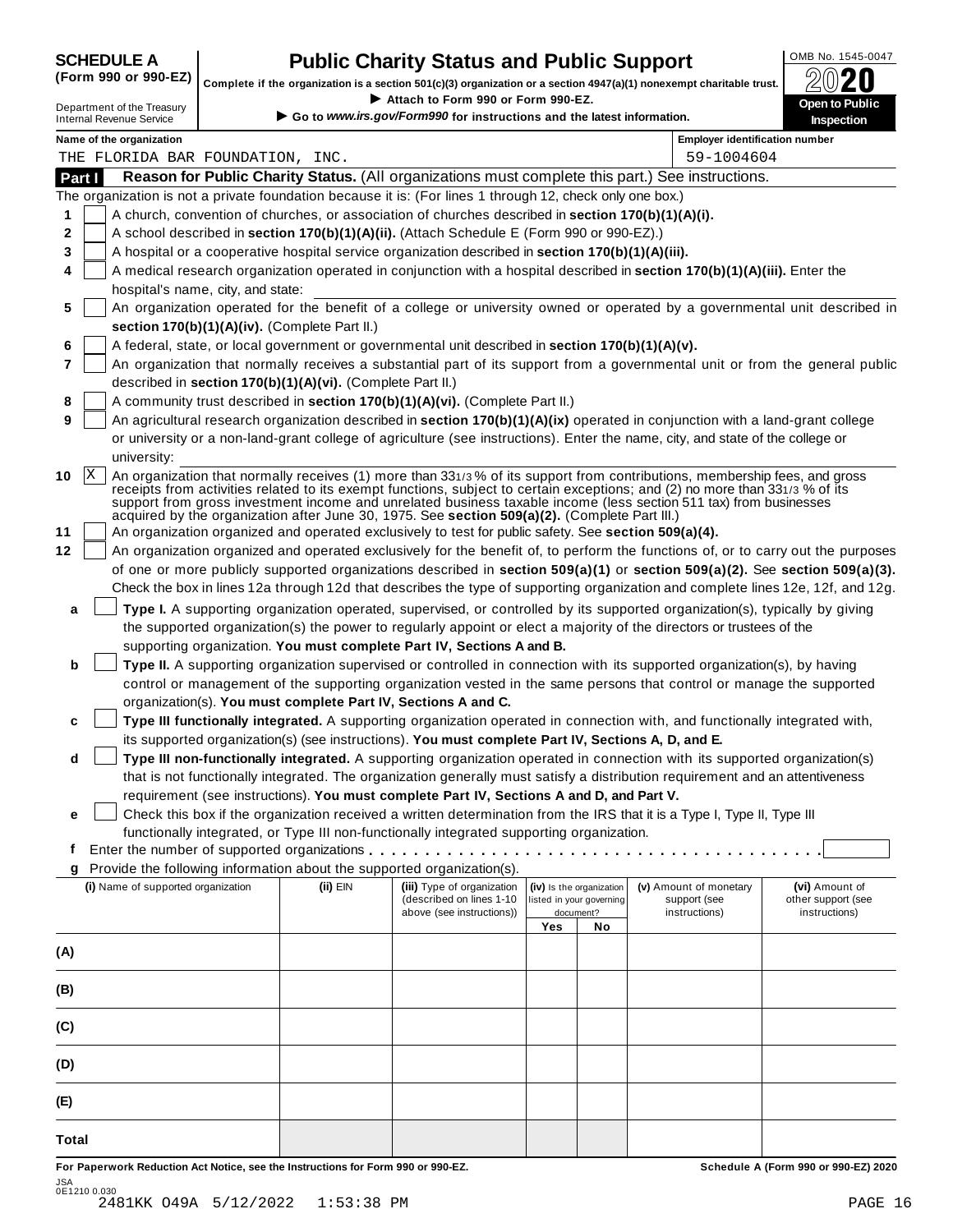**Support Schedule for Organizations Described in Sections 170(b)(1)(A)(iv) and 170(b)(1)(A)(vi)** (Complete only if you checked the box on line 5, 7, or 8 of Part I or if the organization failed to qualify under Part III. If the organization fails to qualify under the tests listed below, please complete Part III.) **Part II**

|              | <b>Section A. Public Support</b>                                                                                                                                                                                                                                                    |          |            |            |            |            |           |
|--------------|-------------------------------------------------------------------------------------------------------------------------------------------------------------------------------------------------------------------------------------------------------------------------------------|----------|------------|------------|------------|------------|-----------|
|              | Calendar year (or fiscal year beginning in) ▶                                                                                                                                                                                                                                       | (a) 2016 | (b) $2017$ | (c) 2018   | $(d)$ 2019 | (e) 2020   | (f) Total |
| 1.           | Gifts, grants, contributions, and<br>membership fees received. (Do not<br>include any "unusual grants.")                                                                                                                                                                            |          |            |            |            |            |           |
| $\mathbf{2}$ | Tax revenues levied for the<br>organization's benefit and either paid to<br>or expended on its behalf                                                                                                                                                                               |          |            |            |            |            |           |
| 3            | The value of services or facilities<br>furnished by a governmental unit to the<br>organization without charge                                                                                                                                                                       |          |            |            |            |            |           |
| 4            | Total. Add lines 1 through 3                                                                                                                                                                                                                                                        |          |            |            |            |            |           |
| 5            | The portion of total contributions by<br>each person (other than a<br>governmental unit or publicly<br>supported organization) included on<br>line 1 that exceeds 2% of the amount<br>shown on line 11, column (f)                                                                  |          |            |            |            |            |           |
| 6            | Public support. Subtract line 5 from line 4                                                                                                                                                                                                                                         |          |            |            |            |            |           |
|              | <b>Section B. Total Support</b>                                                                                                                                                                                                                                                     |          |            |            |            |            |           |
|              | Calendar year (or fiscal year beginning in)                                                                                                                                                                                                                                         | (a) 2016 | (b) 2017   | $(c)$ 2018 | $(d)$ 2019 | (e) $2020$ | (f) Total |
| 7<br>8       | Amounts from line 4<br>Gross income from interest, dividends,<br>payments received on securities loans,<br>rents, royalties, and income from<br>similar sources experiences                                                                                                         |          |            |            |            |            |           |
| 9            | Net income from unrelated business<br>activities, whether or not the business<br>is regularly carried on the control of the set of the set of the set of the set of the set of the set of the s                                                                                     |          |            |            |            |            |           |
| 10           | Other income. Do not include gain or<br>loss from the sale of capital assets<br>(Explain in Part VI.)                                                                                                                                                                               |          |            |            |            |            |           |
| 11           | Total support. Add lines 7 through 10                                                                                                                                                                                                                                               |          |            |            |            |            |           |
| 12           |                                                                                                                                                                                                                                                                                     |          |            |            |            |            |           |
| 13           | First 5 years. If the Form 990 is for the organization's first, second, third, fourth, or fifth tax year as a section 501(c)(3)<br>organization, check this box and stop here entitled as a series of the series of the series of the series of the series of $\blacktriangleright$ |          |            |            |            |            |           |
|              | <b>Section C. Computation of Public Support Percentage</b>                                                                                                                                                                                                                          |          |            |            |            |            |           |
| 14           | Public support percentage for 2020 (line 6, column (f), divided by line 11, column (f) $\ldots \ldots$                                                                                                                                                                              |          |            |            |            | 14         | %         |
| 15           |                                                                                                                                                                                                                                                                                     |          |            |            |            |            | %         |
|              | 16a 331/3% support test - 2020. If the organization did not check the box on line 13, and line 14 is 331/3% or more, check this                                                                                                                                                     |          |            |            |            |            |           |
|              | box and stop here. The organization qualifies as a publicly supported organization                                                                                                                                                                                                  |          |            |            |            |            |           |
|              | b 331/3% support test - 2019. If the organization did not check a box on line 13 or 16a, and line 15 is 331/3% or more, check                                                                                                                                                       |          |            |            |            |            |           |
|              |                                                                                                                                                                                                                                                                                     |          |            |            |            |            |           |
|              | 17a 10%-facts-and-circumstances test - 2020. If the organization did not check a box on line 13, 16a, or 16b, and line 14 is                                                                                                                                                        |          |            |            |            |            |           |
|              | 10% or more, and if the organization meets the facts-and-circumstances test, check this box and stop here. Explain in                                                                                                                                                               |          |            |            |            |            |           |
|              | Part VI how the organization meets the facts-and-circumstances test. The organization qualifies as a publicly supported                                                                                                                                                             |          |            |            |            |            |           |
|              |                                                                                                                                                                                                                                                                                     |          |            |            |            |            |           |
|              | b 10%-facts-and-circumstances test - 2019. If the organization did not check a box on line 13, 16a, 16b, or 17a, and line                                                                                                                                                           |          |            |            |            |            |           |
|              | 15 is 10% or more, and if the organization meets the facts-and-circumstances test, check this box and stop here. Explain                                                                                                                                                            |          |            |            |            |            |           |
|              | in Part VI how the organization meets the facts-and-circumstances test. The organization qualifies as a publicly supported                                                                                                                                                          |          |            |            |            |            |           |
|              |                                                                                                                                                                                                                                                                                     |          |            |            |            |            |           |
| 18           | Private foundation. If the organization did not check a box on line 13, 16a, 16b, 17a, or 17b, check this box and see                                                                                                                                                               |          |            |            |            |            |           |
|              |                                                                                                                                                                                                                                                                                     |          |            |            |            |            |           |

**Schedule A (Form 990 or 990-EZ) 2020**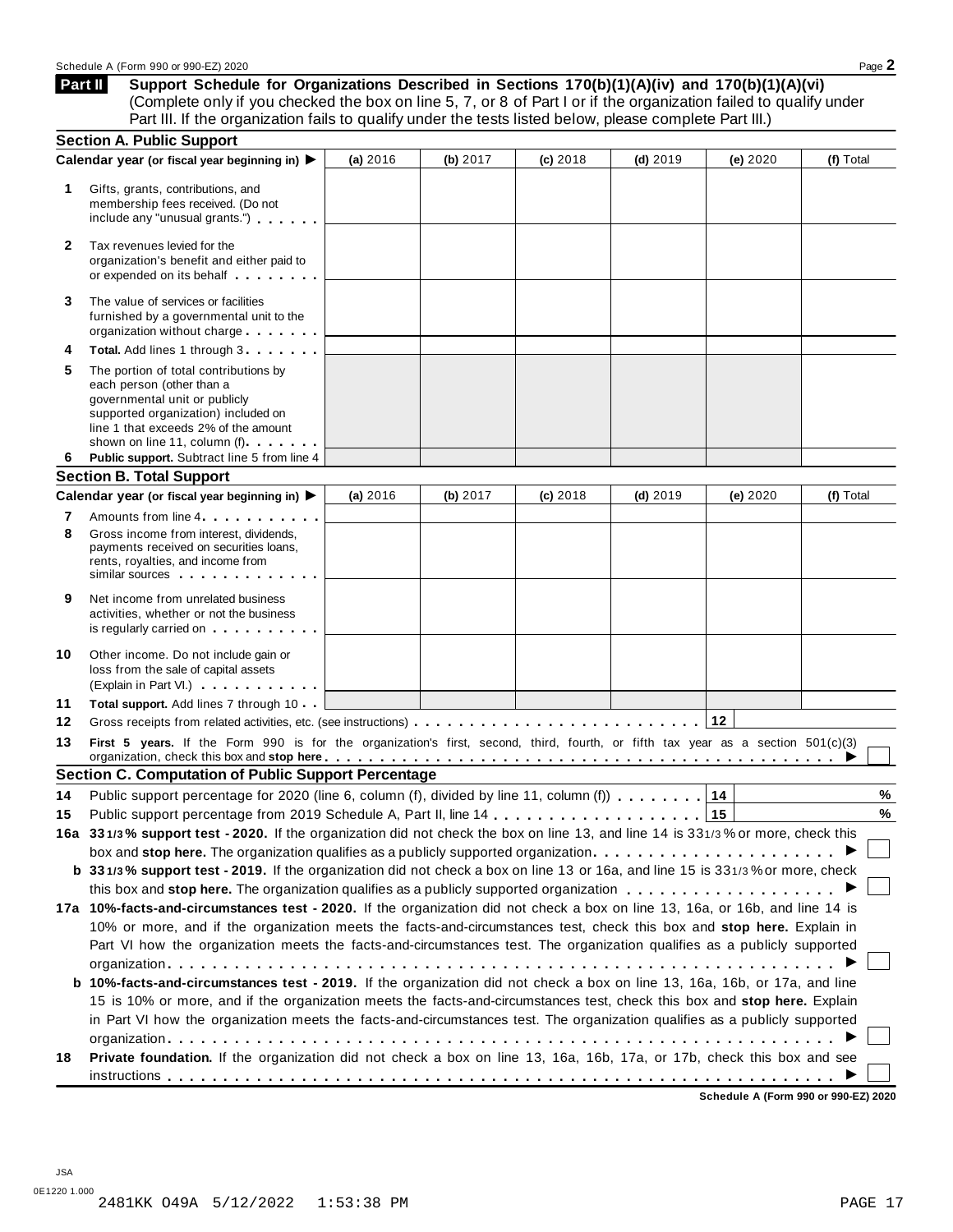#### **Support Schedule for Organizations Described in Section 509(a)(2) Part III**

(Complete only if you checked the box on line 10 of Part I or if the organization failed to qualify under Part II. If the organization fails to qualify under the tests listed below, please complete Part II.)

|                                  | <b>Section A. Public Support</b>                                                                                                                                                                                                                           |             |               |             |               |             |               |
|----------------------------------|------------------------------------------------------------------------------------------------------------------------------------------------------------------------------------------------------------------------------------------------------------|-------------|---------------|-------------|---------------|-------------|---------------|
|                                  | Calendar year (or fiscal year beginning in) $\blacktriangleright$                                                                                                                                                                                          | (a) 2016    | (b) 2017      | $(c)$ 2018  | $(d)$ 2019    | (e) 2020    | (f) Total     |
| 1.                               | Gifts, grants, contributions, and membership fees                                                                                                                                                                                                          |             |               |             |               |             |               |
|                                  | received. (Do not include any "unusual grants.")                                                                                                                                                                                                           | 9,195,259   | 8,565,899.    | 14,526,535. | 16,066,356.   | 8,596,461   | 56,950,510.   |
| 2                                | Gross receipts from admissions, merchandise                                                                                                                                                                                                                |             |               |             |               |             |               |
|                                  | sold or services performed, or facilities                                                                                                                                                                                                                  |             |               |             |               |             |               |
|                                  | furnished in any activity that is related to the                                                                                                                                                                                                           |             |               |             |               |             |               |
|                                  | organization's tax-exempt purpose                                                                                                                                                                                                                          | 1,212,032.  | 9,118,536.    | 7,042,790.  | 8, 323, 278   | 1,668,875   | 27, 365, 511. |
| 3                                | Gross receipts from activities that are not an                                                                                                                                                                                                             |             |               |             |               |             |               |
|                                  | unrelated trade or business under section 513.                                                                                                                                                                                                             |             |               |             |               |             | 0.            |
| 4                                | Tax revenues levied for the                                                                                                                                                                                                                                |             |               |             |               |             |               |
|                                  | organization's benefit and either paid to                                                                                                                                                                                                                  |             |               |             |               |             |               |
|                                  | or expended on its behalf <b>contained</b> on $\theta$                                                                                                                                                                                                     |             |               |             |               |             | 0.            |
| 5                                | The value of services or facilities                                                                                                                                                                                                                        |             |               |             |               |             |               |
|                                  | furnished by a governmental unit to the                                                                                                                                                                                                                    |             |               |             |               |             |               |
|                                  | organization without charge                                                                                                                                                                                                                                |             |               |             |               |             | 0.            |
| 6                                | <b>Total.</b> Add lines 1 through 5                                                                                                                                                                                                                        | 10,407,291  | 17,684,435.   | 21,569,325  | 24, 389, 634. | 10,265,336  | 84, 316, 021. |
|                                  | 7a Amounts included on lines 1, 2, and 3                                                                                                                                                                                                                   |             |               |             |               |             |               |
|                                  | received from disqualified persons                                                                                                                                                                                                                         |             |               |             |               |             | 0.            |
|                                  | <b>b</b> Amounts included on lines 2 and 3<br>received from other than disqualified                                                                                                                                                                        |             |               |             |               |             |               |
|                                  | persons that exceed the greater of \$5,000                                                                                                                                                                                                                 |             |               |             |               |             |               |
|                                  | or 1% of the amount on line 13 for the year                                                                                                                                                                                                                |             |               |             |               |             | 0.            |
|                                  | c Add lines 7a and 7b                                                                                                                                                                                                                                      |             |               |             |               |             | 0.            |
| 8                                | <b>Public support.</b> (Subtract line 7c from                                                                                                                                                                                                              |             |               |             |               |             |               |
|                                  | $line 6.)$<br><b>Section B. Total Support</b>                                                                                                                                                                                                              |             |               |             |               |             | 84, 316, 021. |
|                                  |                                                                                                                                                                                                                                                            | (a) 2016    | (b) 2017      | $(c)$ 2018  | $(d)$ 2019    | (e) 2020    | (f) Total     |
|                                  | Calendar year (or fiscal year beginning in) $\blacktriangleright$                                                                                                                                                                                          | 10,407,291  | 17,684,435.   | 21,569,325  | 24,389,634    | 10,265,336  | 84, 316, 021. |
| 9                                | Amounts from line 6<br><b>10a</b> Gross income from interest, dividends,                                                                                                                                                                                   |             |               |             |               |             |               |
|                                  | payments received on securities loans,                                                                                                                                                                                                                     |             |               |             |               |             |               |
|                                  | rents, royalties, and income from similar                                                                                                                                                                                                                  | 404,851.    | 480,771.      | 517,116.    | 478,882.      | 587,454.    | 2,469,074.    |
|                                  | sources                                                                                                                                                                                                                                                    |             |               |             |               |             |               |
|                                  | <b>b</b> Unrelated business taxable income (less                                                                                                                                                                                                           |             |               |             |               |             |               |
|                                  | section 511 taxes) from businesses<br>acquired after June 30, 1975                                                                                                                                                                                         |             |               |             |               |             | 0.            |
|                                  | c Add lines 10a and 10b                                                                                                                                                                                                                                    | 404,851.    | 480,771       | 517,116.    | 478,882.      | 587,454     | 2,469,074.    |
| 11                               | Net income from unrelated business                                                                                                                                                                                                                         |             |               |             |               |             |               |
|                                  | activities not included in line 10b, whether                                                                                                                                                                                                               |             |               |             |               |             |               |
|                                  | or not the business is regularly carried on                                                                                                                                                                                                                |             |               |             |               |             | 0.            |
|                                  |                                                                                                                                                                                                                                                            |             |               |             |               |             |               |
| 12                               | Other income. Do not include gain or                                                                                                                                                                                                                       |             |               |             |               |             |               |
|                                  | loss from the sale of capital assets<br>(Explain in Part VI.)                                                                                                                                                                                              |             |               |             |               |             |               |
| 13                               | Total support. (Add lines 9, 10c, 11,                                                                                                                                                                                                                      |             |               |             |               |             |               |
|                                  |                                                                                                                                                                                                                                                            |             | 18, 165, 206. | 22,086,441. | 24,868,516.   | 10,852,790. | 86,785,095.   |
|                                  |                                                                                                                                                                                                                                                            |             |               |             |               |             |               |
|                                  | and 12.) $\cdots$ $\cdots$ $\cdots$ $\cdots$                                                                                                                                                                                                               | 10,812,142. |               |             |               |             |               |
|                                  | First 5 years. If the Form 990 is for the organization's first, second, third, fourth, or fifth tax year as a section $501(c)(3)$                                                                                                                          |             |               |             |               |             |               |
|                                  |                                                                                                                                                                                                                                                            |             |               |             |               |             |               |
|                                  | Section C. Computation of Public Support Percentage                                                                                                                                                                                                        |             |               |             |               | 15          | 97.16%        |
|                                  |                                                                                                                                                                                                                                                            |             |               |             |               | 16          | 64.90%        |
|                                  | Public support percentage from 2019 Schedule A, Part III, line 15                                                                                                                                                                                          |             |               |             |               |             |               |
|                                  | <b>Section D. Computation of Investment Income Percentage</b>                                                                                                                                                                                              |             |               |             |               | 17          | 2.85%         |
|                                  | Investment income percentage for 2020 (line 10c, column (f), divided by line 13, column (f)),                                                                                                                                                              |             |               |             |               | 18          | 2.31%         |
|                                  |                                                                                                                                                                                                                                                            |             |               |             |               |             |               |
|                                  | 19a 331/3% support tests - 2020. If the organization did not check the box on line 14, and line 15 is more than 331/3%, and line                                                                                                                           |             |               |             |               |             |               |
|                                  | 17 is not more than 331/3%, check this box and stop here. The organization qualifies as a publicly supported organization.                                                                                                                                 |             |               |             |               |             | $\mathbf X$   |
|                                  | <b>b</b> 331/3% support tests - 2019. If the organization did not check a box on line 14 or line 19a, and line 16 is more than 331/3%, and                                                                                                                 |             |               |             |               |             |               |
| 14<br>15<br>16<br>17<br>18<br>20 | line 18 is not more than 331/3%, check this box and stop here. The organization qualifies as a publicly supported organization<br>Private foundation. If the organization did not check a box on line 14, 19a, or 19b, check this box and see instructions |             |               |             |               |             | ▸             |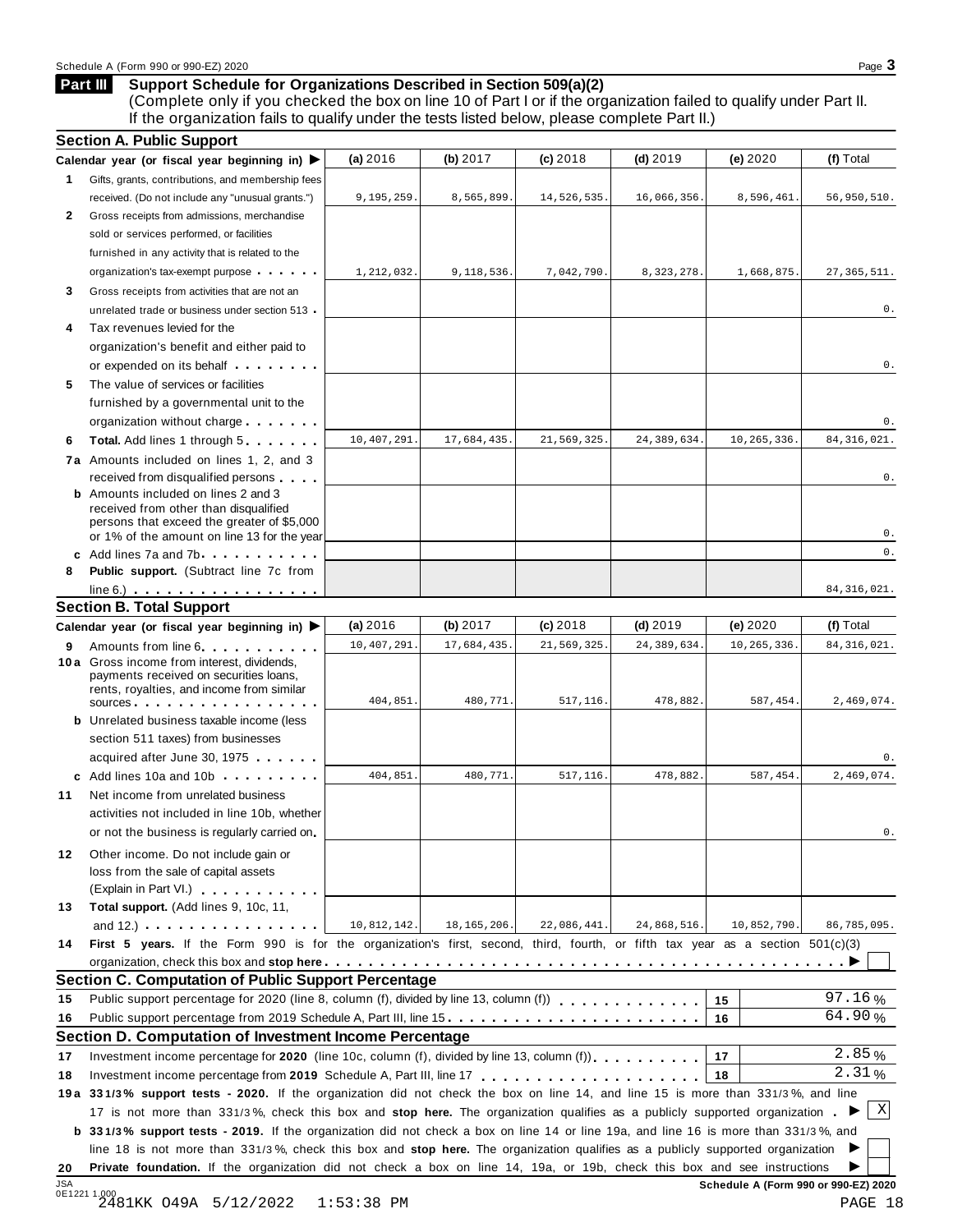#### **Part IV Supporting Organizations**

(Complete only if you checked a box in line 12 on Part I. If you checked box 12a, Part I, complete Sections A and B. If you checked box 12b, Part I, complete Sections A and C. If you checked box 12c, Part I, complete Sections A, D, and E. If you checked box 12d, Part I, complete Sections A and D, and complete Part V.)

#### **Section A. All Supporting Organizations**

- **1** Are all of the organization's supported organizations listed by name in the organization's governing documents? *If "No," describe in Part VI how the supported organizations are designated. If designated by class or purpose, describe the designation. If historic and continuing relationship, explain.* **1**
- **2** Did the organization have any supported organization that does not have an IRS determination of status under section 509(a)(1) or (2)? *If"Yes," explain in Part VI how the organization determined that the supported organization was described in section 509(a)(1) or (2).*
- **3 a** Did the organization have a supported organization described in section 501(c)(4), (5), or (6)? *If "Yes," answer lines 3b and 3c below.*
- **b** Did the organization confirm that each supported organization qualified under section 501(c)(4), (5), or (6) and | satisfied the public support tests under section 509(a)(2)? *If "Yes," describe in Part VI when and how the organization made the determination.*
- **c** Did the organization ensure that all support to such organizations was used exclusively for section 170(c)(2)(B) purposes? *If"Yes," explain in Part VI what controls the organization put in place to ensure such use.*
- **4 a** Was any supported organization not organized in the United States ("foreign supported organization")? *If "Yes," and if you checked box 12a or 12b in Part I, answer lines 4b and 4c below.*
- **b** Did the organization have ultimate control and discretion in deciding whether to make grants to the foreign | supported organization? *If "Yes," describe in Part VI how the organization had such control and discretion despite being controlled or supervised by or in connection with its supported organizations.*
- **c** Did the organization support any foreign supported organization that does not have an IRS determination under sections 501(c)(3) and 509(a)(1) or (2)? *If "Yes," explain in Part VI what controls the organization used to ensure that all support to the foreign supported organization was used exclusively for section 170(c)(2)(B) purposes.*
- **5 a** Did the organization add, substitute, or remove any supported organizations during the tax year? *If "Yes,"* answer lines 5b and 5c below (if applicable). Also, provide detail in Part VI, including (i) the names and EIN *numbers of the supported organizations added, substituted, or removed; (ii) the reasons for each such action;* (iii) the authority under the organization's organizing document authorizing such action; and (iv) how the action *was accomplished (such as by amendment to the organizing document).*
- **b Type I or Type II only.** Was any added or substituted supported organization part of a class already designated in the organization's organizing document?
- **c Substitutions only.** Was the substitution the result of an event beyond the organization's control?
- **6** Did the organization provide support (whether in the form of grants or the provision of services or facilities) to anyone other than (i) its supported organizations, (ii) individuals that are part of the charitable class benefited by one or more of its supported organizations, or (iii) other supporting organizations that also support or benefit one or more of the filing organization's supported organizations? *If"Yes," provide detail in Part VI.*
- **7** Did the organization provide a grant, loan, compensation, or other similar payment to a substantial contributor (as defined in section 4958(c)(3)(C)), a family member of a substantial contributor, or a 35% controlled entity with regard to a substantial contributor? *If"Yes," complete Part I of Schedule L (Form 990 or 990-EZ).*
- **8** Did the organization make a loan to a disqualified person (as defined in section 4958) not described in line 7? *If "Yes," complete Part I of Schedule L (Form 990 or 990-EZ).*
- **9a** Was the organization controlled directly or indirectly at any time during the tax year by one or more | disqualified persons, as defined in section 4946 (other than foundation managers and organizations described in section 509(a)(1) or (2))? *If"Yes," provide detail in Part VI.*
- **b** Did one or more disqualified persons (as defined in line 9a) hold a controlling interest in any entity in which | the supporting organization had an interest? *If"Yes," provide detail in Part VI.*
- **c** Did a disqualified person (as defined in line 9a) have an ownership interest in, or derive any personal benefit from, assets in which the supporting organization also had an interest? *If"Yes," provide detail in Part VI.*
- **10a** Was the organization subject to the excess business holdings rules of section 4943 because of section | 4943(f) (regarding certain Type II supporting organizations, and all Type III non-functionally integrated supporting organizations)? *If"Yes," answer line 10b below.*
	- **b** Did the organization have any excess business holdings in the tax year? *(Use Schedule C, Form 4720, to determine whether the organization had excess business holdings.)*

0E1229 1.010

**10b** JSA **Schedule A (Form 990 or 990-EZ) 2020**

**Yes No**

**2**

**3a**

**3b**

**3c**

**4a**

**4b**

**4c**

**5a**

**5b 5c**

**6**

**7**

**8**

**9a**

**9b**

**9c**

**10a**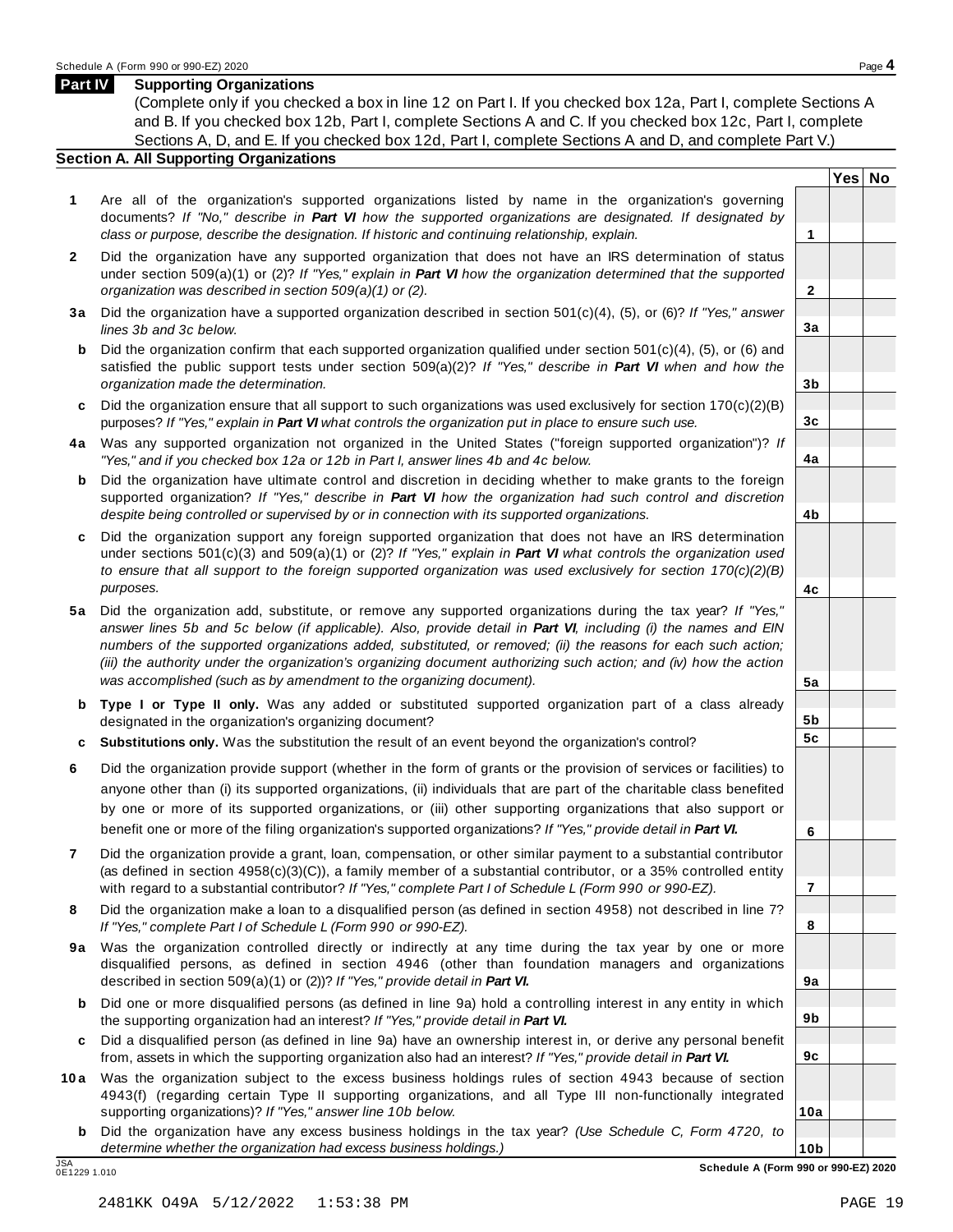|    |                                                                                                                    |                 | Yes⊺ | No |
|----|--------------------------------------------------------------------------------------------------------------------|-----------------|------|----|
| 11 | Has the organization accepted a gift or contribution from any of the following persons?                            |                 |      |    |
| a  | A person who directly or indirectly controls, either alone or together with persons described in lines 11b and     |                 |      |    |
|    | 11c below, the governing body of a supported organization?                                                         | 11a             |      |    |
| b  | A family member of a person described in line 11a above?                                                           | 11 <sub>b</sub> |      |    |
| c  | A 35% controlled entity of a person described in line 11a or 11b above? If "Yes" to line 11a, 11b, or 11c, provide |                 |      |    |
|    | detail in <b>Part VI.</b>                                                                                          | 11c             |      |    |
|    | <b>Section B. Type I Supporting Organizations</b>                                                                  |                 |      |    |
|    |                                                                                                                    |                 | Yes. |    |

| 1            | Did the governing body, members of the governing body, officers acting in their official capacity, or membership of one or<br>more supported organizations have the power to regularly appoint or elect at least a majority of the organization's officers,<br>directors, or trustees at all times during the tax year? If "No," describe in <b>Part VI</b> how the supported organization(s)<br>effectively operated, supervised, or controlled the organization's activities. If the organization had more than one supported<br>organization, describe how the powers to appoint and/or remove officers, directors, or trustees were allocated among the |  |  |
|--------------|-------------------------------------------------------------------------------------------------------------------------------------------------------------------------------------------------------------------------------------------------------------------------------------------------------------------------------------------------------------------------------------------------------------------------------------------------------------------------------------------------------------------------------------------------------------------------------------------------------------------------------------------------------------|--|--|
|              | supported organizations and what conditions or restrictions, if any, applied to such powers during the tax year.                                                                                                                                                                                                                                                                                                                                                                                                                                                                                                                                            |  |  |
| $\mathbf{2}$ | Did the organization operate for the benefit of any supported organization other than the supported                                                                                                                                                                                                                                                                                                                                                                                                                                                                                                                                                         |  |  |

organization(s) that operated, supervised, or controlled the supporting organization? *If "Yes," explain in Part VI how providing such benefit carried out the purposes of the supported organization(s) that operated, supervised, or controlled the supporting organization.*

#### **Section C. Type II Supporting Organizations**

**1 Yes No 1** Were a majority of the organization's directors or trustees during the tax year also a majority of the directors or trustees of each of the organization's supported organization(s)? *If"No," describe in Part VI how control or management of the supporting organization was vested in the same persons that controlled or managed the supported organization(s).*

#### **Section D. All Type III Supporting Organizations**

|              |                                                                                                                                                                                                                                                                                                                                                                                                                                                                             | Yes⊺ |  |
|--------------|-----------------------------------------------------------------------------------------------------------------------------------------------------------------------------------------------------------------------------------------------------------------------------------------------------------------------------------------------------------------------------------------------------------------------------------------------------------------------------|------|--|
|              | Did the organization provide to each of its supported organizations, by the last day of the fifth month of the<br>organization's tax year, (i) a written notice describing the type and amount of support provided during the prior<br>tax year, (ii) a copy of the Form 990 that was most recently filed as of the date of notification, and (iii) copies of<br>the organization's governing documents in effect on the date of notification, to the extent not previously |      |  |
|              | provided?                                                                                                                                                                                                                                                                                                                                                                                                                                                                   |      |  |
| $\mathbf{2}$ | Were any of the organization's officers, directors, or trustees either (i) appointed or elected by the supported<br>organization(s) or (ii) serving on the governing body of a supported organization? If "No," explain in Part VI how                                                                                                                                                                                                                                      |      |  |
|              | the organization maintained a close and continuous working relationship with the supported organization(s).                                                                                                                                                                                                                                                                                                                                                                 |      |  |
| 3            | By reason of the relationship described in line 2, above, did the organization's supported organizations have<br>a significant voice in the organization's investment policies and in directing the use of the organization's<br>income or assets at all times during the tax year? If "Yes," describe in Part VI the role the organization's                                                                                                                               |      |  |
|              | supported organizations played in this regard.                                                                                                                                                                                                                                                                                                                                                                                                                              |      |  |

#### **Section E. Type III Functionally Integrated Supporting Organizations**

|   | Check the box next to the method that the organization used to satisfy the Integral Part Test during the year (see instructions). |
|---|-----------------------------------------------------------------------------------------------------------------------------------|
|   | The organization satisfied the Activities Test. Complete line 2 below.                                                            |
| b | The organization is the parent of each of its supported organizations. Complete line 3 below.                                     |
|   | The organization supported a governmental entity. Describe in Part VI how you supported a governmental entity (see instructions). |
|   | Yes No<br>$\Lambda$ and define $\pi$ and $\Lambda$ are considered the set of $\Lambda$ and $\Lambda$ and $\Lambda$ and $\pi$      |

|         | Activities Test. Answer lines 2a and 2b below.                                                                                                                                                                                                                                                                                                                                                                                                                                                                                      |    |  |
|---------|-------------------------------------------------------------------------------------------------------------------------------------------------------------------------------------------------------------------------------------------------------------------------------------------------------------------------------------------------------------------------------------------------------------------------------------------------------------------------------------------------------------------------------------|----|--|
| a       | Did substantially all of the organization's activities during the tax year directly further the exempt purposes of<br>the supported organization(s) to which the organization was responsive? If "Yes," then in Part VI identify<br>those supported organizations and explain how these activities directly furthered their exempt purposes,<br>how the organization was responsive to those supported organizations, and how the organization determined<br>that these activities constituted substantially all of its activities. | 2a |  |
| b       | Did the activities described in line 2a, above, constitute activities that, but for the organization's involvement,<br>one or more of the organization's supported organization(s) would have been engaged in? If "Yes," explain in<br>Part VI the reasons for the organization's position that its supported organization(s) would have engaged in<br>these activities but for the organization's involvement.                                                                                                                     | 2b |  |
| З.<br>a | Parent of Supported Organizations. Answer lines 3a and 3b below.<br>Did the organization have the power to regularly appoint or elect a majority of the officers, directors, or<br>trustees of each of the supported organizations? If "Yes" or "No." provide details in Part VI.                                                                                                                                                                                                                                                   | За |  |
| b       | Did the organization exercise a substantial degree of direction over the policies, programs, and activities of each<br>of its supported organizations? If "Yes," describe in <b>Part VI</b> the role played by the organization in this regard.                                                                                                                                                                                                                                                                                     | 3b |  |

**2**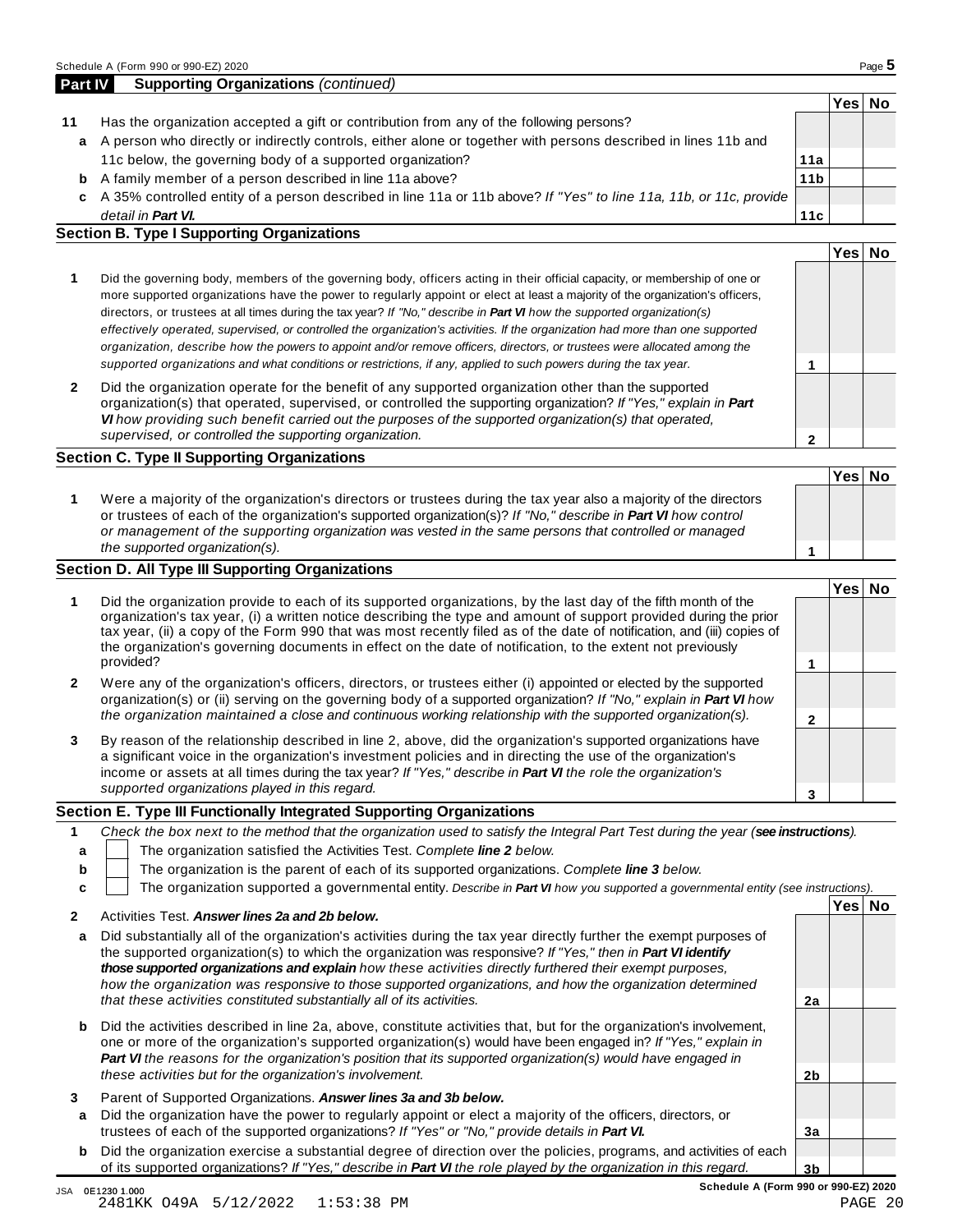#### **Part V Type III Non-Functionally Integrated 509(a)(3) Supporting Organizations 1** Check here if the organization satisfied the Integral Part Test as a qualifying trust on Nov. 20, 1970 (*explain in Part VI*). **See instructions.** All other Type III non-functionally integrated supporting organizations must complete Sections A through E.

|              | Section A - Adjusted Net Income                                                                                           |                         | (A) Prior Year | (B) Current Year<br>(optional) |
|--------------|---------------------------------------------------------------------------------------------------------------------------|-------------------------|----------------|--------------------------------|
| 1.           | Net short-term capital gain                                                                                               | 1                       |                |                                |
| $\mathbf{2}$ | Recoveries of prior-year distributions                                                                                    | $\overline{2}$          |                |                                |
| 3            | Other gross income (see instructions)                                                                                     | 3                       |                |                                |
| 4            | Add lines 1 through 3.                                                                                                    | 4                       |                |                                |
| 5.           | Depreciation and depletion                                                                                                | 5                       |                |                                |
|              | 6 Portion of operating expenses paid or incurred for production or collection of                                          |                         |                |                                |
|              | gross income or for management, conservation, or maintenance of property                                                  |                         |                |                                |
|              | held for production of income (see instructions)                                                                          | 6                       |                |                                |
|              | Other expenses (see instructions)                                                                                         | $\overline{7}$          |                |                                |
| 8            | Adjusted Net Income (subtract lines 5, 6, and 7 from line 4)                                                              | 8                       |                |                                |
|              | <b>Section B - Minimum Asset Amount</b>                                                                                   |                         | (A) Prior Year | (B) Current Year<br>(optional) |
|              | 1 Aggregate fair market value of all non-exempt-use assets (see                                                           |                         |                |                                |
|              | instructions for short tax year or assets held for part of year):                                                         |                         |                |                                |
|              | a Average monthly value of securities                                                                                     | 1a                      |                |                                |
|              | <b>b</b> Average monthly cash balances                                                                                    | 1 <sub>b</sub>          |                |                                |
|              | c Fair market value of other non-exempt-use assets                                                                        | 1c                      |                |                                |
|              | d Total (add lines 1a, 1b, and 1c)                                                                                        | 1 <sub>d</sub>          |                |                                |
|              | e Discount claimed for blockage or other factors (explain in detail in Part VI):                                          | 1e                      |                |                                |
|              | 2 Acquisition indebtedness applicable to non-exempt-use assets                                                            | $\mathbf{2}$            |                |                                |
| 3            | Subtract line 2 from line 1d.                                                                                             | $\overline{\mathbf{3}}$ |                |                                |
| 4            | Cash deemed held for exempt use. Enter 0.015 of line 3 (for greater amount,<br>see instructions).                         | 4                       |                |                                |
| 5            | Net value of non-exempt-use assets (subtract line 4 from line 3)                                                          | 5                       |                |                                |
| 6            | Multiply line 5 by 0.035.                                                                                                 | 6                       |                |                                |
| $\mathbf{7}$ | Recoveries of prior-year distributions                                                                                    | $\overline{7}$          |                |                                |
| 8            | Minimum Asset Amount (add line 7 to line 6)                                                                               | 8                       |                |                                |
|              | <b>Section C - Distributable Amount</b>                                                                                   |                         |                | <b>Current Year</b>            |
| $\mathbf 1$  | Adjusted net income for prior year (from Section A, line 8, column A)                                                     | 1                       |                |                                |
| $\mathbf{2}$ | Enter 0.85 of line 1.                                                                                                     | $\mathbf{2}$            |                |                                |
| 3            | Minimum asset amount for prior year (from Section B, line 8, column A)                                                    | 3                       |                |                                |
| 4            | Enter greater of line 2 or line 3.                                                                                        | 4                       |                |                                |
|              | 5 Income tax imposed in prior year                                                                                        | 5                       |                |                                |
| 6            | Distributable Amount. Subtract line 5 from line 4, unless subject to<br>emergency temporary reduction (see instructions). | 6                       |                |                                |

**7** Check here if the current year is the organization's first as a non-functionally integrated Type III supporting organization (see instructions).

**Schedule A (Form 990 or 990-EZ) 2020**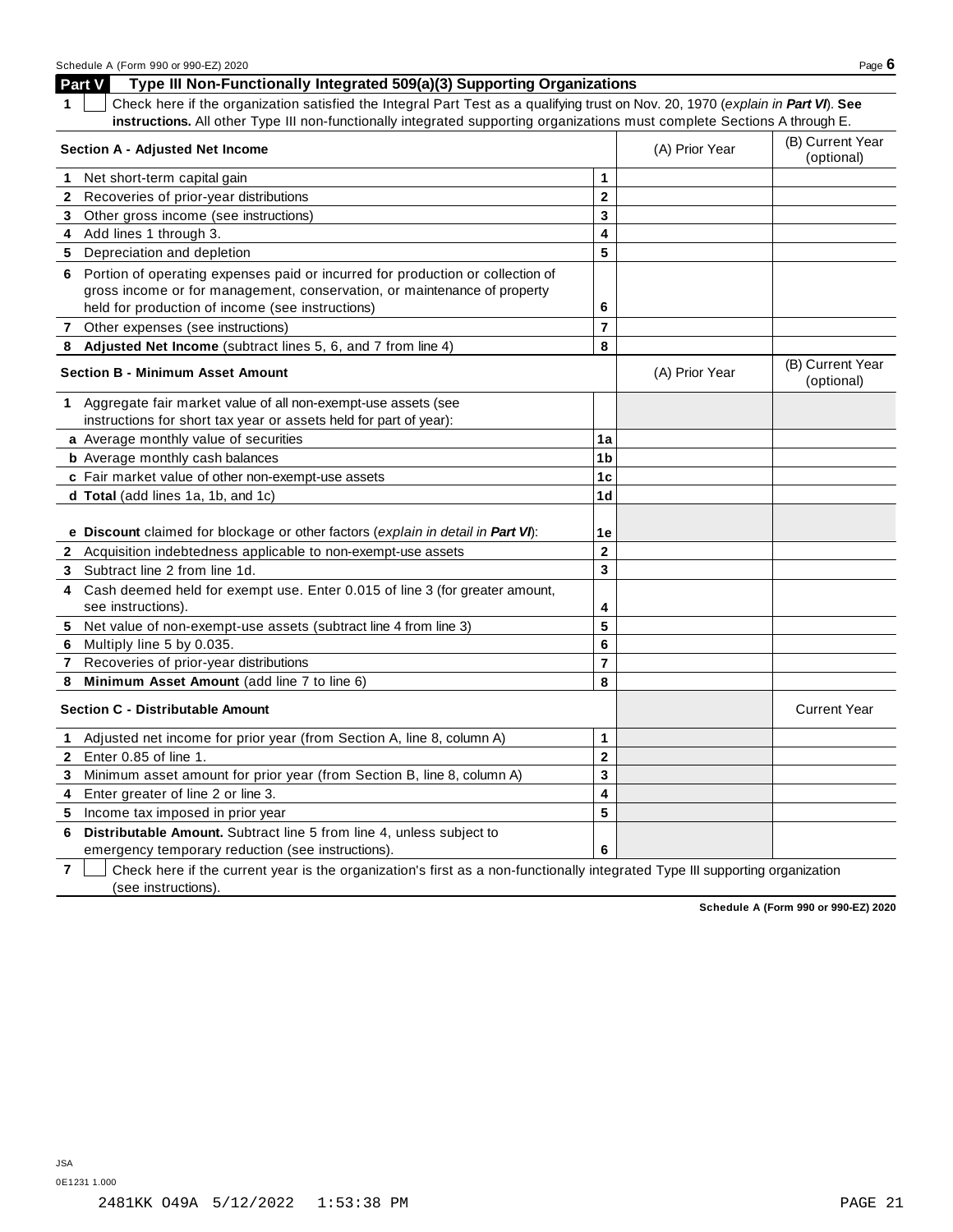|                | Schedule A (Form 990 or 990-EZ) 2020                                                       |                                    |                                       |                | Page 7                                  |
|----------------|--------------------------------------------------------------------------------------------|------------------------------------|---------------------------------------|----------------|-----------------------------------------|
| Part V         | Type III Non-Functionally Integrated 509(a)(3) Supporting Organizations (continued)        |                                    |                                       |                |                                         |
|                | <b>Section D - Distributions</b>                                                           |                                    |                                       |                | <b>Current Year</b>                     |
| 1              | Amounts paid to supported organizations to accomplish exempt purposes                      |                                    |                                       | 1              |                                         |
| $\mathbf{2}$   | Amounts paid to perform activity that directly furthers exempt purposes of supported       |                                    |                                       |                |                                         |
|                | organizations, in excess of income from activity                                           |                                    |                                       | $\mathbf{2}$   |                                         |
| 3              | Administrative expenses paid to accomplish exempt purposes of supported organizations      | 3                                  |                                       |                |                                         |
| 4              | Amounts paid to acquire exempt-use assets                                                  | 4                                  |                                       |                |                                         |
| 5              | Qualified set-aside amounts (prior IRS approval required - provide details in Part VI)     |                                    | 5                                     |                |                                         |
| 6              | Other distributions (describe in Part VI). See instructions.                               |                                    |                                       | 6              |                                         |
| 7              | Total annual distributions. Add lines 1 through 6.                                         |                                    |                                       | $\overline{7}$ |                                         |
| 8              | Distributions to attentive supported organizations to which the organization is responsive |                                    |                                       |                |                                         |
|                | (provide details in Part VI). See instructions.                                            |                                    |                                       | 8              |                                         |
| 9              | Distributable amount for 2020 from Section C, line 6                                       |                                    |                                       | 9              |                                         |
| 10             | Line 8 amount divided by line 9 amount                                                     |                                    |                                       | 10             |                                         |
|                |                                                                                            |                                    | (ii)                                  |                | (iii)                                   |
|                | Section E - Distribution Allocations (see instructions)                                    | (i)<br><b>Excess Distributions</b> | <b>Underdistributions</b><br>Pre-2020 |                | <b>Distributable</b><br>Amount for 2020 |
| 1              | Distributable amount for 2020 from Section C, line 6                                       |                                    |                                       |                |                                         |
| $\mathbf{2}$   | Underdistributions, if any, for years prior to 2020                                        |                                    |                                       |                |                                         |
|                | (reasonable cause required - explain in Part VI). See                                      |                                    |                                       |                |                                         |
|                | instructions.                                                                              |                                    |                                       |                |                                         |
| 3              | Excess distributions carryover, if any, to 2020                                            |                                    |                                       |                |                                         |
| a              | From 2015 $\frac{1}{2}$                                                                    |                                    |                                       |                |                                         |
| b              | From 2016 <b>Figure 1.1</b>                                                                |                                    |                                       |                |                                         |
| c              | From 2017 <b>Figure 1.1 (19)</b>                                                           |                                    |                                       |                |                                         |
| d              | $From 2018$                                                                                |                                    |                                       |                |                                         |
| е              | From 2019                                                                                  |                                    |                                       |                |                                         |
| f              | Total of lines 3a through 3e                                                               |                                    |                                       |                |                                         |
| g              | Applied to underdistributions of prior years                                               |                                    |                                       |                |                                         |
| h              | Applied to 2020 distributable amount                                                       |                                    |                                       |                |                                         |
| j.             | Carryover from 2015 not applied (see instructions)                                         |                                    |                                       |                |                                         |
|                | Remainder. Subtract lines 3g, 3h, and 3i from line 3f.                                     |                                    |                                       |                |                                         |
| 4              | Distributions for 2020 from                                                                |                                    |                                       |                |                                         |
|                | Section D, line 7:<br>\$                                                                   |                                    |                                       |                |                                         |
| a              | Applied to underdistributions of prior years                                               |                                    |                                       |                |                                         |
| b              | Applied to 2020 distributable amount                                                       |                                    |                                       |                |                                         |
| c              | Remainder. Subtract lines 4a and 4b from line 4                                            |                                    |                                       |                |                                         |
| 5              | Remaining underdistributions for years prior to 2020, if                                   |                                    |                                       |                |                                         |
|                | any. Subtract lines 3g and 4a from line 2. For result                                      |                                    |                                       |                |                                         |
|                | greater than zero, explain in Part VI. See instructions.                                   |                                    |                                       |                |                                         |
| 6              | Remaining underdistributions for 2020. Subtract lines 3h                                   |                                    |                                       |                |                                         |
|                | and 4b from line 1. For result greater than zero, explain in                               |                                    |                                       |                |                                         |
|                | Part VI. See instructions.                                                                 |                                    |                                       |                |                                         |
| $\overline{7}$ | Excess distributions carryover to 2021. Add lines 3j                                       |                                    |                                       |                |                                         |
|                | and 4c.                                                                                    |                                    |                                       |                |                                         |
| 8              | Breakdown of line 7:                                                                       |                                    |                                       |                |                                         |
| a              | Excess from 2016                                                                           |                                    |                                       |                |                                         |
| b              | Excess from 2017                                                                           |                                    |                                       |                |                                         |
| c              | Excess from 2018                                                                           |                                    |                                       |                |                                         |
| d              | Excess from 2019                                                                           |                                    |                                       |                |                                         |
| e              | Excess from 2020                                                                           |                                    |                                       |                |                                         |

**Schedule A (Form 990 or 990-EZ) 2020**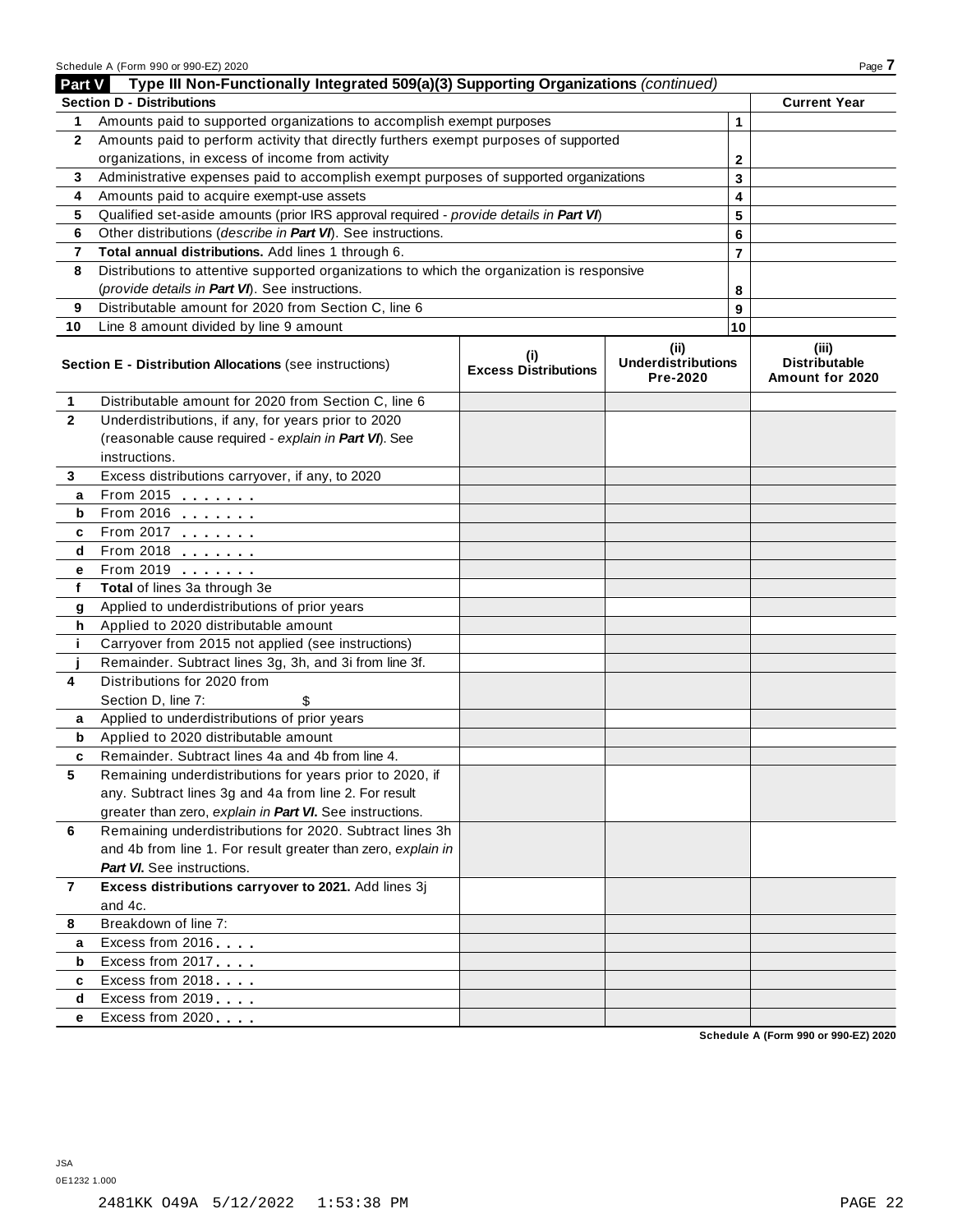|            | <b>SCHEDULE D</b> |
|------------|-------------------|
| (Form 990) |                   |

# SCHEDULE D<br>
Supplemental Financial Statements<br>
Form 990) Part IV, line 6, 7, 8, 9, 10, 11a, 11b, 11c, 11d, 11e, 11f, 12a, or 12b.

|                                                             |                                                                                                                                                                                                                                                                                                                                                  | Attach to Form 990.                                                    |                                                    |                                 | <b>Open to Public</b> |
|-------------------------------------------------------------|--------------------------------------------------------------------------------------------------------------------------------------------------------------------------------------------------------------------------------------------------------------------------------------------------------------------------------------------------|------------------------------------------------------------------------|----------------------------------------------------|---------------------------------|-----------------------|
| Department of the Treasury                                  |                                                                                                                                                                                                                                                                                                                                                  |                                                                        |                                                    |                                 |                       |
| <b>Internal Revenue Service</b><br>Name of the organization |                                                                                                                                                                                                                                                                                                                                                  | Go to www.irs.gov/Form990 for instructions and the latest information. | <b>Employer identification number</b>              | <b>Inspection</b>               |                       |
|                                                             | THE FLORIDA BAR FOUNDATION, INC.                                                                                                                                                                                                                                                                                                                 |                                                                        | 59-1004604                                         |                                 |                       |
|                                                             | Organizations Maintaining Donor Advised Funds or Other Similar Funds or Accounts.                                                                                                                                                                                                                                                                |                                                                        |                                                    |                                 |                       |
| Part I                                                      | Complete if the organization answered "Yes" on Form 990, Part IV, line 6.                                                                                                                                                                                                                                                                        |                                                                        |                                                    |                                 |                       |
|                                                             |                                                                                                                                                                                                                                                                                                                                                  | (a) Donor advised funds                                                | (b) Funds and other accounts                       |                                 |                       |
|                                                             |                                                                                                                                                                                                                                                                                                                                                  |                                                                        |                                                    |                                 |                       |
|                                                             | Total number at end of year manufacturers and the Total number                                                                                                                                                                                                                                                                                   |                                                                        |                                                    |                                 |                       |
|                                                             | Aggregate value of contributions to (during year)                                                                                                                                                                                                                                                                                                |                                                                        |                                                    |                                 |                       |
|                                                             | Aggregate value of grants from (during year)                                                                                                                                                                                                                                                                                                     |                                                                        |                                                    |                                 |                       |
|                                                             | Aggregate value at end of year<br>Did the organization inform all donors and donor advisors in writing that the assets held in donor advised                                                                                                                                                                                                     |                                                                        |                                                    |                                 |                       |
|                                                             | funds are the organization's property, subject to the organization's exclusive legal control?                                                                                                                                                                                                                                                    |                                                                        |                                                    | Yes                             | No                    |
|                                                             | Did the organization inform all grantees, donors, and donor advisors in writing that grant funds can be used                                                                                                                                                                                                                                     |                                                                        |                                                    |                                 |                       |
|                                                             | only for charitable purposes and not for the benefit of the donor or donor advisor, or for any other purpose                                                                                                                                                                                                                                     |                                                                        |                                                    |                                 |                       |
|                                                             |                                                                                                                                                                                                                                                                                                                                                  |                                                                        |                                                    | Yes                             | No                    |
| Part II                                                     | <b>Conservation Easements.</b>                                                                                                                                                                                                                                                                                                                   |                                                                        |                                                    |                                 |                       |
|                                                             | Complete if the organization answered "Yes" on Form 990, Part IV, line 7.                                                                                                                                                                                                                                                                        |                                                                        |                                                    |                                 |                       |
|                                                             | Purpose(s) of conservation easements held by the organization (check all that apply).                                                                                                                                                                                                                                                            |                                                                        |                                                    |                                 |                       |
|                                                             | Preservation of land for public use (for example, recreation or education)                                                                                                                                                                                                                                                                       |                                                                        | Preservation of a historically important land area |                                 |                       |
|                                                             | Protection of natural habitat                                                                                                                                                                                                                                                                                                                    |                                                                        | Preservation of a certified historic structure     |                                 |                       |
|                                                             | Preservation of open space                                                                                                                                                                                                                                                                                                                       |                                                                        |                                                    |                                 |                       |
|                                                             | Complete lines 2a through 2d if the organization held a qualified conservation contribution in the form of a conservation                                                                                                                                                                                                                        |                                                                        |                                                    |                                 |                       |
|                                                             | easement on the last day of the tax year.                                                                                                                                                                                                                                                                                                        |                                                                        |                                                    | Held at the End of the Tax Year |                       |
|                                                             |                                                                                                                                                                                                                                                                                                                                                  |                                                                        | 2a                                                 |                                 |                       |
|                                                             |                                                                                                                                                                                                                                                                                                                                                  |                                                                        |                                                    |                                 |                       |
|                                                             |                                                                                                                                                                                                                                                                                                                                                  |                                                                        | 2b                                                 |                                 |                       |
|                                                             | Total acreage restricted by conservation easements                                                                                                                                                                                                                                                                                               |                                                                        | 2c                                                 |                                 |                       |
|                                                             | Number of conservation easements on a certified historic structure included in (a)                                                                                                                                                                                                                                                               |                                                                        |                                                    |                                 |                       |
|                                                             | Number of conservation easements included in (c) acquired after 7/25/06, and not on a                                                                                                                                                                                                                                                            |                                                                        | 2d                                                 |                                 |                       |
|                                                             |                                                                                                                                                                                                                                                                                                                                                  |                                                                        |                                                    |                                 |                       |
| tax year $\blacktriangleright$ $\blacksquare$               | Number of conservation easements modified, transferred, released, extinguished, or terminated by the organization during the                                                                                                                                                                                                                     |                                                                        |                                                    |                                 |                       |
|                                                             | Number of states where property subject to conservation easement is located ▶ __________                                                                                                                                                                                                                                                         |                                                                        |                                                    |                                 |                       |
|                                                             | Does the organization have a written policy regarding the periodic monitoring, inspection, handling of                                                                                                                                                                                                                                           |                                                                        |                                                    |                                 |                       |
|                                                             | violations, and enforcement of the conservation easements it holds?                                                                                                                                                                                                                                                                              |                                                                        |                                                    | Yes                             |                       |
|                                                             | Staff and volunteer hours devoted to monitoring, inspecting, handling of violations, and enforcing conservation easements during the year                                                                                                                                                                                                        |                                                                        |                                                    |                                 | <b>No</b>             |
|                                                             |                                                                                                                                                                                                                                                                                                                                                  |                                                                        |                                                    |                                 |                       |
|                                                             | Amount of expenses incurred in monitoring, inspecting, handling of violations, and enforcing conservation easements during the year                                                                                                                                                                                                              |                                                                        |                                                    |                                 |                       |
|                                                             |                                                                                                                                                                                                                                                                                                                                                  |                                                                        |                                                    |                                 |                       |
|                                                             | Does each conservation easement reported on line 2(d) above satisfy the requirements of section 170(h)(4)(B)(i)                                                                                                                                                                                                                                  |                                                                        |                                                    |                                 |                       |
|                                                             |                                                                                                                                                                                                                                                                                                                                                  |                                                                        |                                                    | Yes                             |                       |
|                                                             | In Part XIII, describe how the organization reports conservation easements in its revenue and expense statement and                                                                                                                                                                                                                              |                                                                        |                                                    |                                 | <b>No</b>             |
|                                                             | balance sheet, and include, if applicable, the text of the footnote to the organization's financial statements that describes the                                                                                                                                                                                                                |                                                                        |                                                    |                                 |                       |
|                                                             | organization's accounting for conservation easements.                                                                                                                                                                                                                                                                                            |                                                                        |                                                    |                                 |                       |
|                                                             | Part III Organizations Maintaining Collections of Art, Historical Treasures, or Other Similar Assets.                                                                                                                                                                                                                                            |                                                                        |                                                    |                                 |                       |
|                                                             | Complete if the organization answered "Yes" on Form 990, Part IV, line 8.                                                                                                                                                                                                                                                                        |                                                                        |                                                    |                                 |                       |
|                                                             |                                                                                                                                                                                                                                                                                                                                                  |                                                                        |                                                    |                                 |                       |
|                                                             | If the organization elected, as permitted under FASB ASC 958, not to report in its revenue statement and balance sheet works of art, historical treasures, or other similar assets held for public exhibition, education, or r<br>service, provide in Part XIII the text of the footnote to its financial statements that describes these items. |                                                                        |                                                    |                                 |                       |
|                                                             |                                                                                                                                                                                                                                                                                                                                                  |                                                                        |                                                    |                                 |                       |
|                                                             | If the organization elected, as permitted under FASB ASC 958, to report in its revenue statement and balance sheet works of<br>art, historical treasures, or other similar assets held for public exhibition, education, or research in furtherance of public service,                                                                           |                                                                        |                                                    |                                 |                       |
|                                                             | provide the following amounts relating to these items:                                                                                                                                                                                                                                                                                           |                                                                        |                                                    |                                 |                       |
|                                                             |                                                                                                                                                                                                                                                                                                                                                  |                                                                        |                                                    |                                 |                       |
|                                                             |                                                                                                                                                                                                                                                                                                                                                  |                                                                        |                                                    |                                 |                       |
| b                                                           | If the organization received or held works of art, historical treasures, or other similar assets for financial gain, provide the                                                                                                                                                                                                                 |                                                                        |                                                    |                                 |                       |
|                                                             | following amounts required to be reported under FASB ASC 958 relating to these items:                                                                                                                                                                                                                                                            |                                                                        |                                                    |                                 |                       |
|                                                             |                                                                                                                                                                                                                                                                                                                                                  |                                                                        | $\blacktriangleright$ \$                           | $\triangleright$ \$             |                       |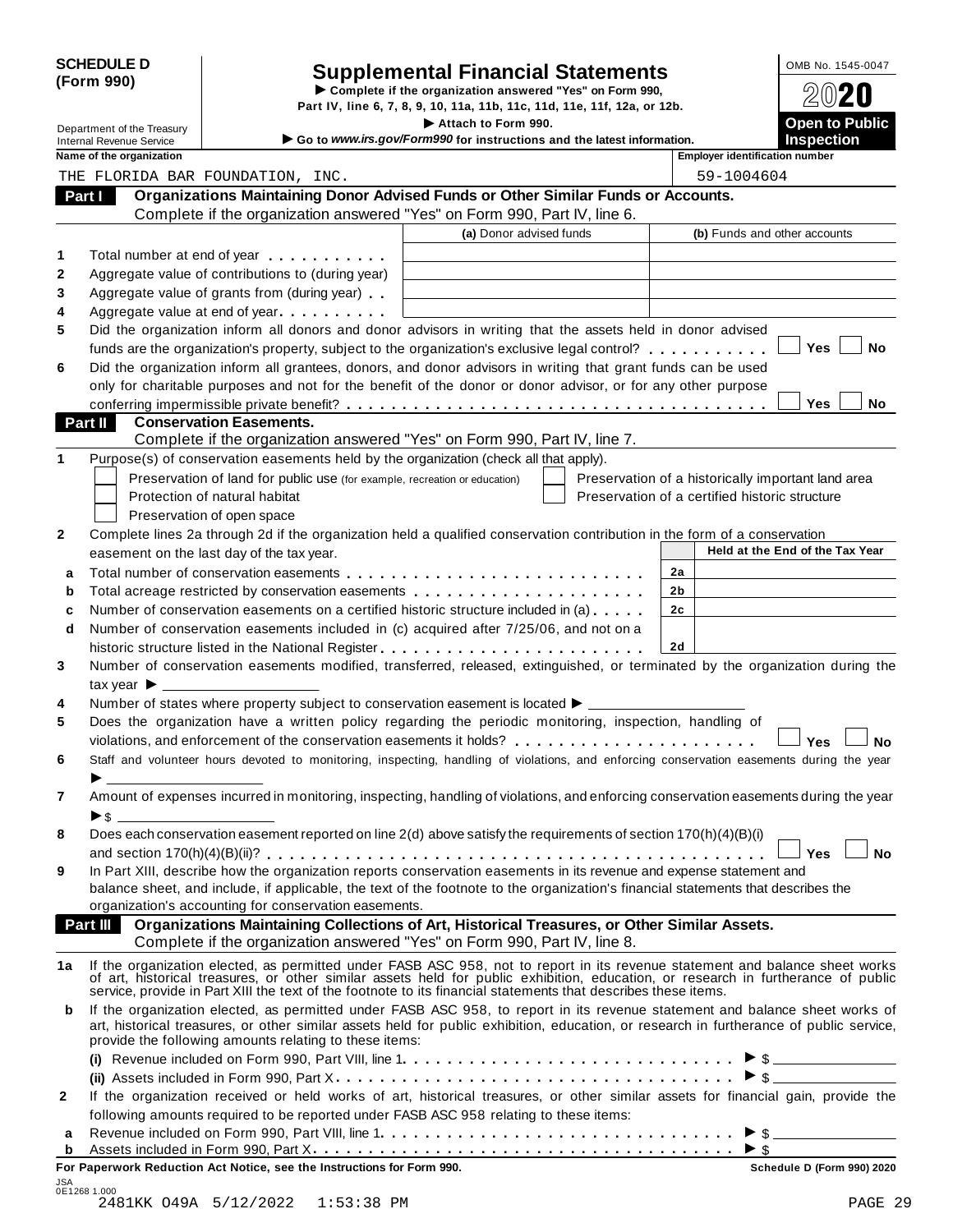|    | Schedule D (Form 990) 2020                                                                                                                                                  |                  |                                         |       |                                    |                                 |                                                   | Page 2                     |
|----|-----------------------------------------------------------------------------------------------------------------------------------------------------------------------------|------------------|-----------------------------------------|-------|------------------------------------|---------------------------------|---------------------------------------------------|----------------------------|
|    | Organizations Maintaining Collections of Art, Historical Treasures, or Other Similar Assets (continued)<br>Part III                                                         |                  |                                         |       |                                    |                                 |                                                   |                            |
| 3  | Using the organization's acquisition, accession, and other records, check any of the following that make significant use of its<br>collection items (check all that apply): |                  |                                         |       |                                    |                                 |                                                   |                            |
| a  | Public exhibition                                                                                                                                                           |                  | d                                       |       | Loan or exchange program           |                                 |                                                   |                            |
| b  | Scholarly research                                                                                                                                                          |                  | e                                       | Other |                                    |                                 | <u> 1980 - John Stein, amerikansk politiker (</u> |                            |
| c  | Preservation for future generations                                                                                                                                         |                  |                                         |       |                                    |                                 |                                                   |                            |
| 4  | Provide a description of the organization's collections and explain how they further the organization's exempt purpose in Part<br>XIII.                                     |                  |                                         |       |                                    |                                 |                                                   |                            |
| 5  | During the year, did the organization solicit or receive donations of art, historical treasures, or other similar                                                           |                  |                                         |       |                                    |                                 |                                                   |                            |
|    | assets to be sold to raise funds rather than to be maintained as part of the organization's collection?                                                                     |                  |                                         |       |                                    |                                 |                                                   | Yes<br>No                  |
|    | <b>Escrow and Custodial Arrangements.</b><br><b>Part IV</b>                                                                                                                 |                  |                                         |       |                                    |                                 |                                                   |                            |
|    | Complete if the organization answered "Yes" on Form 990, Part IV, line 9, or reported an amount on Form<br>990, Part X, line 21.                                            |                  |                                         |       |                                    |                                 |                                                   |                            |
|    | 1a Is the organization an agent, trustee, custodian or other intermediary for contributions or other assets not                                                             |                  |                                         |       |                                    |                                 |                                                   |                            |
|    |                                                                                                                                                                             |                  |                                         |       |                                    |                                 |                                                   | $ X $ No<br>Yes            |
| b  | If "Yes," explain the arrangement in Part XIII and complete the following table:                                                                                            |                  |                                         |       |                                    |                                 |                                                   |                            |
|    |                                                                                                                                                                             |                  |                                         |       |                                    |                                 | Amount                                            |                            |
| c  | Beginning balance enterpreteration of the contract of the contract of the contract of the contract of the contr                                                             |                  |                                         |       | 1с                                 |                                 |                                                   |                            |
| d  |                                                                                                                                                                             |                  |                                         |       | 1d                                 |                                 |                                                   |                            |
| e  |                                                                                                                                                                             |                  |                                         |       | 1е                                 |                                 |                                                   |                            |
| f  |                                                                                                                                                                             |                  |                                         |       | 1f                                 |                                 |                                                   |                            |
| 2a | Did the organization include an amount on Form 990, Part X, line 21, for escrow or custodial account liability? $\ X\ $ Yes                                                 |                  |                                         |       |                                    |                                 |                                                   | No                         |
|    | b If "Yes," explain the arrangement in Part XIII. Check here if the explanation has been provided on Part XIII                                                              |                  |                                         |       |                                    |                                 |                                                   | $\mathbf{X}$               |
|    | <b>Endowment Funds.</b><br>Part V                                                                                                                                           |                  |                                         |       |                                    |                                 |                                                   |                            |
|    | Complete if the organization answered "Yes" on Form 990, Part IV, line 10.                                                                                                  |                  |                                         |       |                                    |                                 |                                                   |                            |
|    |                                                                                                                                                                             | (a) Current year | (b) Prior year                          |       | (c) Two years back                 |                                 | (d) Three years back                              | (e) Four years back        |
| 1a | Beginning of year balance exceeding                                                                                                                                         |                  |                                         |       |                                    |                                 |                                                   |                            |
| b  | Contributions                                                                                                                                                               |                  |                                         |       |                                    |                                 |                                                   |                            |
| c  | Net investment earnings, gains,                                                                                                                                             |                  |                                         |       |                                    |                                 |                                                   |                            |
|    | and losses experience and losses                                                                                                                                            |                  |                                         |       |                                    |                                 |                                                   |                            |
| d  | Grants or scholarships <b>State of State State</b>                                                                                                                          |                  |                                         |       |                                    |                                 |                                                   |                            |
| е  | Other expenditures for facilities                                                                                                                                           |                  |                                         |       |                                    |                                 |                                                   |                            |
|    | and programs $\ldots$ $\ldots$ $\ldots$ $\ldots$                                                                                                                            |                  |                                         |       |                                    |                                 |                                                   |                            |
| f  | Administrative expenses                                                                                                                                                     |                  |                                         |       |                                    |                                 |                                                   |                            |
| g  | End of year balance                                                                                                                                                         |                  |                                         |       |                                    |                                 |                                                   |                            |
| 2  | Provide the estimated percentage of the current year end balance (line 1g, column (a)) held as:                                                                             |                  |                                         |       |                                    |                                 |                                                   |                            |
| a  | Board designated or quasi-endowment >                                                                                                                                       |                  | $\%$                                    |       |                                    |                                 |                                                   |                            |
| b  | Permanent endowment ▶                                                                                                                                                       | %                |                                         |       |                                    |                                 |                                                   |                            |
| c  | Term endowment ▶                                                                                                                                                            | %                |                                         |       |                                    |                                 |                                                   |                            |
|    | The percentages on lines 2a, 2b, and 2c should equal 100%.                                                                                                                  |                  |                                         |       |                                    |                                 |                                                   |                            |
|    | 3a Are there endowment funds not in the possession of the organization that are held and administered for the                                                               |                  |                                         |       |                                    |                                 |                                                   |                            |
|    | organization by:                                                                                                                                                            |                  |                                         |       |                                    |                                 |                                                   | <b>Yes</b><br>No           |
|    |                                                                                                                                                                             |                  |                                         |       |                                    |                                 |                                                   | Χ<br>3a(i)                 |
|    |                                                                                                                                                                             |                  |                                         |       |                                    |                                 |                                                   | 3a(ii) <br>X               |
|    | If "Yes" on line 3a(ii), are the related organizations listed as required on Schedule R?                                                                                    |                  |                                         |       |                                    |                                 |                                                   | Χ<br>3b                    |
| 4  | Describe in Part XIII the intended uses of the organization's endowment funds.                                                                                              |                  |                                         |       |                                    |                                 |                                                   |                            |
|    | Land, Buildings, and Equipment.<br><b>Part VI</b><br>Complete if the organization answered "Yes" on Form 990, Part IV, line 11a. See Form 990, Part X, line 10.             |                  |                                         |       |                                    |                                 |                                                   |                            |
|    | Description of property                                                                                                                                                     |                  | (a) Cost or other basis<br>(investment) |       | (b) Cost or other basis<br>(other) | (c) Accumulated<br>depreciation |                                                   | (d) Book value             |
| 1a | $Land.$                                                                                                                                                                     |                  |                                         |       |                                    |                                 |                                                   |                            |
| b  |                                                                                                                                                                             |                  |                                         |       |                                    |                                 |                                                   |                            |
| c  | Leasehold improvements [19]                                                                                                                                                 |                  |                                         |       | 37,802.                            |                                 | 37,802.                                           |                            |
| d  | Equipment                                                                                                                                                                   |                  |                                         |       | 199, 108.                          |                                 | 170,424.                                          | 28,684.                    |
| е  |                                                                                                                                                                             |                  |                                         |       | 938,308.                           |                                 | 905,010.                                          | 33,298.                    |
|    | Total. Add lines 1a through 1e. (Column (d) must equal Form 990, Part X, column (B), line 10c.).                                                                            |                  |                                         |       |                                    |                                 | ▶                                                 | 61,982.                    |
|    |                                                                                                                                                                             |                  |                                         |       |                                    |                                 |                                                   | Schedule D (Form 990) 2020 |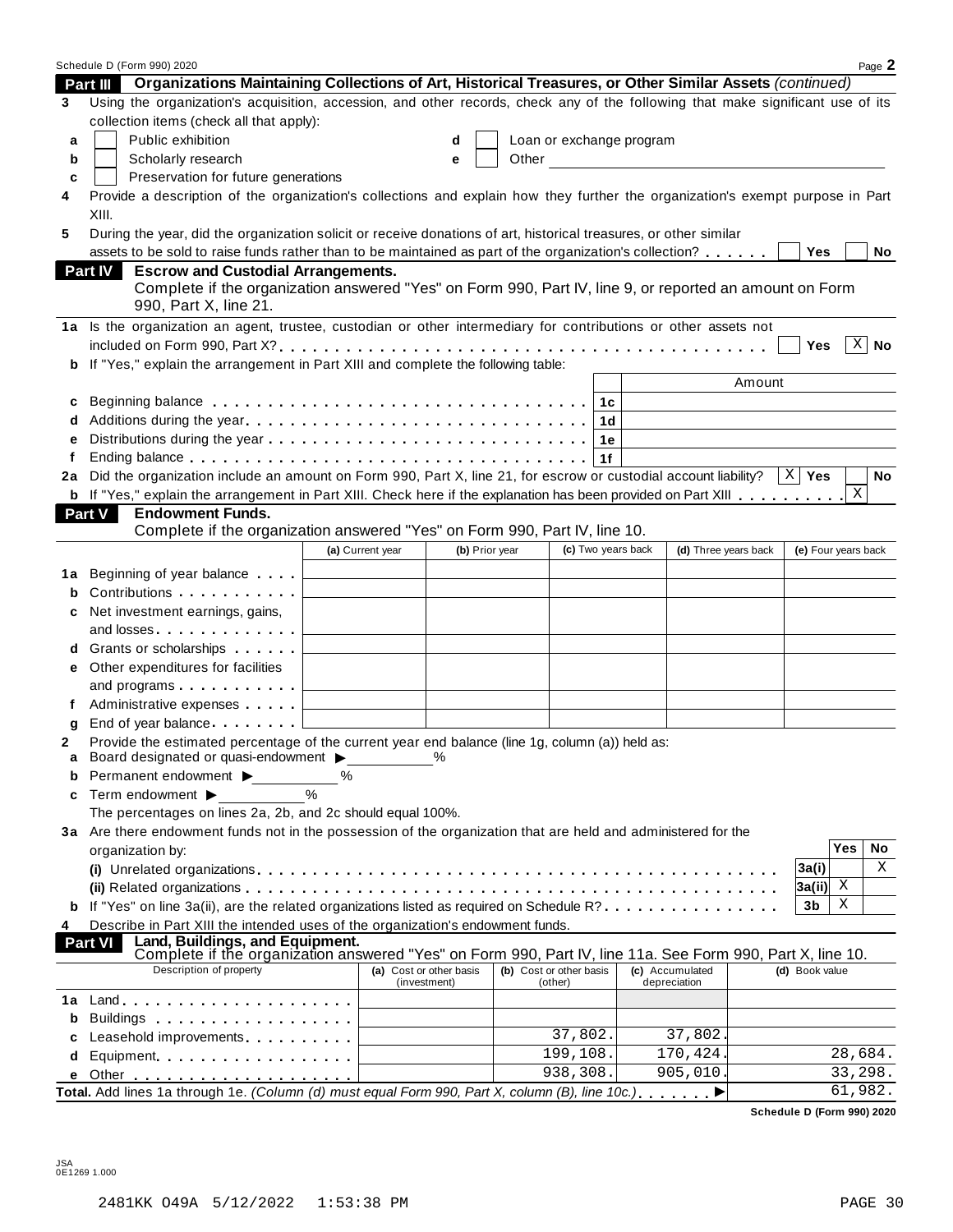| <b>Part VII</b>  | <b>Investments - Other Securities.</b><br>Complete if the organization answered "Yes" on Form 990, Part IV, line 11b. See Form 990, Part X, line 12. |                              |                                                              |                |
|------------------|------------------------------------------------------------------------------------------------------------------------------------------------------|------------------------------|--------------------------------------------------------------|----------------|
|                  | (a) Description of security or category<br>(including name of security)                                                                              | (b) Book value               | (c) Method of valuation:<br>Cost or end-of-year market value |                |
|                  | (1) Financial derivatives                                                                                                                            |                              |                                                              |                |
|                  | (2) Closely held equity interests                                                                                                                    |                              |                                                              |                |
|                  | $(3)$ Other                                                                                                                                          |                              |                                                              |                |
| (A)              |                                                                                                                                                      |                              |                                                              |                |
| (B)              |                                                                                                                                                      |                              |                                                              |                |
| (C)              |                                                                                                                                                      |                              |                                                              |                |
| (D)              |                                                                                                                                                      |                              |                                                              |                |
| (E)              |                                                                                                                                                      |                              |                                                              |                |
| (F)              |                                                                                                                                                      |                              |                                                              |                |
| (G)              |                                                                                                                                                      |                              |                                                              |                |
| (H)              |                                                                                                                                                      |                              |                                                              |                |
|                  | Total. (Column (b) must equal Form 990, Part X, col. (B) line 12.) $\blacktriangleright$                                                             |                              |                                                              |                |
| <b>Part VIII</b> | <b>Investments - Program Related.</b><br>Complete if the organization answered "Yes" on Form 990, Part IV, line 11c. See Form 990, Part X, line 13.  |                              |                                                              |                |
|                  | (a) Description of investment                                                                                                                        | (b) Book value               | (c) Method of valuation:<br>Cost or end-of-year market value |                |
| (1)              |                                                                                                                                                      |                              |                                                              |                |
| (2)              |                                                                                                                                                      |                              |                                                              |                |
| (3)              |                                                                                                                                                      |                              |                                                              |                |
| (4)              |                                                                                                                                                      |                              |                                                              |                |
| (5)              |                                                                                                                                                      |                              |                                                              |                |
| (6)              |                                                                                                                                                      |                              |                                                              |                |
| (7)              |                                                                                                                                                      |                              |                                                              |                |
| (8)              |                                                                                                                                                      |                              |                                                              |                |
| (9)              |                                                                                                                                                      |                              |                                                              |                |
|                  | Total. (Column (b) must equal Form 990, Part X, col. (B) line $13$ .)                                                                                |                              |                                                              |                |
| Part IX          | Other Assets.                                                                                                                                        |                              |                                                              |                |
|                  | Complete if the organization answered "Yes" on Form 990, Part IV, line 11d. See Form 990, Part X, line 15.                                           |                              |                                                              |                |
|                  |                                                                                                                                                      | (a) Description              |                                                              | (b) Book value |
| (1)              |                                                                                                                                                      |                              |                                                              |                |
| (2)              |                                                                                                                                                      |                              |                                                              |                |
| (3)              |                                                                                                                                                      |                              |                                                              |                |
| (4)              |                                                                                                                                                      |                              |                                                              |                |
| (5)              |                                                                                                                                                      |                              |                                                              |                |
| (6)              |                                                                                                                                                      |                              |                                                              |                |
| (7)<br>(8)       |                                                                                                                                                      |                              |                                                              |                |
| (9)              |                                                                                                                                                      |                              |                                                              |                |
|                  |                                                                                                                                                      |                              |                                                              |                |
| Part X           | <b>Other Liabilities.</b>                                                                                                                            |                              |                                                              |                |
|                  | Complete if the organization answered "Yes" on Form 990, Part IV, line 11e or 11f. See Form 990, Part X,<br>line 25.                                 |                              |                                                              |                |
| 1.               |                                                                                                                                                      | (a) Description of liability |                                                              | (b) Book value |
| (1)              | Federal income taxes                                                                                                                                 |                              |                                                              |                |
| (2)              | CAPITAL LEASE OBLIGATION                                                                                                                             |                              |                                                              | 15,073.        |
| (3)              |                                                                                                                                                      |                              |                                                              |                |
| (4)              |                                                                                                                                                      |                              |                                                              |                |
| (5)              |                                                                                                                                                      |                              |                                                              |                |
| (6)              |                                                                                                                                                      |                              |                                                              |                |
| (7)              |                                                                                                                                                      |                              |                                                              |                |
| (8)              |                                                                                                                                                      |                              |                                                              |                |
| (9)              |                                                                                                                                                      |                              |                                                              |                |
|                  |                                                                                                                                                      |                              |                                                              | 15,073.        |
|                  | 2. Liability for uncertain tax positions. In Part XIII, provide the text of the footnote to the organization's financial statements that reports the |                              |                                                              |                |
|                  | organization's liability for uncertain tax positions under FASB ASC 740. Check here if the text of the footnote has been provided in Part XIII       |                              |                                                              | X              |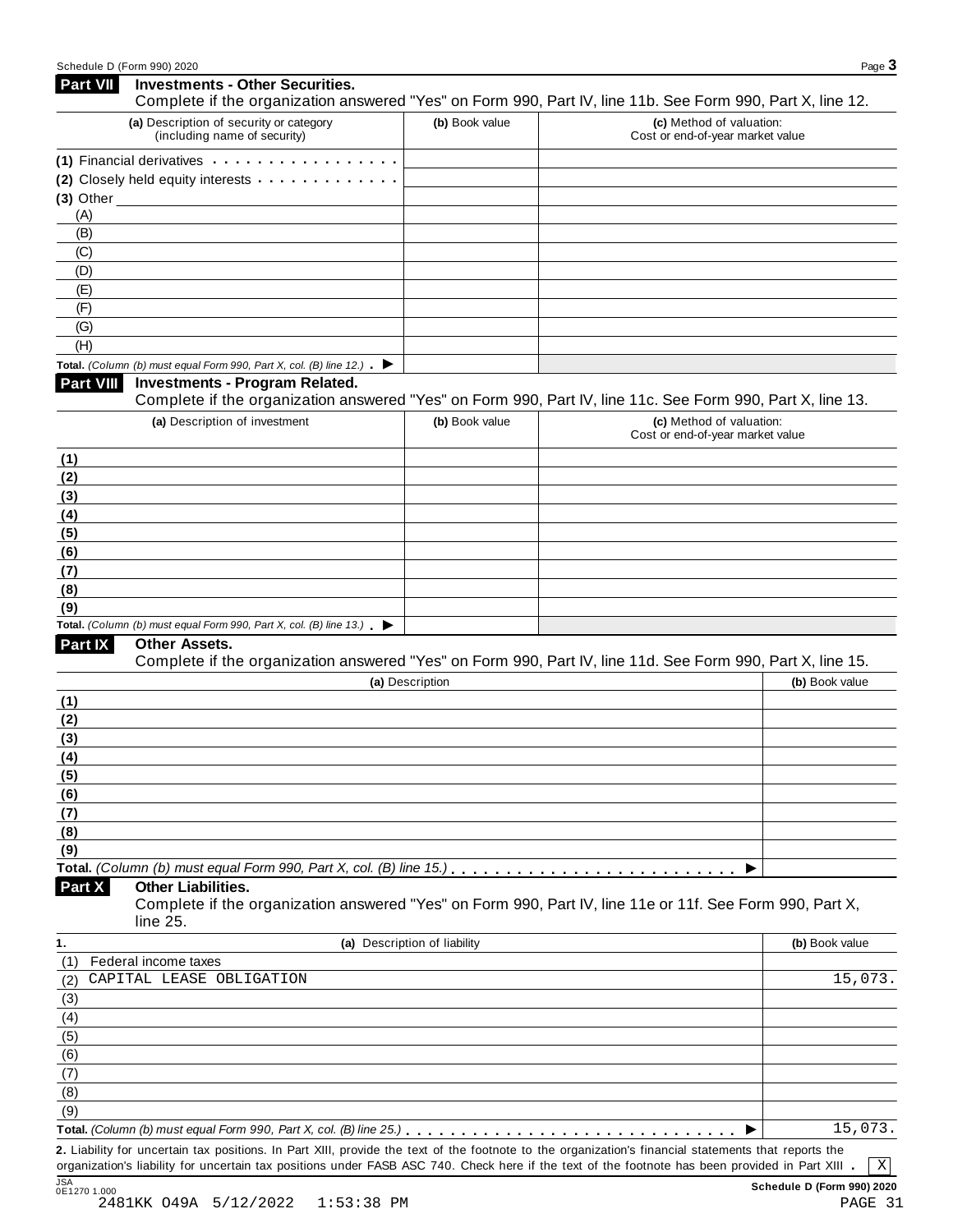|              | Schedule D (Form 990) 2020                                                                                                                                         |              | Page 4 |
|--------------|--------------------------------------------------------------------------------------------------------------------------------------------------------------------|--------------|--------|
| Part XI      | Reconciliation of Revenue per Audited Financial Statements With Revenue per Return.<br>Complete if the organization answered "Yes" on Form 990, Part IV, line 12a. |              |        |
| 1            | Total revenue, gains, and other support per audited financial statements                                                                                           | $\mathbf{1}$ |        |
| $\mathbf{2}$ | Amounts included on line 1 but not on Form 990, Part VIII, line 12:                                                                                                |              |        |
| a            | 2a                                                                                                                                                                 |              |        |
| b            | 2 <sub>b</sub>                                                                                                                                                     |              |        |
|              |                                                                                                                                                                    |              |        |
| d            |                                                                                                                                                                    |              |        |
| е            |                                                                                                                                                                    | <b>2e</b>    |        |
| 3            |                                                                                                                                                                    | 3            |        |
| 4            | Amounts included on Form 990, Part VIII, line 12, but not on line 1:                                                                                               |              |        |
| a            | Investment expenses not included on Form 990, Part VIII, line 7b $\boxed{4a}$                                                                                      |              |        |
| b            |                                                                                                                                                                    |              |        |
|              |                                                                                                                                                                    | 4c           |        |
| 5.           | Total revenue. Add lines 3 and 4c. (This must equal Form 990, Part I, line 12.)                                                                                    | 5            |        |
| Part XII     | Reconciliation of Expenses per Audited Financial Statements With Expenses per Return.                                                                              |              |        |
|              | Complete if the organization answered "Yes" on Form 990, Part IV, line 12a.                                                                                        |              |        |
| 1            | Total expenses and losses per audited financial statements                                                                                                         | $\mathbf{1}$ |        |
| 2            | Amounts included on line 1 but not on Form 990, Part IX, line 25:                                                                                                  |              |        |
| a            | 2a<br>Donated services and use of facilities                                                                                                                       |              |        |
| b            | 2 <b>b</b>                                                                                                                                                         |              |        |
| c            | 2c                                                                                                                                                                 |              |        |
| d            |                                                                                                                                                                    |              |        |
| е            |                                                                                                                                                                    | <b>2e</b>    |        |
| 3            |                                                                                                                                                                    | 3            |        |
| 4            | Amounts included on Form 990, Part IX, line 25, but not on line 1:                                                                                                 |              |        |
| a            | Investment expenses not included on Form 990, Part VIII, line 7b $\boxed{4a}$                                                                                      |              |        |
| b            |                                                                                                                                                                    |              |        |
|              |                                                                                                                                                                    | 4с           |        |
| 5.           | Total expenses. Add lines 3 and 4c. (This must equal Form 990, Part I, line 18.)                                                                                   | 5            |        |
|              | Part XIII Supplemental Information.                                                                                                                                |              |        |
|              | Provide the descriptions required for Part II, lines 3, 5, and 9; Part III, lines 1a and 4; Part IV, lines 1b and 2b; Part V, line 4; Part X, line                 |              |        |

2; Part XI, lines 2d and 4b; and Part XII, lines 2d and 4b. Also complete this part to provide any additional information.

SEE PAGE 5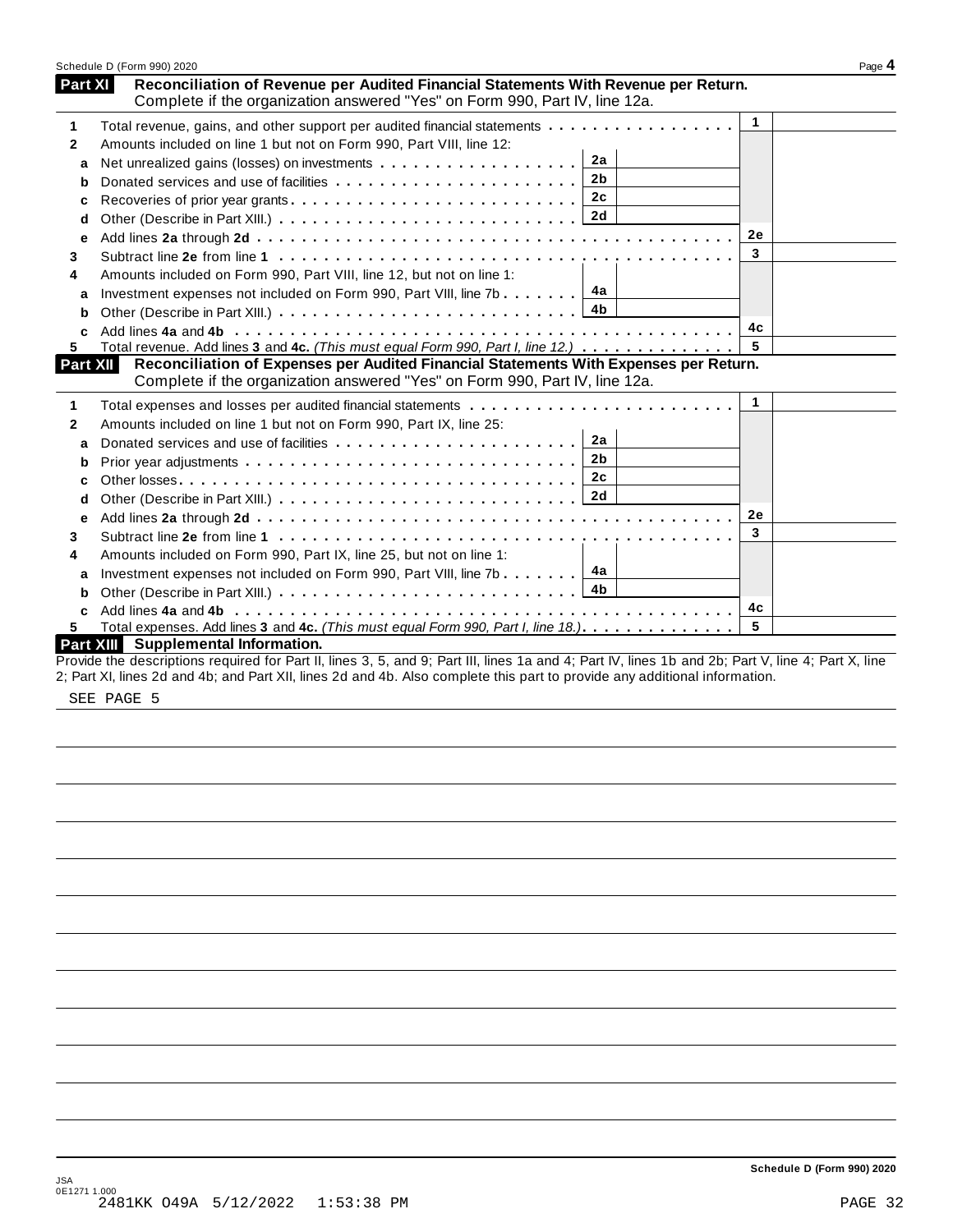#### **Part XIII Supplemental Information** *(continued)*

PART IV, LINE 2B:

THE AMOUNT ON LINE 21 OF PART X OF FORM 990 IS THE LIABILITY FOR PAYMENTS TO ANNUITANTS UNDER CHARITABLE GIFT ANNUITIES. THE RELATED RESTRICTED CASH ACCOUNT IS INCLUDED IN THE AMOUNTS ON LINE 15 OF PART X OF FORM 990.

#### PART V, LINE 4:

PERMANENT, QUASI-ENDOWMENT AND TERM ENDOWMENT FUNDS ARE HELD BY THE FLORIDA BAR FOUNDATION ENDOWMENT TRUST. INVESTMENT INCOME DERIVED FROM PERMANENT ENDOWMENT FUNDS AS WELL AS QUASI-ENDOWMENT AND TERM ENDOWMENT PRINCIPAL AND INVESTMENT INCOME FUNDS SUPPORT THE FLORIDA BAR FOUNDATION, INC. (SUPPORTED ORGANIZATION) TO CARRY ON ITS EXEMPT PURPOSES.

#### PART X, LINE 2:

THE FOUNDATION AND THE ENDOWMENT IDENTIFY AND EVALUATE UNCERTAIN TAX POSITIONS, IF ANY, AND RECOGNIZE THE IMPACT OF UNCERTAIN TAX POSITIONS FOR WHICH THERE IS A LESS THAN MORE-LIKELY-THAN-NOT PROBABILITY OF THE POSTION BEING UPHELD WHEN REVIEWED BY THE RELEVANT TAXING AUTHORITY. SUCH POSITIONS ARE DEEMED TO BE UNRECOGNIZED TAX BENEFITS AND A CORRESPONDING LIABILITY IS ESTABLISHED ON THE CONSOLIDATED STATEMENTS OF FINANCIAL POSITION. THE FOUNDATION AND THE ENDOWMENT HAVE NOT RECOGNIZED A LIABILITY FOR UNCERTAIN TAX POSITIONS. IF THERE WERE AN UNRECOGNIZED TAX BENEFIT, THE FOUNDATION AND THE ENDOWMENT WOULD RECOGNIZE INTEREST ACCRUED RELATED TO UNRECOGNIZED TAX BENEFITS IN INTEREST EXPENSE AND PENALTIES IN OPERATING EXPENSES. THE FOUNDATION'S AND THE ENDOWMENT'S TAX YEARS SUBJECT TO EXAMINATION BY THE INTERNAL REVENUE SERVICE GENERALLY REMAIN OPEN FOR THREE YEARS FROM THE DATE OF FILING. THERE ARE NO OPEN INTERNAL REVENUE SERVICE EXAMINATIONS WITH THE FOUNDATION. TO DATE, THE

JSA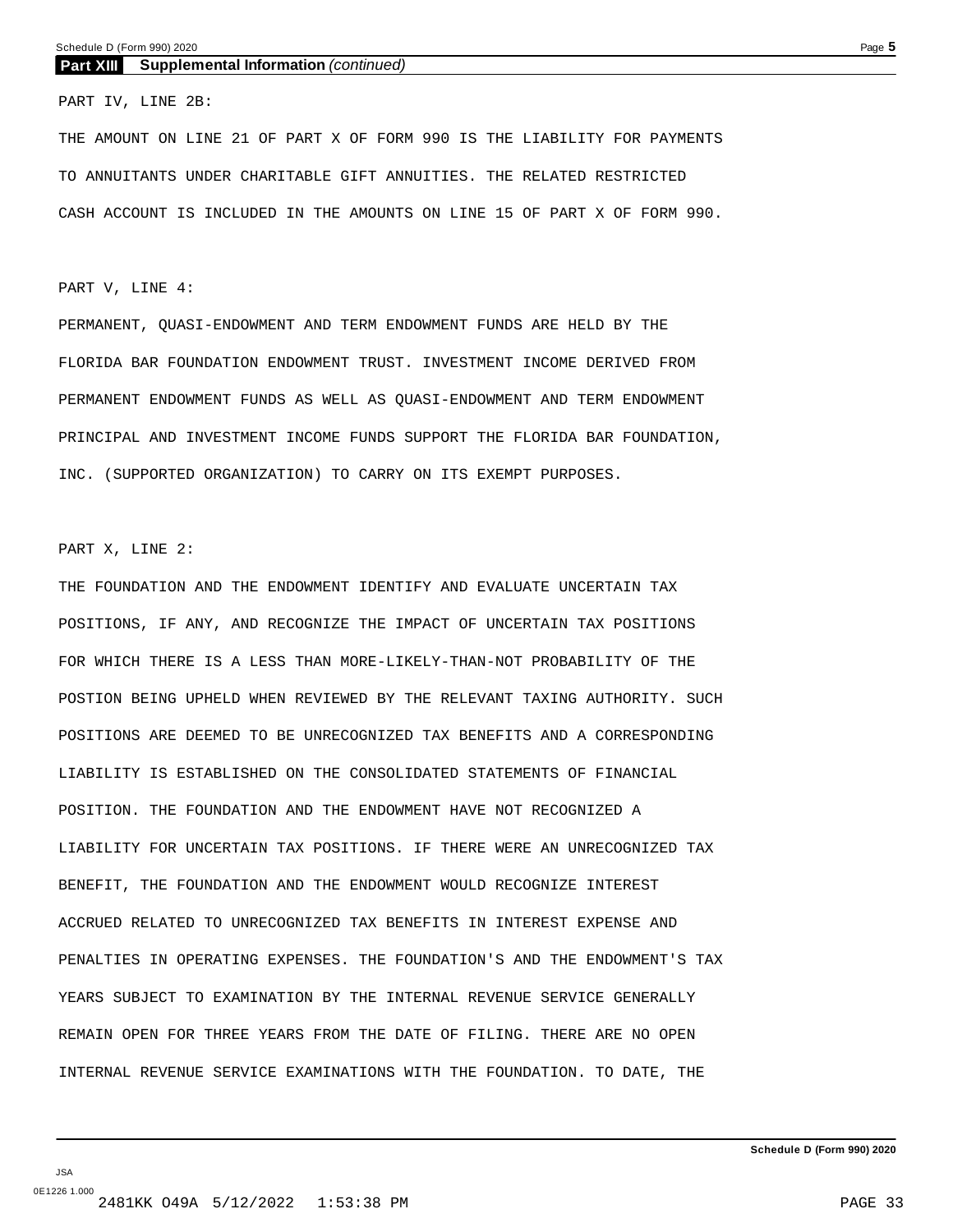#### **Part XIII Supplemental Information** *(continued)*

FOUNDATION AND ENDOWMENT HAVE INCURRED NO UNRELATED BUSINESS INCOME FOR

WHICH TAX IS DUE.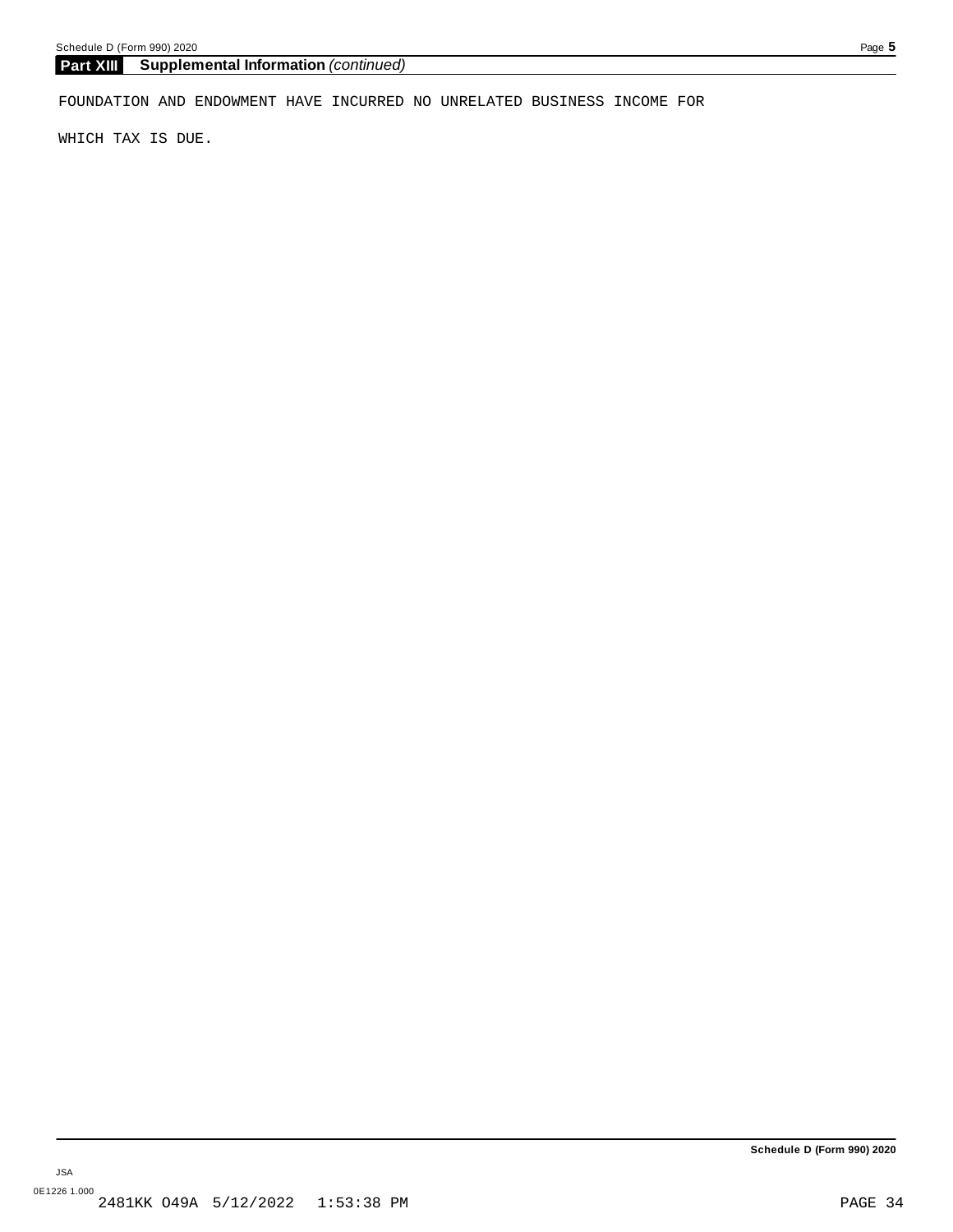| <b>SCHEDULE I</b><br>(Form 990)                                                                                                                                                                                                                                                                                                                                                                                                                                             | <b>Grants and Other Assistance to Organizations,</b><br>Governments, and Individuals in the United States<br>Complete if the organization answered "Yes" on Form 990, Part IV, line 21 or 22. |                                    |                             |                                       |                                                             |                                          |                                       |  |  |  |  |
|-----------------------------------------------------------------------------------------------------------------------------------------------------------------------------------------------------------------------------------------------------------------------------------------------------------------------------------------------------------------------------------------------------------------------------------------------------------------------------|-----------------------------------------------------------------------------------------------------------------------------------------------------------------------------------------------|------------------------------------|-----------------------------|---------------------------------------|-------------------------------------------------------------|------------------------------------------|---------------------------------------|--|--|--|--|
|                                                                                                                                                                                                                                                                                                                                                                                                                                                                             | Attach to Form 990.<br>Department of the Treasury                                                                                                                                             |                                    |                             |                                       |                                                             |                                          |                                       |  |  |  |  |
| <b>Internal Revenue Service</b>                                                                                                                                                                                                                                                                                                                                                                                                                                             |                                                                                                                                                                                               | <b>Inspection</b>                  |                             |                                       |                                                             |                                          |                                       |  |  |  |  |
| Name of the organization                                                                                                                                                                                                                                                                                                                                                                                                                                                    |                                                                                                                                                                                               |                                    |                             |                                       |                                                             | <b>Employer identification number</b>    |                                       |  |  |  |  |
| 59-1004604<br>THE FLORIDA BAR FOUNDATION, INC.                                                                                                                                                                                                                                                                                                                                                                                                                              |                                                                                                                                                                                               |                                    |                             |                                       |                                                             |                                          |                                       |  |  |  |  |
| <b>General Information on Grants and Assistance</b><br>Part I                                                                                                                                                                                                                                                                                                                                                                                                               |                                                                                                                                                                                               |                                    |                             |                                       |                                                             |                                          |                                       |  |  |  |  |
| Does the organization maintain records to substantiate the amount of the grants or assistance, the grantees' eligibility for the grants or assistance, and<br>1<br> X <br>Yes<br>No<br>Describe in Part IV the organization's procedures for monitoring the use of grant funds in the United States.<br>$\mathbf{2}$<br>Grants and Other Assistance to Domestic Organizations and Domestic Governments. Complete if the organization answered "Yes" on Form 990,<br>Part II |                                                                                                                                                                                               |                                    |                             |                                       |                                                             |                                          |                                       |  |  |  |  |
| Part IV, line 21, for any recipient that received more than \$5,000. Part II can be duplicated if additional space is needed.                                                                                                                                                                                                                                                                                                                                               |                                                                                                                                                                                               |                                    |                             |                                       |                                                             |                                          |                                       |  |  |  |  |
| 1 (a) Name and address of organization<br>or government                                                                                                                                                                                                                                                                                                                                                                                                                     | $(b)$ EIN                                                                                                                                                                                     | (c) IRC section<br>(if applicable) | (d) Amount of cash<br>grant | (e) Amount of non-<br>cash assistance | (f) Method of valuation<br>(book, FMV, appraisal,<br>other) | (g) Description of<br>noncash assistance | (h) Purpose of grant<br>or assistance |  |  |  |  |
| (1) BAY AREA LEGAL SERVICES, INC.                                                                                                                                                                                                                                                                                                                                                                                                                                           |                                                                                                                                                                                               |                                    |                             |                                       |                                                             |                                          |                                       |  |  |  |  |
| 1302 NORTH 19TH ST TAMPA, FL 33605                                                                                                                                                                                                                                                                                                                                                                                                                                          | 59-1171886                                                                                                                                                                                    | 501(C)(3)                          | 379,587.                    |                                       |                                                             |                                          | .AP                                   |  |  |  |  |
| (2) BREVARD COUNTY LEGAL AID, INC.                                                                                                                                                                                                                                                                                                                                                                                                                                          |                                                                                                                                                                                               |                                    |                             |                                       |                                                             |                                          |                                       |  |  |  |  |
| 1038 HARVIN WAY ROCKLEDGE, FL 32955                                                                                                                                                                                                                                                                                                                                                                                                                                         | 59-1301750                                                                                                                                                                                    | 501(C)(3)                          | 235,588                     |                                       |                                                             |                                          | LAP                                   |  |  |  |  |
| (3) CATHOLIC LEGAL SERVICES, ARCHDIOESE OF MIAMI                                                                                                                                                                                                                                                                                                                                                                                                                            |                                                                                                                                                                                               |                                    |                             |                                       |                                                             |                                          |                                       |  |  |  |  |
| 28 WEST FLAGLER ST MIAMI, FL 33130                                                                                                                                                                                                                                                                                                                                                                                                                                          | 65-0804650                                                                                                                                                                                    | 501(C)(3)                          | 10,324.                     |                                       |                                                             |                                          | .AP                                   |  |  |  |  |
| (4) COAST TO COAST LEGAL AID OF SOUTH FLORIDA I                                                                                                                                                                                                                                                                                                                                                                                                                             |                                                                                                                                                                                               |                                    |                             |                                       |                                                             |                                          |                                       |  |  |  |  |
| 491 NORTH STATE ROAD 7 PLANTATION, FL 33137                                                                                                                                                                                                                                                                                                                                                                                                                                 | 90-0089501                                                                                                                                                                                    | 501(C)(3)                          | 87,515                      |                                       |                                                             |                                          | .AP                                   |  |  |  |  |
| (5) COMMUNITY JUSTICE PROJECT INC                                                                                                                                                                                                                                                                                                                                                                                                                                           |                                                                                                                                                                                               |                                    |                             |                                       |                                                             |                                          |                                       |  |  |  |  |
| 3000 BISCAYNE BLVD MIAMI, FL 33137                                                                                                                                                                                                                                                                                                                                                                                                                                          | 47-2777185                                                                                                                                                                                    | 501(C)(3)                          | 25,176.                     |                                       |                                                             |                                          | LAP                                   |  |  |  |  |
| (6) COMMUNITY LAW PROGRAM INC                                                                                                                                                                                                                                                                                                                                                                                                                                               |                                                                                                                                                                                               |                                    |                             |                                       |                                                             |                                          |                                       |  |  |  |  |
| 501 FIRST AVENUE N ST PETERBURG, FL 33701                                                                                                                                                                                                                                                                                                                                                                                                                                   | 59-2970727                                                                                                                                                                                    | 501(C)(3)                          | 13,987.                     |                                       |                                                             |                                          | LAP                                   |  |  |  |  |
| (7) COMMUNITY LEGAL SERVICES OF MID-FLORIDA INC                                                                                                                                                                                                                                                                                                                                                                                                                             |                                                                                                                                                                                               |                                    |                             |                                       |                                                             |                                          |                                       |  |  |  |  |
| 122 E COLONIAL DR ORLANDO, FL 32801                                                                                                                                                                                                                                                                                                                                                                                                                                         | 59-1156260                                                                                                                                                                                    | 501(C)(3)                          | 88,380.                     |                                       |                                                             |                                          | LAP                                   |  |  |  |  |
| (8) CUBAN AMERICAN BAR ASSOCIATION PRO BONO PRO                                                                                                                                                                                                                                                                                                                                                                                                                             |                                                                                                                                                                                               |                                    |                             |                                       |                                                             |                                          |                                       |  |  |  |  |
| 2400 SOUTH DIXIE HWY MIAMI, FL 33133                                                                                                                                                                                                                                                                                                                                                                                                                                        | 26-0221044                                                                                                                                                                                    | 501(C)(3)                          | 269, 314.                   |                                       |                                                             |                                          | .AP                                   |  |  |  |  |
| (9) DADE LEGAL AID                                                                                                                                                                                                                                                                                                                                                                                                                                                          |                                                                                                                                                                                               |                                    |                             |                                       |                                                             |                                          |                                       |  |  |  |  |
| 123 NW 1ST AVENUE 3RD FLOOR MIAMI, FL 33128                                                                                                                                                                                                                                                                                                                                                                                                                                 | 59-6000573                                                                                                                                                                                    | DADE COUNTY, FI                    | 143,454.                    |                                       |                                                             |                                          | AP                                    |  |  |  |  |
| (10) FLORIDA LEGAL SERVICES INC                                                                                                                                                                                                                                                                                                                                                                                                                                             |                                                                                                                                                                                               |                                    |                             |                                       |                                                             |                                          |                                       |  |  |  |  |
| PO BOX 533986 ORLANDO, FL 32853                                                                                                                                                                                                                                                                                                                                                                                                                                             | 59-1436126                                                                                                                                                                                    | 501(C)(3)                          | 351,622.                    |                                       |                                                             |                                          | LAP                                   |  |  |  |  |
| (11) FLORIDA RURAL LEGAL SERVICES INC                                                                                                                                                                                                                                                                                                                                                                                                                                       |                                                                                                                                                                                               |                                    |                             |                                       |                                                             |                                          |                                       |  |  |  |  |
| PO BOX 92020 LAKELAND, FL 33804                                                                                                                                                                                                                                                                                                                                                                                                                                             | 59-1225173                                                                                                                                                                                    | 501(C)(3)                          | 139,868.                    |                                       |                                                             |                                          | LAP                                   |  |  |  |  |
| (12) FLORIDA STATE UNIVERSITY COLLEGE OF LAW                                                                                                                                                                                                                                                                                                                                                                                                                                |                                                                                                                                                                                               |                                    |                             |                                       |                                                             |                                          |                                       |  |  |  |  |
| 874 TRADITIONS WAY TALLAHASSEE, FL 32306                                                                                                                                                                                                                                                                                                                                                                                                                                    | 59-1961248                                                                                                                                                                                    | STATE OF FLA                       | 213,787                     |                                       |                                                             |                                          | LAP/LSA                               |  |  |  |  |
| 2 Enter total number of section $501(c)(3)$ and government organizations listed in the line 1 table $\dots \dots$<br>3                                                                                                                                                                                                                                                                                                                                                      |                                                                                                                                                                                               |                                    |                             |                                       |                                                             |                                          |                                       |  |  |  |  |

 $\overline{P}$  **For Paperwork Reduction Act Notice, see the Instructions for Form 990.** 

Schedule I (Form 990) 2020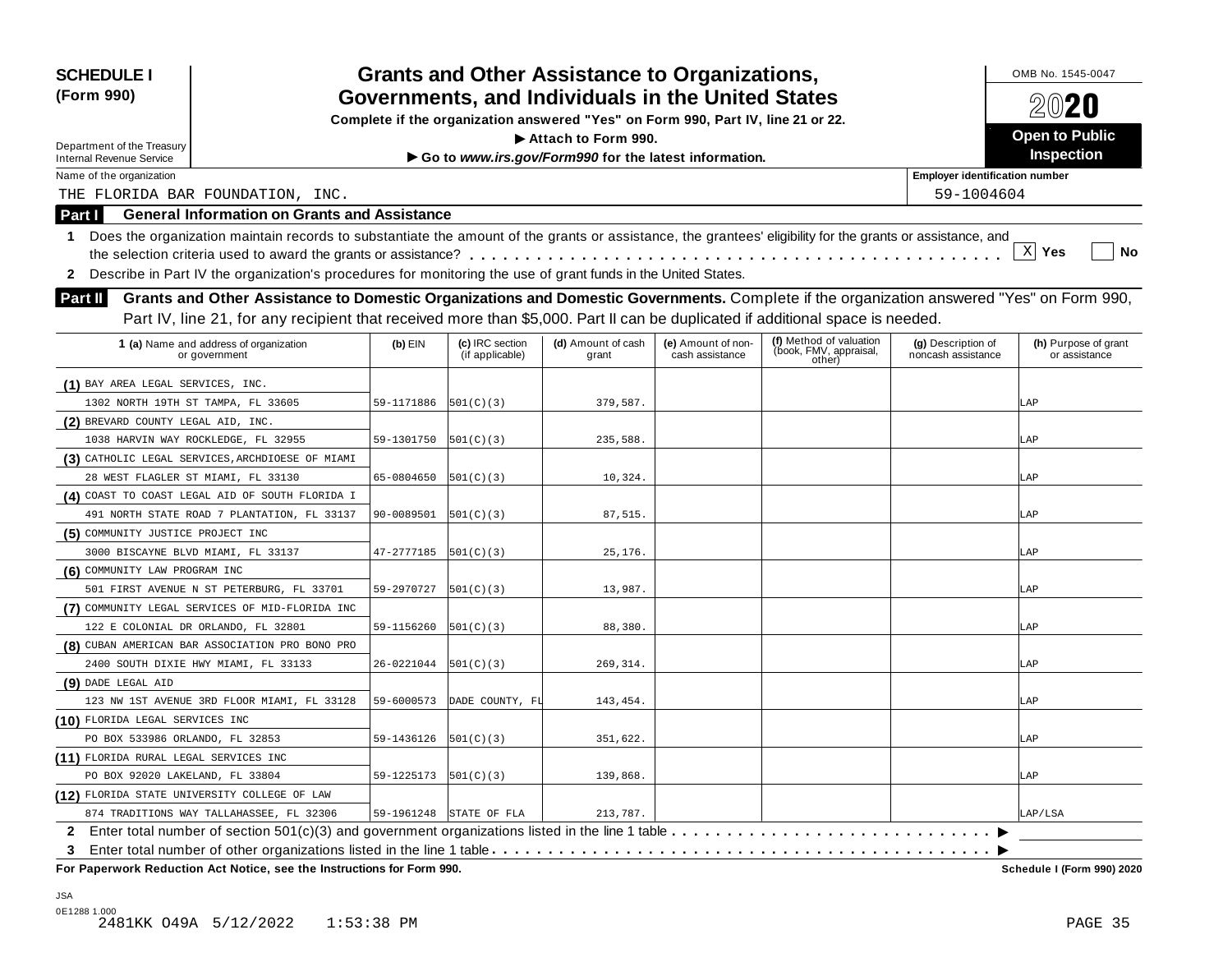| <b>SCHEDULE I</b><br>(Form 990)                                                                                                                                                                                                                                                    | <b>Grants and Other Assistance to Organizations,</b><br>Governments, and Individuals in the United States |                                    |                                                                                  |                                       |                                                             |                                          |                                       |  |  |
|------------------------------------------------------------------------------------------------------------------------------------------------------------------------------------------------------------------------------------------------------------------------------------|-----------------------------------------------------------------------------------------------------------|------------------------------------|----------------------------------------------------------------------------------|---------------------------------------|-------------------------------------------------------------|------------------------------------------|---------------------------------------|--|--|
|                                                                                                                                                                                                                                                                                    |                                                                                                           |                                    | Complete if the organization answered "Yes" on Form 990, Part IV, line 21 or 22. |                                       |                                                             |                                          | $20$ 20                               |  |  |
| Department of the Treasury                                                                                                                                                                                                                                                         |                                                                                                           |                                    | Attach to Form 990.                                                              |                                       |                                                             |                                          | <b>Open to Public</b>                 |  |  |
| <b>Internal Revenue Service</b>                                                                                                                                                                                                                                                    |                                                                                                           | <b>Inspection</b>                  |                                                                                  |                                       |                                                             |                                          |                                       |  |  |
| Name of the organization                                                                                                                                                                                                                                                           |                                                                                                           |                                    |                                                                                  |                                       |                                                             | <b>Employer identification number</b>    |                                       |  |  |
| THE FLORIDA BAR FOUNDATION, INC.                                                                                                                                                                                                                                                   |                                                                                                           |                                    |                                                                                  |                                       |                                                             | 59-1004604                               |                                       |  |  |
| <b>General Information on Grants and Assistance</b><br><b>Part I</b>                                                                                                                                                                                                               |                                                                                                           |                                    |                                                                                  |                                       |                                                             |                                          |                                       |  |  |
| Does the organization maintain records to substantiate the amount of the grants or assistance, the grantees' eligibility for the grants or assistance, and<br>1<br>2 Describe in Part IV the organization's procedures for monitoring the use of grant funds in the United States. |                                                                                                           |                                    |                                                                                  |                                       |                                                             |                                          | $\mathbf{x}$<br><b>No</b><br>Yes      |  |  |
| Grants and Other Assistance to Domestic Organizations and Domestic Governments. Complete if the organization answered "Yes" on Form 990,<br><b>Part II</b>                                                                                                                         |                                                                                                           |                                    |                                                                                  |                                       |                                                             |                                          |                                       |  |  |
| Part IV, line 21, for any recipient that received more than \$5,000. Part II can be duplicated if additional space is needed.                                                                                                                                                      |                                                                                                           |                                    |                                                                                  |                                       |                                                             |                                          |                                       |  |  |
| 1 (a) Name and address of organization<br>or government                                                                                                                                                                                                                            | $(b)$ EIN                                                                                                 | (c) IRC section<br>(if applicable) | (d) Amount of cash<br>grant                                                      | (e) Amount of non-<br>cash assistance | (f) Method of valuation<br>(book, FMV, appraisal,<br>other) | (g) Description of<br>noncash assistance | (h) Purpose of grant<br>or assistance |  |  |
| (1) FLORIDA'S CHILDREN FIRST INC                                                                                                                                                                                                                                                   |                                                                                                           |                                    |                                                                                  |                                       |                                                             |                                          |                                       |  |  |
| 1401N UNIVERSITY DR CORAL SPRINGS, FL 33071                                                                                                                                                                                                                                        | 52-2372998                                                                                                | 501(C)(3)                          | 230,000.                                                                         |                                       |                                                             |                                          | <b>AOJ</b>                            |  |  |
| (2) GULFCOAST LEGAL SERVICES INC                                                                                                                                                                                                                                                   |                                                                                                           |                                    |                                                                                  |                                       |                                                             |                                          |                                       |  |  |
| 501 1ST AVE N ST PETERSBURG, FL 33701                                                                                                                                                                                                                                              | 59-1882749                                                                                                | 501(C)(3)                          | 68,601.                                                                          |                                       |                                                             |                                          | LAP                                   |  |  |
| $(3)$ IDIGNITY                                                                                                                                                                                                                                                                     |                                                                                                           |                                    |                                                                                  |                                       |                                                             |                                          |                                       |  |  |
| 427 N MAGNOLIA AVE ORLANDO, FL 32801                                                                                                                                                                                                                                               | 01-9214490                                                                                                | 501(C)(3)                          | 60,000.                                                                          |                                       |                                                             |                                          | LAP                                   |  |  |
| (4) INNOCENCE PROJECT OF FLORIDA INC                                                                                                                                                                                                                                               |                                                                                                           |                                    |                                                                                  |                                       |                                                             |                                          |                                       |  |  |
| 1100 E PARK AVE TALLAHASSEE, FL 32301                                                                                                                                                                                                                                              | 20-0210812                                                                                                | 501(C)(3)                          | 280,000.                                                                         |                                       |                                                             |                                          | <b>AOJ</b>                            |  |  |
| (5) JACKSONVILLE AREA LEGAL AID INC                                                                                                                                                                                                                                                |                                                                                                           |                                    |                                                                                  |                                       |                                                             |                                          |                                       |  |  |
| 126 WEST ADAMS ST JACKSONVILLE, FL 32202                                                                                                                                                                                                                                           | 59-0696291                                                                                                | 501(C)(3)                          | 1,049,936                                                                        |                                       |                                                             |                                          | LAP                                   |  |  |
| (6) LAWYERS FOR CHILDREN AMERICA INC                                                                                                                                                                                                                                               |                                                                                                           |                                    |                                                                                  |                                       |                                                             |                                          |                                       |  |  |
| 200 S BISCAYNE BLVD STE 910 MIAMI, FL 33131                                                                                                                                                                                                                                        | 06-1412355                                                                                                | 501(C)(3)                          | 57,161.                                                                          |                                       |                                                             |                                          | LAP                                   |  |  |
| (7) LEGAL AID OF MANASOTA INC                                                                                                                                                                                                                                                      |                                                                                                           |                                    |                                                                                  |                                       |                                                             |                                          |                                       |  |  |
| 1900 MAIN ST STE 302 SARASOTA, FL 34236                                                                                                                                                                                                                                            | 65-0265426                                                                                                | 501(C)(3)                          | 11,389                                                                           |                                       |                                                             |                                          | LAP                                   |  |  |
| (8) LEGAL AID SERVICE OF BROWARD COUNTY INC                                                                                                                                                                                                                                        |                                                                                                           |                                    |                                                                                  |                                       |                                                             |                                          |                                       |  |  |
| 491 N STATE RD 7 (441) PLANTATION, FL 33317                                                                                                                                                                                                                                        | 59-1547191                                                                                                | 501(C)(3)                          | 243,466.                                                                         |                                       |                                                             |                                          | .AP                                   |  |  |
| (9) LEGAL AID SOCIETY OF PALM BEACH COUNTY INC                                                                                                                                                                                                                                     |                                                                                                           |                                    |                                                                                  |                                       |                                                             |                                          |                                       |  |  |
| 423 FERN ST WEST PALM BEACH, FL 33401                                                                                                                                                                                                                                              | 59-6046994                                                                                                | 501(C)(3)                          | 67,536.                                                                          |                                       |                                                             |                                          | LAP                                   |  |  |
| (10) LEGAL AID SOCIETY OF THE ORANGE COUNTY BAR                                                                                                                                                                                                                                    |                                                                                                           |                                    |                                                                                  |                                       |                                                             |                                          |                                       |  |  |
| 100 EAST ROBINSON ST ORLANDO, FL 32801                                                                                                                                                                                                                                             | 59-1208322                                                                                                | 501(C)(3)                          | 139,555.                                                                         |                                       |                                                             |                                          | .AP                                   |  |  |
| (11) LEGAL SERVICES OF GREATER MIAMI INC                                                                                                                                                                                                                                           |                                                                                                           |                                    |                                                                                  |                                       |                                                             |                                          |                                       |  |  |
| 4343 W FLAGLER ST STE 100 MIAMI, FL 33134                                                                                                                                                                                                                                          | 59-1227481                                                                                                | 501(C)(3)                          | 901,984.                                                                         |                                       |                                                             |                                          | LAP                                   |  |  |
| (12) LEGAL SERVICES OF NORTH FLORIDA INC                                                                                                                                                                                                                                           |                                                                                                           |                                    |                                                                                  |                                       |                                                             |                                          |                                       |  |  |
| 2119 DELTA BLVD TALLAHASSEE, FL 32303                                                                                                                                                                                                                                              | $59-0197090$ $501(C)(3)$                                                                                  |                                    | 287,164.                                                                         |                                       |                                                             |                                          | LAP                                   |  |  |
| Enter total number of section 501(c)(3) and government organizations listed in the line 1 table $\dots \dots \dots$                                                                                                                                                                |                                                                                                           |                                    |                                                                                  |                                       |                                                             |                                          |                                       |  |  |
|                                                                                                                                                                                                                                                                                    |                                                                                                           |                                    |                                                                                  |                                       |                                                             |                                          |                                       |  |  |

 $F$  **Paperwork Reduction Act Notice, see the Instructions for Form 990.** 

Schedule I (Form 990) 2020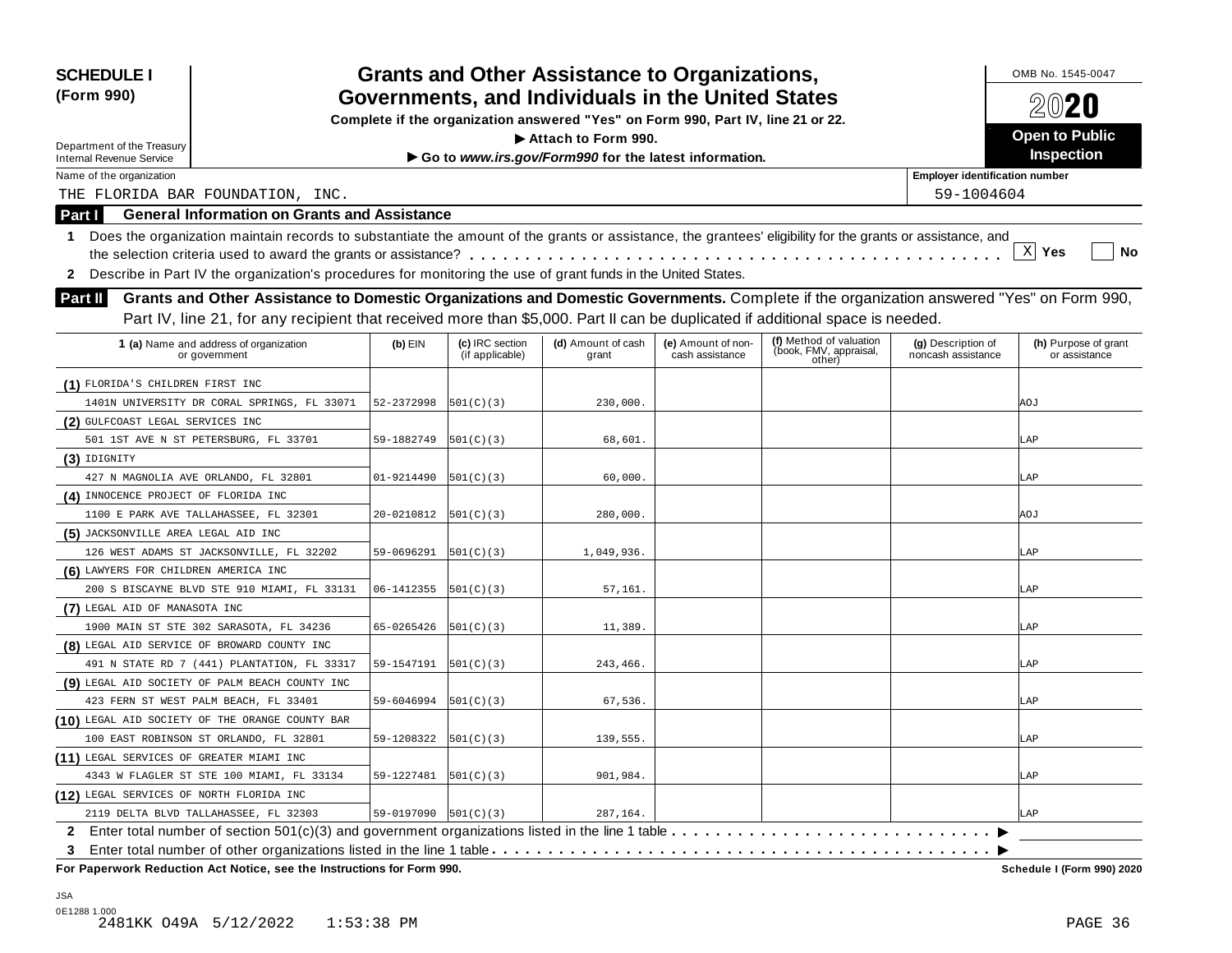| <b>SCHEDULE I</b><br>(Form 990)                                                                                                                                 | <b>Grants and Other Assistance to Organizations,</b><br>Governments, and Individuals in the United States |                                    |                                                                                  |                                       |                                                             |                                          |                                       |  |  |
|-----------------------------------------------------------------------------------------------------------------------------------------------------------------|-----------------------------------------------------------------------------------------------------------|------------------------------------|----------------------------------------------------------------------------------|---------------------------------------|-------------------------------------------------------------|------------------------------------------|---------------------------------------|--|--|
|                                                                                                                                                                 |                                                                                                           |                                    | Complete if the organization answered "Yes" on Form 990, Part IV, line 21 or 22. |                                       |                                                             |                                          | $20$ 20                               |  |  |
| Department of the Treasury                                                                                                                                      |                                                                                                           |                                    | Attach to Form 990.                                                              |                                       |                                                             |                                          | <b>Open to Public</b>                 |  |  |
| <b>Internal Revenue Service</b>                                                                                                                                 |                                                                                                           |                                    | Go to www.irs.gov/Form990 for the latest information.                            |                                       |                                                             |                                          | Inspection                            |  |  |
| Name of the organization                                                                                                                                        |                                                                                                           |                                    |                                                                                  |                                       |                                                             | <b>Employer identification number</b>    |                                       |  |  |
| THE FLORIDA BAR FOUNDATION, INC.                                                                                                                                |                                                                                                           |                                    |                                                                                  |                                       |                                                             | 59-1004604                               |                                       |  |  |
| <b>General Information on Grants and Assistance</b><br><b>Part I</b>                                                                                            |                                                                                                           |                                    |                                                                                  |                                       |                                                             |                                          |                                       |  |  |
| Does the organization maintain records to substantiate the amount of the grants or assistance, the grantees' eligibility for the grants or assistance, and<br>1 |                                                                                                           |                                    |                                                                                  |                                       |                                                             |                                          | X Yes<br><b>No</b>                    |  |  |
| 2 Describe in Part IV the organization's procedures for monitoring the use of grant funds in the United States.                                                 |                                                                                                           |                                    |                                                                                  |                                       |                                                             |                                          |                                       |  |  |
| Grants and Other Assistance to Domestic Organizations and Domestic Governments. Complete if the organization answered "Yes" on Form 990,<br><b>Part II</b>      |                                                                                                           |                                    |                                                                                  |                                       |                                                             |                                          |                                       |  |  |
| Part IV, line 21, for any recipient that received more than \$5,000. Part II can be duplicated if additional space is needed.                                   |                                                                                                           |                                    |                                                                                  |                                       |                                                             |                                          |                                       |  |  |
| 1 (a) Name and address of organization<br>or government                                                                                                         | $(b)$ EIN                                                                                                 | (c) IRC section<br>(if applicable) | (d) Amount of cash<br>grant                                                      | (e) Amount of non-<br>cash assistance | (f) Method of valuation<br>(book, FMV, appraisal,<br>other) | (g) Description of<br>noncash assistance | (h) Purpose of grant<br>or assistance |  |  |
| (1) NORTHWEST FLORIDA LEGAL SERVICES INC                                                                                                                        |                                                                                                           |                                    |                                                                                  |                                       |                                                             |                                          |                                       |  |  |
| 226 SOUTH PALATOX PL PENSACOLA, FL 32502                                                                                                                        | 59-1817996                                                                                                | 501(C)(3)                          | 11,389.                                                                          |                                       |                                                             |                                          | LAP                                   |  |  |
| (2) SEMINOLE COUNTY BAR ASSOC LEGAL AID SOCIETY                                                                                                                 |                                                                                                           |                                    |                                                                                  |                                       |                                                             |                                          |                                       |  |  |
| 101 WEST PALMETTO AVE LONGWOOD, FL 32750                                                                                                                        | 59-1591554                                                                                                | 501(C)(3)                          | 155,427.                                                                         |                                       |                                                             |                                          | LAP                                   |  |  |
| (3) SOUTHERN LEGAL COUNSEL INC                                                                                                                                  |                                                                                                           |                                    |                                                                                  |                                       |                                                             |                                          |                                       |  |  |
| 1229 NW 12TH AVE GAINESVILLE, FL 32601                                                                                                                          | 59-1726382                                                                                                | 501(C)(3)                          | 81,000.                                                                          |                                       |                                                             |                                          | LAP                                   |  |  |
| (4) THREE RIVERS LEGAL SERVICES INC                                                                                                                             |                                                                                                           |                                    |                                                                                  |                                       |                                                             |                                          |                                       |  |  |
| 1000 NE 16TH AVE GAINESVILLE, FL 32601                                                                                                                          | 59-1797499                                                                                                | 501(C)(3)                          | 309,154.                                                                         |                                       |                                                             |                                          | LAP                                   |  |  |
| (5) NOVA SOUTHEASTERN UNIVERSITY                                                                                                                                |                                                                                                           |                                    |                                                                                  |                                       |                                                             |                                          |                                       |  |  |
| 3305 COLLEGE AVE FT. LAUDERDALE, FL 33314                                                                                                                       | 591083502                                                                                                 | 501(C)(3)                          | 68,407.                                                                          |                                       |                                                             |                                          | LSA                                   |  |  |
| (6)                                                                                                                                                             |                                                                                                           |                                    |                                                                                  |                                       |                                                             |                                          |                                       |  |  |
| (7)                                                                                                                                                             |                                                                                                           |                                    |                                                                                  |                                       |                                                             |                                          |                                       |  |  |
| (8)                                                                                                                                                             |                                                                                                           |                                    |                                                                                  |                                       |                                                             |                                          |                                       |  |  |
| <u>(9)</u>                                                                                                                                                      |                                                                                                           |                                    |                                                                                  |                                       |                                                             |                                          |                                       |  |  |
| (10)                                                                                                                                                            |                                                                                                           |                                    |                                                                                  |                                       |                                                             |                                          |                                       |  |  |
| (11)                                                                                                                                                            |                                                                                                           |                                    |                                                                                  |                                       |                                                             |                                          |                                       |  |  |
|                                                                                                                                                                 |                                                                                                           |                                    |                                                                                  |                                       |                                                             |                                          |                                       |  |  |
| (12)                                                                                                                                                            |                                                                                                           |                                    |                                                                                  |                                       |                                                             |                                          |                                       |  |  |
| $\mathbf{2}$<br>3                                                                                                                                               |                                                                                                           |                                    |                                                                                  |                                       |                                                             |                                          | 29.                                   |  |  |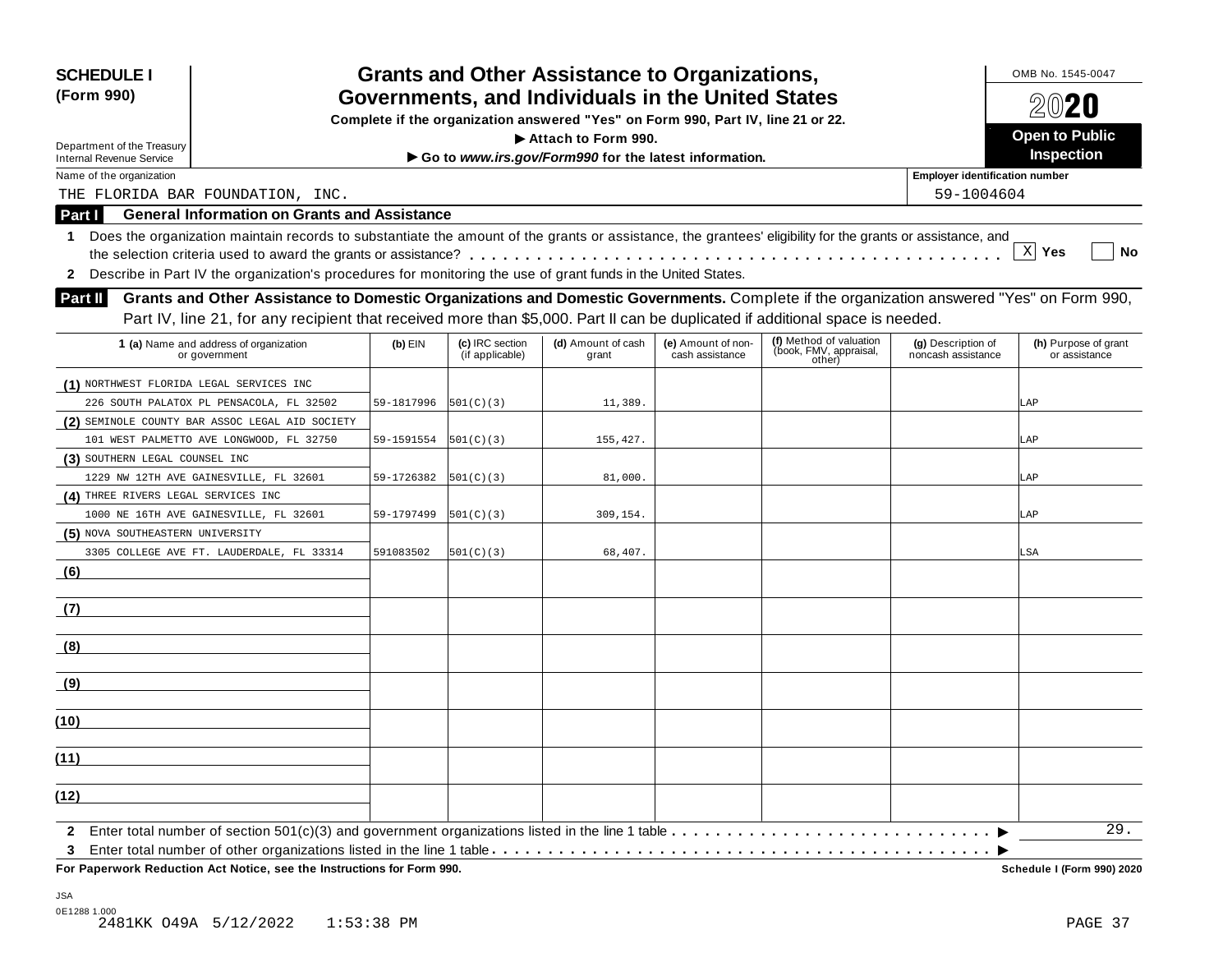#### **Grants and Other Assistance to Domestic Individuals.** Complete ifthe organization answered "Yes" on Form 990, Part IV, line 22. **Part III** Grants and Other Assistance to Domestic Individuals<br>Part III can be duplicated if additional space is needed.

| (a) Type of grant or assistance                                                                                                                         | (b) Number of<br>recipients | (c) Amount of<br>cash grant | (d) Amount of<br>non-cash assistance | (e) Method of valuation (book,<br>FMV, appraisal, other) | (f) Description of non-cash assistance |
|---------------------------------------------------------------------------------------------------------------------------------------------------------|-----------------------------|-----------------------------|--------------------------------------|----------------------------------------------------------|----------------------------------------|
| LOAN REPAYMENT PROGRAM / LOAN REPAYMENT FORGIVENES                                                                                                      | 217.                        | 1,066,045.                  |                                      |                                                          |                                        |
|                                                                                                                                                         |                             |                             |                                      |                                                          |                                        |
| 2 EQUAL JUSTICE WORKS PROGRAM CLASS OF 2019-21                                                                                                          | 3.                          | 186,000.                    |                                      |                                                          |                                        |
| 3 EQUAL JUSTICE WORKS PROGRAM CLASS OF 2020-22                                                                                                          | 4.                          | 156,500.                    |                                      |                                                          |                                        |
|                                                                                                                                                         |                             |                             |                                      |                                                          |                                        |
| 5                                                                                                                                                       |                             |                             |                                      |                                                          |                                        |
| 6                                                                                                                                                       |                             |                             |                                      |                                                          |                                        |
|                                                                                                                                                         |                             |                             |                                      |                                                          |                                        |
| Part IV<br>Supplemental Information. Provide the information required in Part I, line 2, Part III, column (b); and any other additional<br>information. |                             |                             |                                      |                                                          |                                        |

PART I, LINE 2:

EACH FOUNDATION GRANTEE, WITHIN A SPECIFIED TIME FOLLOWING THE END OF THE

GRANT PERIOD, IS REQUIRED TO SUBMIT ON FORMS PROVIDED BY THE FOUNDATION A

NARRATIVE REPORT AND A FISCAL REPORT ON EXPENDITURE OF GRANT FUNDS.

PART II, COLUMN H:

THE PURPOSE OF THE FOUNDATION'S GRANTS OR ASSISTANCE CAN BE IDENTIFIED AS

FOLLOWS:

LAP - LEGAL ASSISTANCE FOR THE POOR

AOJ - ADMINISTRATION OF JUSTICE

**Schedule I (Form 990) (2020)**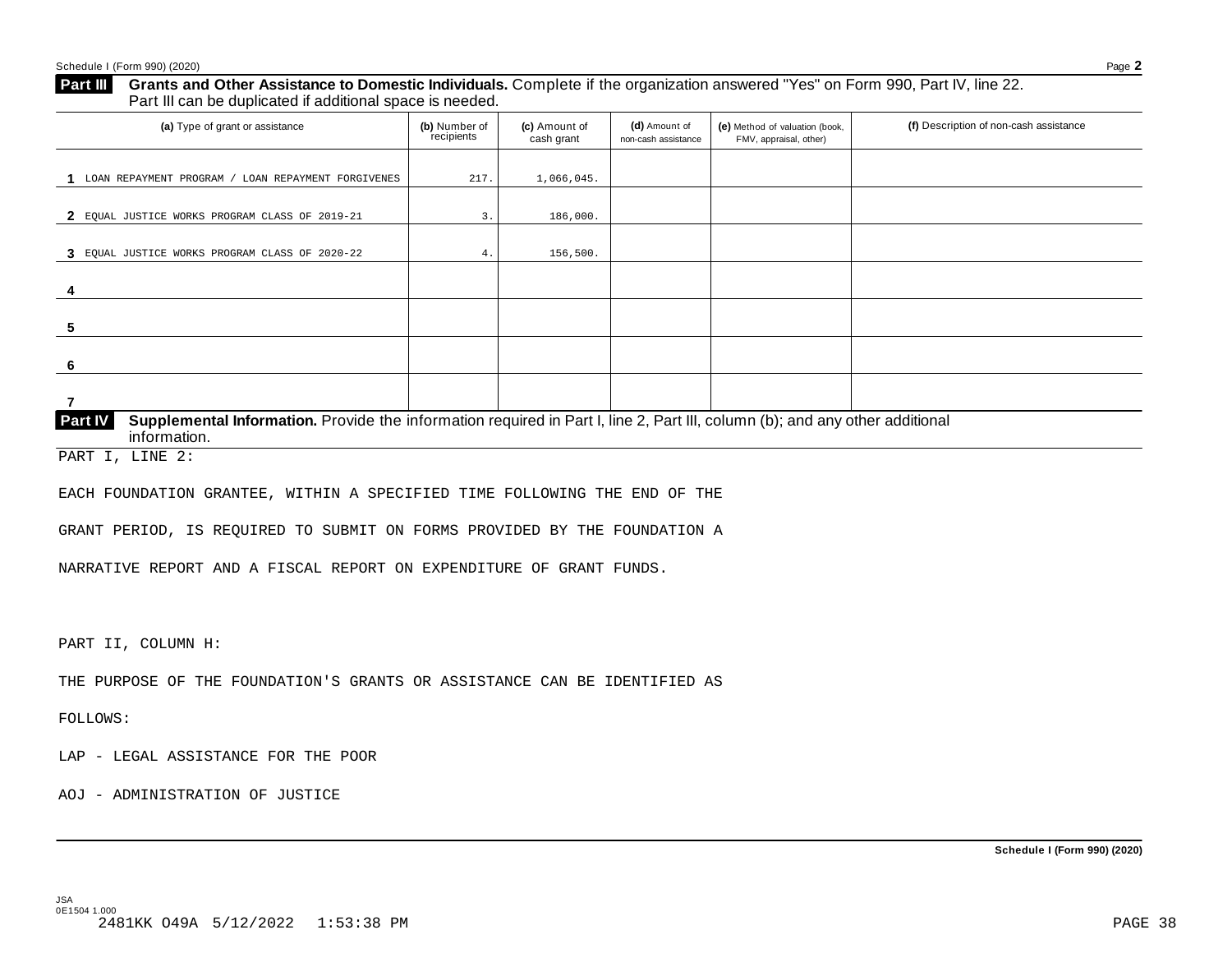## **Part III** Grants and Other Assistance to Domestic Individuals. Complete if the organization answered "Yes" on Form 990, Part IV, line 22.<br>Part III can be duplicated if additional space is needed.

| (a) Type of grant or assistance                                                                                                                                                                                                                                                                                                                                                                                                                                                                                | (b) Number of<br>recipients | (c) Amount of<br>cash grant | (d) Amount of<br>non-cash assistance | (e) Method of valuation (book,<br>FMV, appraisal, other) | (f) Description of non-cash assistance |
|----------------------------------------------------------------------------------------------------------------------------------------------------------------------------------------------------------------------------------------------------------------------------------------------------------------------------------------------------------------------------------------------------------------------------------------------------------------------------------------------------------------|-----------------------------|-----------------------------|--------------------------------------|----------------------------------------------------------|----------------------------------------|
|                                                                                                                                                                                                                                                                                                                                                                                                                                                                                                                |                             |                             |                                      |                                                          |                                        |
|                                                                                                                                                                                                                                                                                                                                                                                                                                                                                                                |                             |                             |                                      |                                                          |                                        |
| 3                                                                                                                                                                                                                                                                                                                                                                                                                                                                                                              |                             |                             |                                      |                                                          |                                        |
|                                                                                                                                                                                                                                                                                                                                                                                                                                                                                                                |                             |                             |                                      |                                                          |                                        |
| -5                                                                                                                                                                                                                                                                                                                                                                                                                                                                                                             |                             |                             |                                      |                                                          |                                        |
| -6                                                                                                                                                                                                                                                                                                                                                                                                                                                                                                             |                             |                             |                                      |                                                          |                                        |
|                                                                                                                                                                                                                                                                                                                                                                                                                                                                                                                |                             |                             |                                      |                                                          |                                        |
| Supplemental Information. Provide the information required in Part I, line 2, Part III, column (b); and any other additional<br><b>Part IV</b><br>information.<br>$\tau$ , $\tau$ , $\tau$ , $\tau$ , $\tau$ , $\tau$ , $\tau$ , $\tau$ , $\tau$ , $\tau$ , $\tau$ , $\tau$ , $\tau$ , $\tau$ , $\tau$ , $\tau$ , $\tau$ , $\tau$ , $\tau$ , $\tau$ , $\tau$ , $\tau$ , $\tau$ , $\tau$ , $\tau$ , $\tau$ , $\tau$ , $\tau$ , $\tau$ , $\tau$ , $\tau$ , $\tau$ , $\tau$ , $\tau$ , $\tau$ , $\tau$ , $\tau$ , |                             |                             |                                      |                                                          |                                        |

LSA - LAW STUDENT ASSISTANCE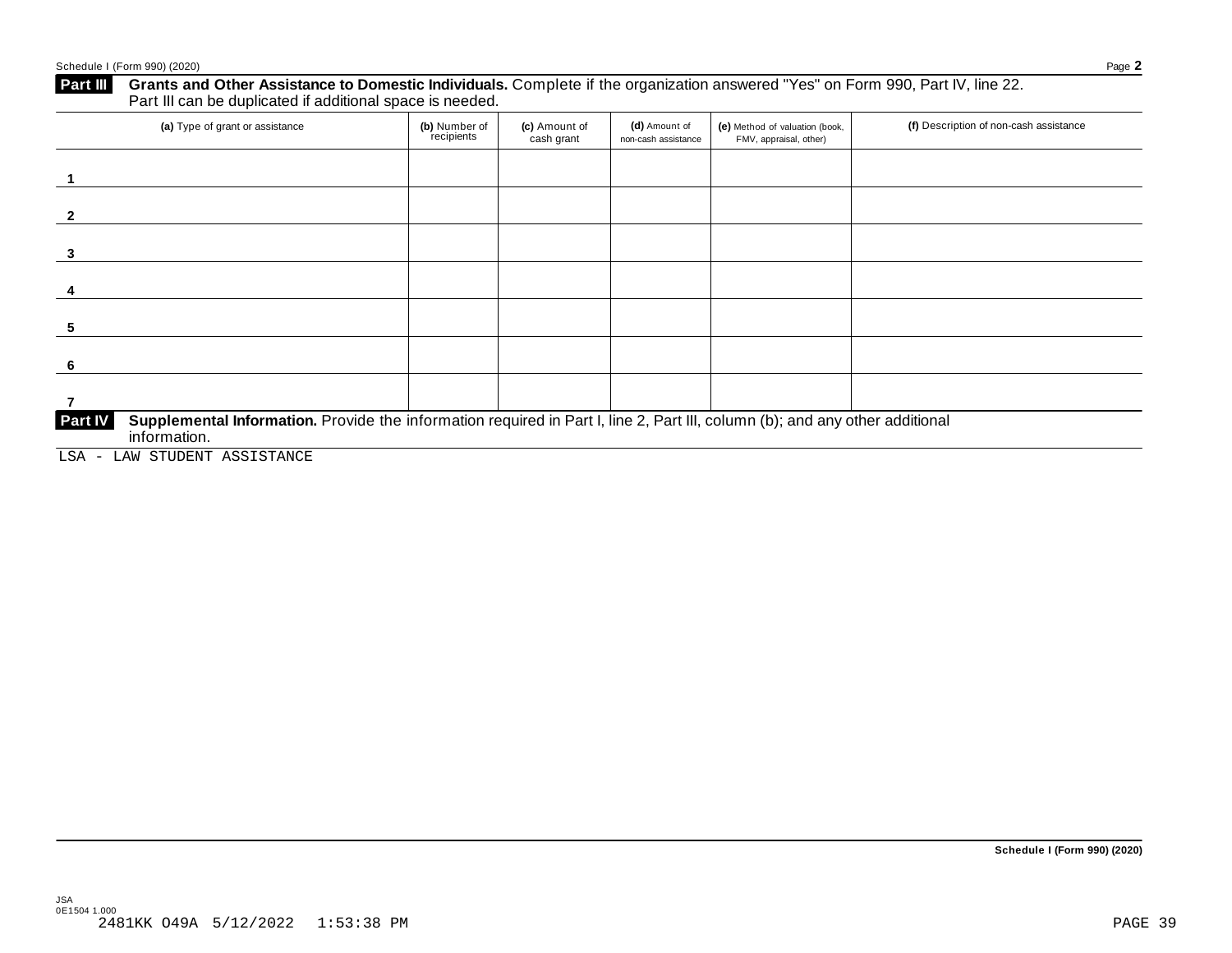|              | <b>SCHEDULE J</b>                                      | <b>Compensation Information</b>                                                                                                                                                                                     | OMB No. 1545-0047                          |     |             |
|--------------|--------------------------------------------------------|---------------------------------------------------------------------------------------------------------------------------------------------------------------------------------------------------------------------|--------------------------------------------|-----|-------------|
|              | (Form 990)                                             | For certain Officers, Directors, Trustees, Key Employees, and Highest                                                                                                                                               |                                            |     |             |
|              |                                                        | <b>Compensated Employees</b><br>Complete if the organization answered "Yes" on Form 990, Part IV, line 23.                                                                                                          |                                            |     |             |
|              | Department of the Treasury<br>Internal Revenue Service | Attach to Form 990.<br>Go to www.irs.gov/Form990 for instructions and the latest information.                                                                                                                       | <b>Open to Public</b><br><b>Inspection</b> |     |             |
|              | Name of the organization                               | <b>Employer identification number</b>                                                                                                                                                                               |                                            |     |             |
|              |                                                        | 59-1004604<br>THE FLORIDA BAR FOUNDATION, INC.                                                                                                                                                                      |                                            |     |             |
| Part I       |                                                        | <b>Questions Regarding Compensation</b>                                                                                                                                                                             |                                            |     |             |
|              |                                                        |                                                                                                                                                                                                                     |                                            | Yes | No          |
|              |                                                        | 1a Check the appropriate box(es) if the organization provided any of the following to or for a person listed on Form                                                                                                |                                            |     |             |
|              |                                                        | 990, Part VII, Section A, line 1a. Complete Part III to provide any relevant information regarding these items.                                                                                                     |                                            |     |             |
|              |                                                        | First-class or charter travel<br>Housing allowance or residence for personal use                                                                                                                                    |                                            |     |             |
|              |                                                        | Travel for companions<br>Payments for business use of personal residence                                                                                                                                            |                                            |     |             |
|              |                                                        | Health or social club dues or initiation fees<br>Tax indemnification and gross-up payments                                                                                                                          |                                            |     |             |
|              |                                                        | Discretionary spending account<br>Personal services (such as maid, chauffeur, chef)                                                                                                                                 |                                            |     |             |
| b            |                                                        | If any of the boxes on line 1a are checked, did the organization follow a written policy regarding payment                                                                                                          |                                            |     |             |
|              |                                                        | or reimbursement or provision of all of the expenses described above? If "No," complete Part III to                                                                                                                 |                                            |     |             |
|              |                                                        |                                                                                                                                                                                                                     | 1b                                         |     |             |
| $\mathbf{2}$ |                                                        | Did the organization require substantiation prior to reimbursing or allowing expenses incurred by all                                                                                                               |                                            |     |             |
|              |                                                        | directors, trustees, and officers, including the CEO/Executive Director, regarding the items checked on line                                                                                                        |                                            |     |             |
|              |                                                        |                                                                                                                                                                                                                     | $\mathbf{2}$                               |     |             |
| 3            |                                                        | Indicate which, if any, of the following the organization used to establish the compensation of the                                                                                                                 |                                            |     |             |
|              |                                                        | organization's CEO/Executive Director. Check all that apply. Do not check any boxes for methods used by a<br>related organization to establish compensation of the CEO/Executive Director, but explain in Part III. |                                            |     |             |
|              |                                                        | X<br>Compensation committee<br>Written employment contract                                                                                                                                                          |                                            |     |             |
|              |                                                        | X<br>Compensation survey or study<br>Independent compensation consultant                                                                                                                                            |                                            |     |             |
|              |                                                        | $\mathbf X$<br>Approval by the board or compensation committee<br>Form 990 of other organizations                                                                                                                   |                                            |     |             |
|              |                                                        |                                                                                                                                                                                                                     |                                            |     |             |
| 4            |                                                        | During the year, did any person listed on Form 990, Part VII, Section A, line 1a, with respect to the filing<br>organization or a related organization:                                                             |                                            |     |             |
| a            |                                                        |                                                                                                                                                                                                                     | 4a                                         |     | Χ           |
|              |                                                        | Participate in or receive payment from a supplemental nonqualified retirement plan?                                                                                                                                 | 4b                                         |     | $\rm X$     |
| C            |                                                        | Participate in or receive payment from an equity-based compensation arrangement?                                                                                                                                    | 4c                                         |     | $\mathbf X$ |
|              |                                                        | If "Yes" to any of lines 4a-c, list the persons and provide the applicable amounts for each item in Part III.                                                                                                       |                                            |     |             |
|              |                                                        |                                                                                                                                                                                                                     |                                            |     |             |
|              |                                                        | Only section 501(c)(3), 501(c)(4), and 501(c)(29) organizations must complete lines 5-9.                                                                                                                            |                                            |     |             |
| 5            |                                                        | For persons listed on Form 990, Part VII, Section A, line 1a, did the organization pay or accrue any                                                                                                                |                                            |     |             |
|              |                                                        | compensation contingent on the revenues of:                                                                                                                                                                         |                                            |     |             |
| a            |                                                        |                                                                                                                                                                                                                     | 5a                                         |     | Χ           |
| b            |                                                        |                                                                                                                                                                                                                     | 5b                                         |     | X           |
|              |                                                        | If "Yes" on line 5a or 5b, describe in Part III.                                                                                                                                                                    |                                            |     |             |
| 6            |                                                        | For persons listed on Form 990, Part VII, Section A, line 1a, did the organization pay or accrue any                                                                                                                |                                            |     |             |
|              |                                                        | compensation contingent on the net earnings of:                                                                                                                                                                     |                                            |     | Χ           |
| а            |                                                        |                                                                                                                                                                                                                     | 6a                                         |     | $\mathbf X$ |
| b            |                                                        | If "Yes" on line 6a or 6b, describe in Part III.                                                                                                                                                                    | 6b                                         |     |             |
|              |                                                        |                                                                                                                                                                                                                     |                                            |     |             |
| $\mathbf{7}$ |                                                        | For persons listed on Form 990, Part VII, Section A, line 1a, did the organization provide any nonfixed<br>payments not described on lines 5 and 6? If "Yes," describe in Part III.                                 | $\overline{7}$                             |     | Χ           |
| 8            |                                                        | Were any amounts reported on Form 990, Part VII, paid or accrued pursuant to a contract that was subject                                                                                                            |                                            |     |             |
|              |                                                        | to the initial contract exception described in Regulations section 53.4958-4(a)(3)? If "Yes," describe                                                                                                              |                                            |     |             |
|              |                                                        |                                                                                                                                                                                                                     | 8                                          |     | Χ           |
| 9            |                                                        | If "Yes" on line 8, did the organization also follow the rebuttable presumption procedure described in                                                                                                              |                                            |     |             |
|              |                                                        |                                                                                                                                                                                                                     | 9                                          |     |             |
|              |                                                        | For Paperwork Reduction Act Notice, see the Instructions for Form 990.                                                                                                                                              | Schedule J (Form 990) 2020                 |     |             |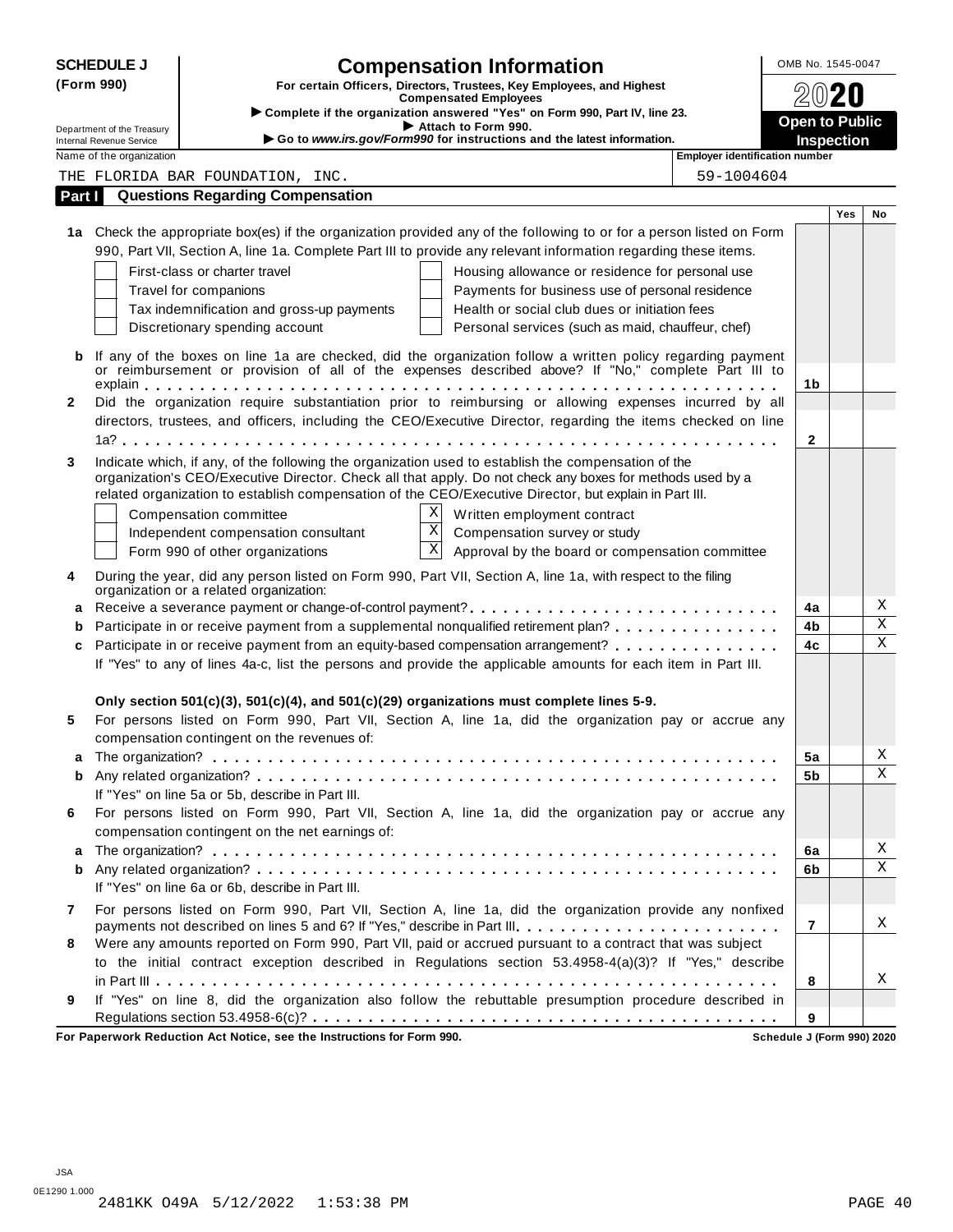#### **Part II Officers, Directors, Trustees, Key Employees, and Highest Compensated Employees.** Use duplicate copies ifadditional space is needed.

For each individual whose compensation must be reported on Schedule J, report compensation from the organization on row (i) and from related organizations, described in the instructions, on row (ii). Do not list any individuals that aren't listed on Form 990, Part VII.

Note: The sum of columns (B)(i)-(iii) for each listed individual must equal the total amount of Form 990, Part VII, Section A, line 1a, applicable column (D) and (E) amounts for that individual.

|                                       |      |                          | (B) Breakdown of W-2 and/or 1099-MISC compensation |                                           | (C) Retirement and             | (D) Nontaxable | (E) Total of columns | (F) Compensation                                           |  |
|---------------------------------------|------|--------------------------|----------------------------------------------------|-------------------------------------------|--------------------------------|----------------|----------------------|------------------------------------------------------------|--|
| (A) Name and Title                    |      | (i) Base<br>compensation | (ii) Bonus & incentive<br>compensation             | (iii) Other<br>reportable<br>compensation | other deferred<br>compensation | benefits       | $(B)(i)-(D)$         | in column (B) reported<br>as deferred on prior<br>Form 990 |  |
| DOMINIC C. MACKENZIE                  | (i)  | 200,986.                 | $0\,$ .                                            | 774                                       | 16,285                         |                | 218,045.             |                                                            |  |
| 1 <sup>CEO</sup> / EXECUTIVE DIRECTOR | (ii) | $\mathsf{O}$             | $\overline{0}$ .                                   | $\overline{0}$ .                          |                                |                |                      |                                                            |  |
| LOU ANN POWELL                        | (i)  | 163,068                  | $\overline{0}$ .                                   | 1,188.                                    | 36,785                         |                | 201,041              |                                                            |  |
| $2^{\text{CFO/TREASURER/SECRETARY}}$  | (ii) | $\mathsf{O}\xspace$      | $0$ .                                              | $\mathsf{O}$                              |                                |                |                      |                                                            |  |
|                                       | (i)  |                          |                                                    |                                           |                                |                |                      |                                                            |  |
| $\mathbf{3}$                          | (ii) |                          |                                                    |                                           |                                |                |                      |                                                            |  |
|                                       | (i)  |                          |                                                    |                                           |                                |                |                      |                                                            |  |
| 4                                     | (ii) |                          |                                                    |                                           |                                |                |                      |                                                            |  |
|                                       | (i)  |                          |                                                    |                                           |                                |                |                      |                                                            |  |
| 5                                     | (ii) |                          |                                                    |                                           |                                |                |                      |                                                            |  |
|                                       | (i)  |                          |                                                    |                                           |                                |                |                      |                                                            |  |
| $6\phantom{.}6$                       | (ii) |                          |                                                    |                                           |                                |                |                      |                                                            |  |
|                                       | (i)  |                          |                                                    |                                           |                                |                |                      |                                                            |  |
| 7                                     | (ii) |                          |                                                    |                                           |                                |                |                      |                                                            |  |
|                                       | (i)  |                          |                                                    |                                           |                                |                |                      |                                                            |  |
| 8                                     | (ii) |                          |                                                    |                                           |                                |                |                      |                                                            |  |
|                                       | (i)  |                          |                                                    |                                           |                                |                |                      |                                                            |  |
| 9                                     | (ii) |                          |                                                    |                                           |                                |                |                      |                                                            |  |
|                                       | (i)  |                          |                                                    |                                           |                                |                |                      |                                                            |  |
| $10$                                  | (ii) |                          |                                                    |                                           |                                |                |                      |                                                            |  |
|                                       | (i)  |                          |                                                    |                                           |                                |                |                      |                                                            |  |
| 11                                    | (ii) |                          |                                                    |                                           |                                |                |                      |                                                            |  |
|                                       | (i)  |                          |                                                    |                                           |                                |                |                      |                                                            |  |
| 12                                    | (ii) |                          |                                                    |                                           |                                |                |                      |                                                            |  |
|                                       | (i)  |                          |                                                    |                                           |                                |                |                      |                                                            |  |
| 13                                    | (ii) |                          |                                                    |                                           |                                |                |                      |                                                            |  |
|                                       | (i)  |                          |                                                    |                                           |                                |                |                      |                                                            |  |
| 14                                    | (ii) |                          |                                                    |                                           |                                |                |                      |                                                            |  |
|                                       | (i)  |                          |                                                    |                                           |                                |                |                      |                                                            |  |
| 15                                    | (ii) |                          |                                                    |                                           |                                |                |                      |                                                            |  |
|                                       | (i)  |                          |                                                    |                                           |                                |                |                      |                                                            |  |
| 16                                    | (ii) |                          |                                                    |                                           |                                |                |                      |                                                            |  |

**Schedule J (Form 990) 2020**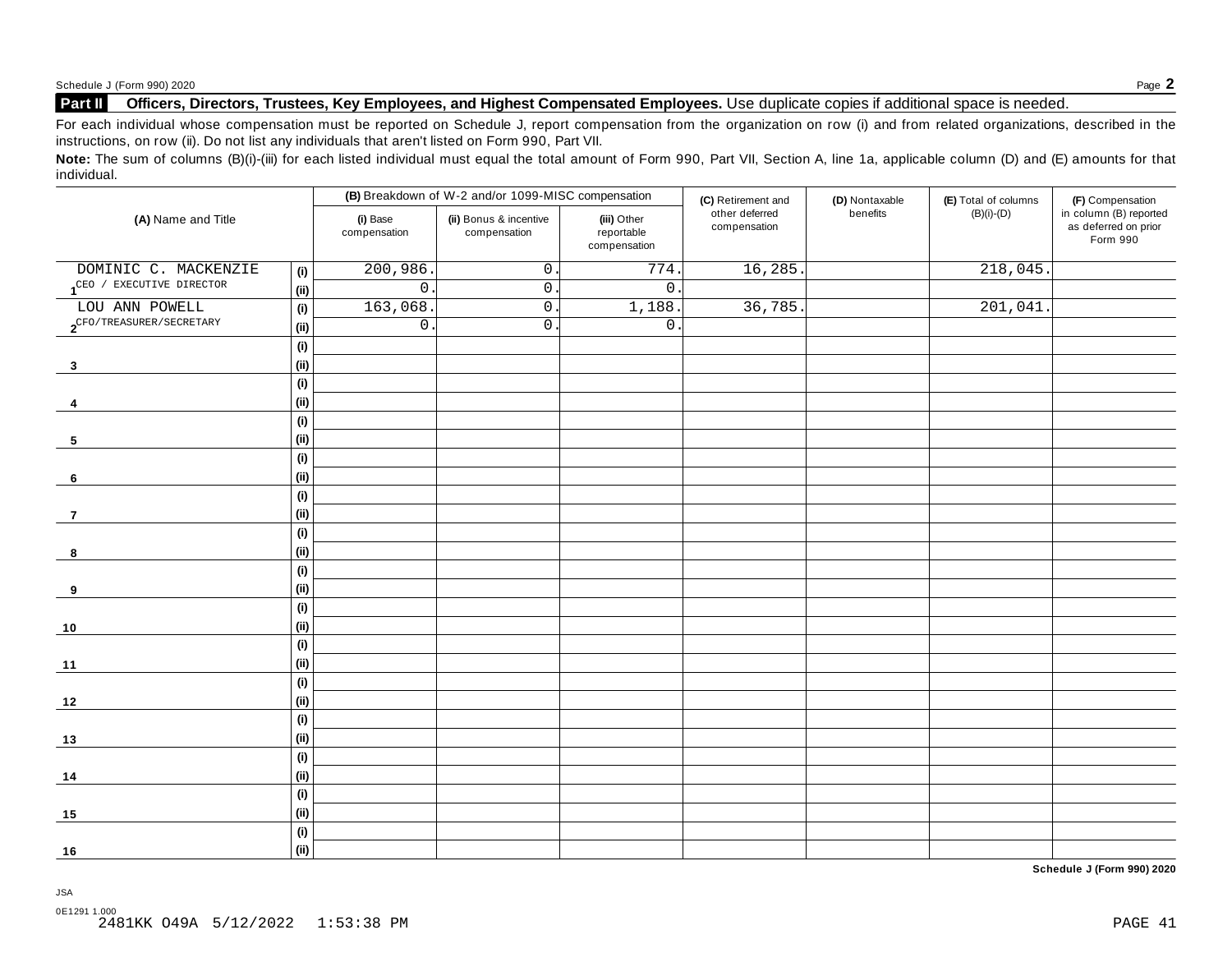#### **SCHEDULE O** Supplemental Information to Form 990 or 990-EZ DAMB No. 1545-0047

**(Form 990 or 990-EZ) Complete to provide information for responses to specific questions on** plete to provide information for responses to specific questions on  $\bigotimes_{\mathbb{Z}}\mathbb{Q}$  20 **EVECT**<br>
Attach to Form 990 or 990-EZ.<br>
and the Communication of the Communication of the Communication of the Communication of the Communication of the Communication of the Communication of the Communication of the Commu



Department of the Treasury<br>Internal Revenue Service Department of the Treasury <br>Depen to Public<br>Name of the organization<br>Name of the organization<br>Name of the organization<br>Name of the organization THE FLORIDA BAR FOUNDATION, INC.  $\vert$  59-1004604

FORM 990, PART III, LINE 4D:

THE FOUNDATION APPROVED FUNDING FOR THE FLORIDA STATE UNIVERSITY COLLEGE OF LAW FOR ELIMINATING ECONOMIC BARRIERS FOR IMMIGRANT AND FARMWORKERS AND TO NOVA SOUTHEASTERN UNIVERSITY FOR CHILDREN AND FAMILIES LAW CLINIC. (SEE ATTACHMENT 4)

FORM 990, PART VI, SECTION B, LINE 11:

FORM 990 FOR THE FOUNDATION'S FISCAL YEAR ENDED JUNE 30, 2021 WAS SENT BY E-MAIL TO THE FOUNDATION'S CURRENT NON-EXECUTIVE OFFICERS AND DIRECTORS BEFORE THE FILING OF THIS DOCUMENT. NON-EXECUTIVE OFFICERS AND DIRECTORS WERE REQUESTED TO ACKNOWLEDGE RECEIPT OF THE FORM 990 AND INVITED TO CONTACT THE CFO WITH ANY QUESTIONS OR CONCERN. THEY WERE ALSO TOLD THAT IF ADDITIONAL QUESTIONS OR INFORMATION REVEALED A NEED TO AMEND, THIS DOCUMENT WOULD BE AMENDED ACCORDINGLY.

FORM 990, PART VI, SECTION B, LINE 12C:

THE CONFLICT OF INTEREST POLICY IS PROVIDED WITH EACH WRITTEN BOARD OF DIRECTOR'S AGENDA AND A COPY INCLUDED WITH THE WRITTEN MATERIALS FOR ALL COMMITTEE AND BOARD MEETINGS. THE REQUIREMENTS OF THE POLICY ARE REFERENCED BY THE PRESIDING OFFICER OF EACH COMMITTEE AND BOARD MEETING. ALL PARTICIPATING MEMBERS ARE THEN ASKED TO DECLARE ALL REAL OR POTENTIAL CONFLICTS OF INTEREST AND REQUESTS FOR RECUSAL ON ALL ACTION ITEMS TO BE TAKEN UP. RECUSALS AND ABSTENTIONS ON ALL VOTES ON ACTION ITEMS ARE RECORDED IN THE MINUTES OF THE MEETING IN WHICH SUCH VOTE(S) IS/ARE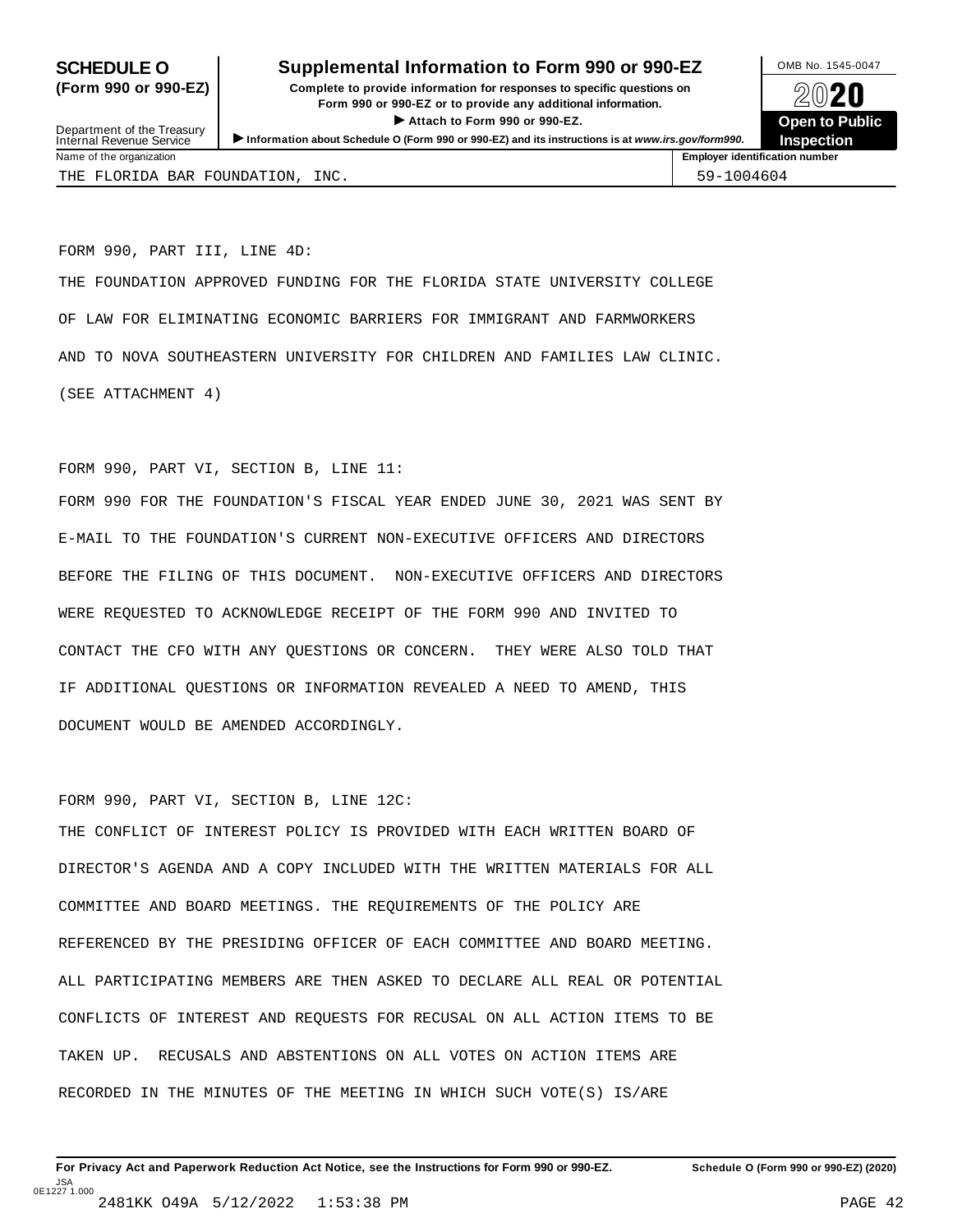TAKEN. IN ADDITION, OFFICERS, DIRECTORS, AND KEY EMPLOYEES ARE REQUESTED TO DISCLOSE ANY ACTUAL OR POTENTIAL CONFLICTS OF INTEREST IN CONJUNCTION WITH THE PRESENTATION OF THE FOUNDATION'S ANNUAL.

FORM 990, PART VI, SECTION B, LINE 15:

COMPENSATION FOR THE CEO/EXECUTIVE DIRECTOR IS BASED ON COMPARABLE DATA FROM THE COUNCIL ON FOUNDATIONS FOR THE SOUTHEAST UNITED STATES AND BY A SURVEY OF CEOS/EXECUTIVE DIRECTORS OF SIMILAR ORGANIZATIONS(IOLTA ANNUAL SALARY SURVEY). COMPENSATION IS REVIEWED ANNUALLY BY THE BUDGET AND FINANCE COMMITTEE AS PART OF THE ANNUAL BUDGET PROCESS. COMPENSATION FOR OTHER EXECUTIVE OFFICERS (TREASURER/CFO AND SECRETARY) IS SET ANNUALLY BY THE CEO/EXECUTIVE DIRECTOR. SUCH COMPENSATION IS REVIEWED ANNUALLY BY THE BUDGET AND FINANCE COMMITTEE OF THE BOARD OF DIRECTORS FOR INCLUSION IN THE COMING YEAR'S OPERATING BUDGET.

FORM 990, PART VI, SECTION C, LINE 19:

THE AUDITED FINANCIAL STATEMENTS AND IRS FORM 990 ARE AVAILABLE ON THE FOUNDATION'S WEBSITE. ALL OTHER GOVERNING DOCUMENTS AND THE CONFLICT OF INTEREST POLICY ARE AVAILABLE, WITHOUT CHARGE, UPON REQUEST.

FORM 990, PART XI, LINE 9, CHANGES IN NET ASSETS: CHANGE IN VALUE OF SPLIT INTEREST AGREEMENT:  $-998$ ATTACHMENT 1 FORM 990, PART III, LINE 1 - ORGANIZATION'S MISSION THE MISSION OF THE FLORIDA BAR FOUNDATION, INC., A PHILANTHROPIC ORGANIZATION ESTABLISHED IN 1956 BY THE FLORIDA BAR BOARD OF GOVERNORS AND THE SUPREME COURT OF FLORIDA, PROVIDES GREATER ACCESS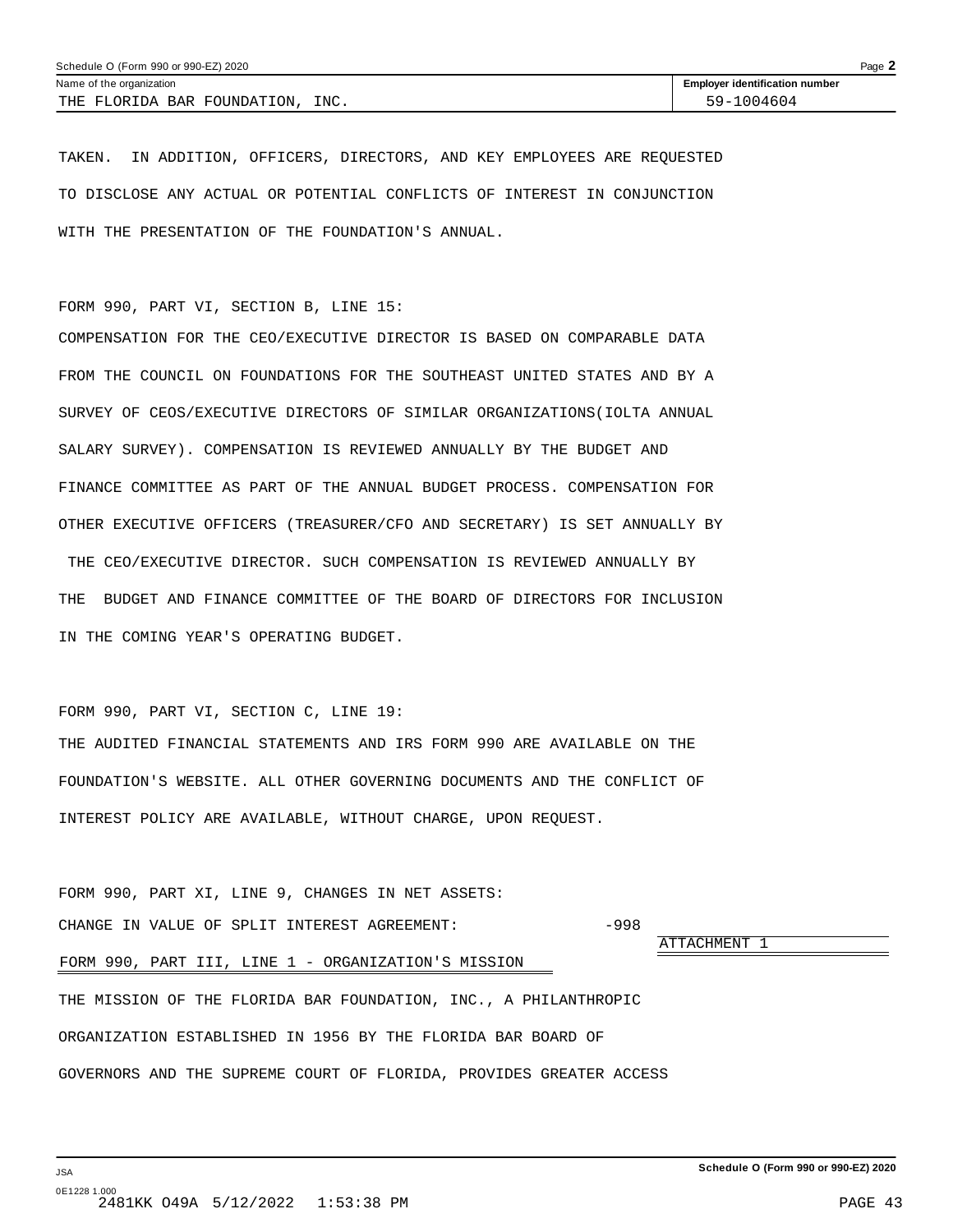| Schedule O (Form 990 or 990-EZ) 2020                | Page 2                                |
|-----------------------------------------------------|---------------------------------------|
| Name of the organization                            | <b>Employer identification number</b> |
| THE FLORIDA BAR FOUNDATION, INC.                    | 59-1004604                            |
|                                                     | ATTACHMENT 1 (CONT'D)                 |
| FORM 990, PART III, LINE 1 - ORGANIZATION'S MISSION |                                       |
|                                                     |                                       |

TO JUSTICE IN FLORIDA THROUGH STRATEGIC GRANTMAKING AND INVESTMENTS IN ASSESSMENT, TRAINING, TECHNOLOGY, AND TECHNICAL ASSISTANCE TO HELP GRANTEES BUILD CAPACITY AND OPERATE EFFICIENTLY AND EFFECTIVELY. OUR BOARD, AMONG OTHER THINGS, ALLOCATES SEVERAL GRANT FUNDS ANNUALLY, INCLUDING THREE FLORIDA SUPREME COURT APPROVED USES OF FUNDS FROM FLORIDA'S INTEREST ON TRUST ACCOUNTS (IOTA) PROGRAM:

- . FREE CIVIL LEGAL ASSISTANCE FOR THE POOR
- . IMPROVEMENTS IN THE ADMINISTRATION OF JUSTICE
- . LAW STUDENT ASSISTANCE

FOR A MORE IN-DEPTH REVIEW OF THE FOUNDATION'S GRANTS:

HTTPS://THEFLORIDABARFOUNDATION.ORG/WHAT-WE-DO/

ATTACHMENT 2

#### FORM 990, PART III - PROGRAM SERVICE, LINE 4A

LEGAL ASSISTANCE FOR THE POOR:

IN 2020-21, APPROVED GRANT AWARDS INCLUDED CHILDREN'S LEGAL SERVICES, COMMUNITY ECONOMIC DEVELOPMENT, TWO-YEAR EQUAL JUSTICE WORKS FELLOWSHIPS, DISASTER RELIEF FOR HURRICANE SALLY, AND STUDENT LOAN FORGIVENESS TO 200+ ATTORNEYS AT LEGAL AID ORGANIZATIONS. IN ADDITION, THE ENGLE GRANT PROGRAM PROVIDED FUNDING TO QUALIFIED LEGAL AID ORGANIZATIONS IN THE MIDDLE DISTRICT OF FLORIDA TO ASSIST LITIGANTS IN OBTAINING REPRESENTATION IN COURT. WE ALSO AWARDED FUNDS TO BE USED TO RETAIN OR HIRE PERSONNEL TO PROVIDE DIRECT LEGAL ASSISTANCE TO LOW-INCOME CLIENTS FOR LEGAL ISSUES CAUSED BY OR DIRECTLY RELATED

**Schedule O (Form 990 or 990-EZ) 2020**

JSA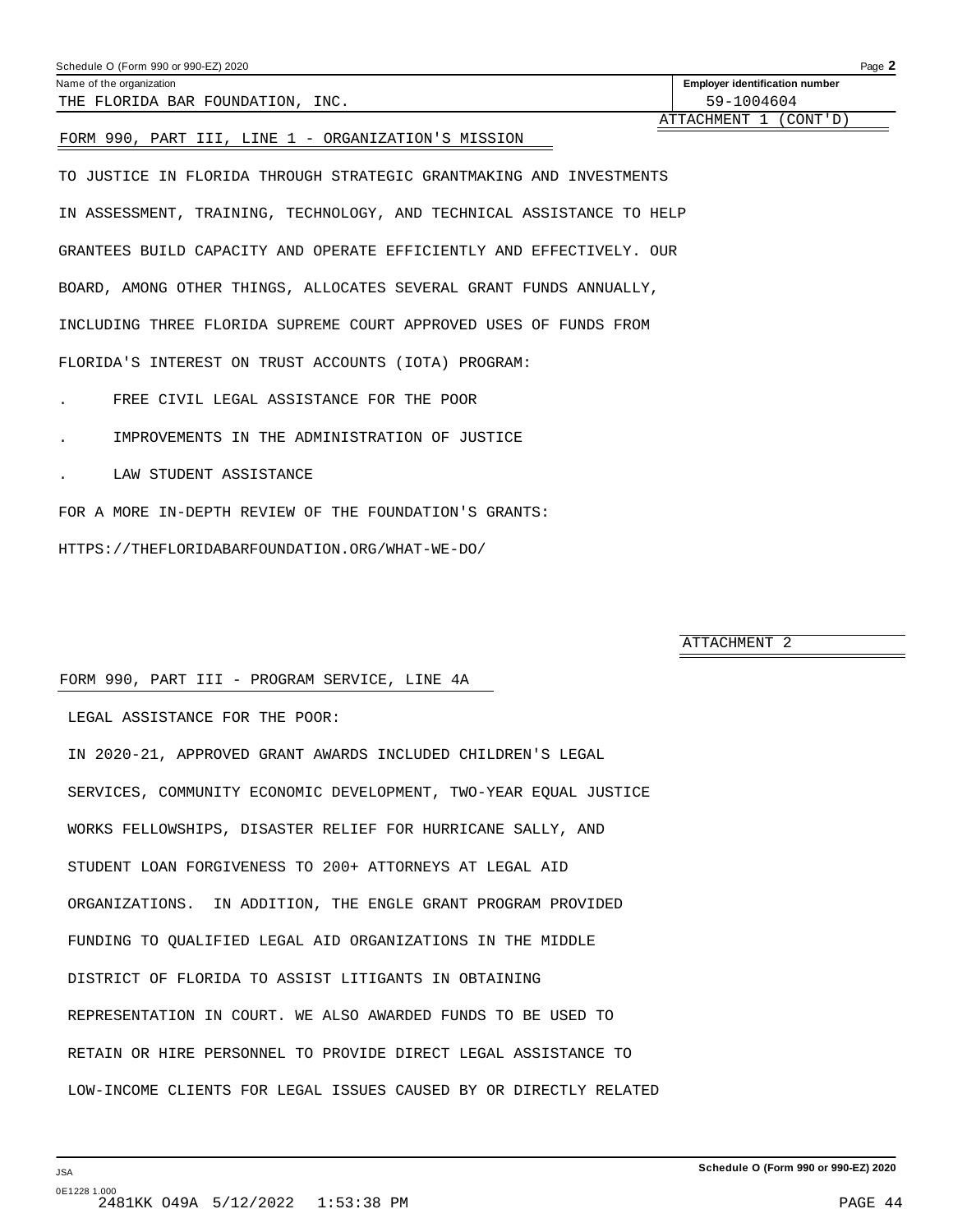ATTACHMENT 2 (CONT'D)

TO THE COVID-19 PANDEMIC.

OTHER 2020-21 PROJECTS INCLUDED: 1) COORDINATING AND PARTIALLY SUBSIDIZING ONLINE LEGAL RESEARCH SERVICES TO LEGAL ASSISTANCE GRANTEES AT A SIGNIFICANTLY REDUCED RATE, WITH THE FOUNDATION FACILITATING CENTRALIZED BILLING FOR A STATEWIDE CONTRACT WITH INTERNATIONAL LEGAL RESEARCH FIRM WESTLAW; AND 2) CONTINUED PARTIAL SUBSIDIES TO GRANTEES FOR AN ONLINE CASE MANAGEMENT SYSTEM (LEGAL SERVER) FUNDED AND IMPLEMENTED BY THE FOUNDATION IN 2008 TO IMPROVE THE ADMINISTRATION OF DAY-TO-DAY CASEWORK AND RELATED ACTIVITIES OF THEIR LAWYERS AND PARALEGALS. THIS CASE MANAGEMENT SYSTEM PROVIDES GRANTEES THE DATA AND COMMUNICATION NEEDED TO MANAGE CASES, TRACK OUTCOMES, AND REPORT TO FUNDING SOURCES. THE FOUNDATION'S STATEWIDE CONTRACT WITH LEGAL SERVER EFFECTIVELY REDUCES THE COST TO GRANTEES AND MAKES THE SERVICE AVAILABLE TO SOME WHO COULD NOT OTHERWISE AFFORD A COMPUTERIZED CASE MANAGEMENT SYSTEM.

ATTACHMENT 3

#### FORM 990, PART III - PROGRAM SERVICE, LINE 4C

#### PRO BONO PARTNERSHIPS:

"PRO BONO" ROUGHLY TRANSLATES TO "FOR THE GOOD OF THE PUBLIC" AND GENERALLY ENCOMPASSES LAWYERS REPRESENTING, AT NO CHARGE, PERSONS WHO CANNOT OTHERWISE AFFORD TO HIRE AN ATTORNEY. THE FLORIDA BAR FOUNDATION'S PRO BONO DEPARTMENT WAS THE HUB AND CONNECTOR BETWEEN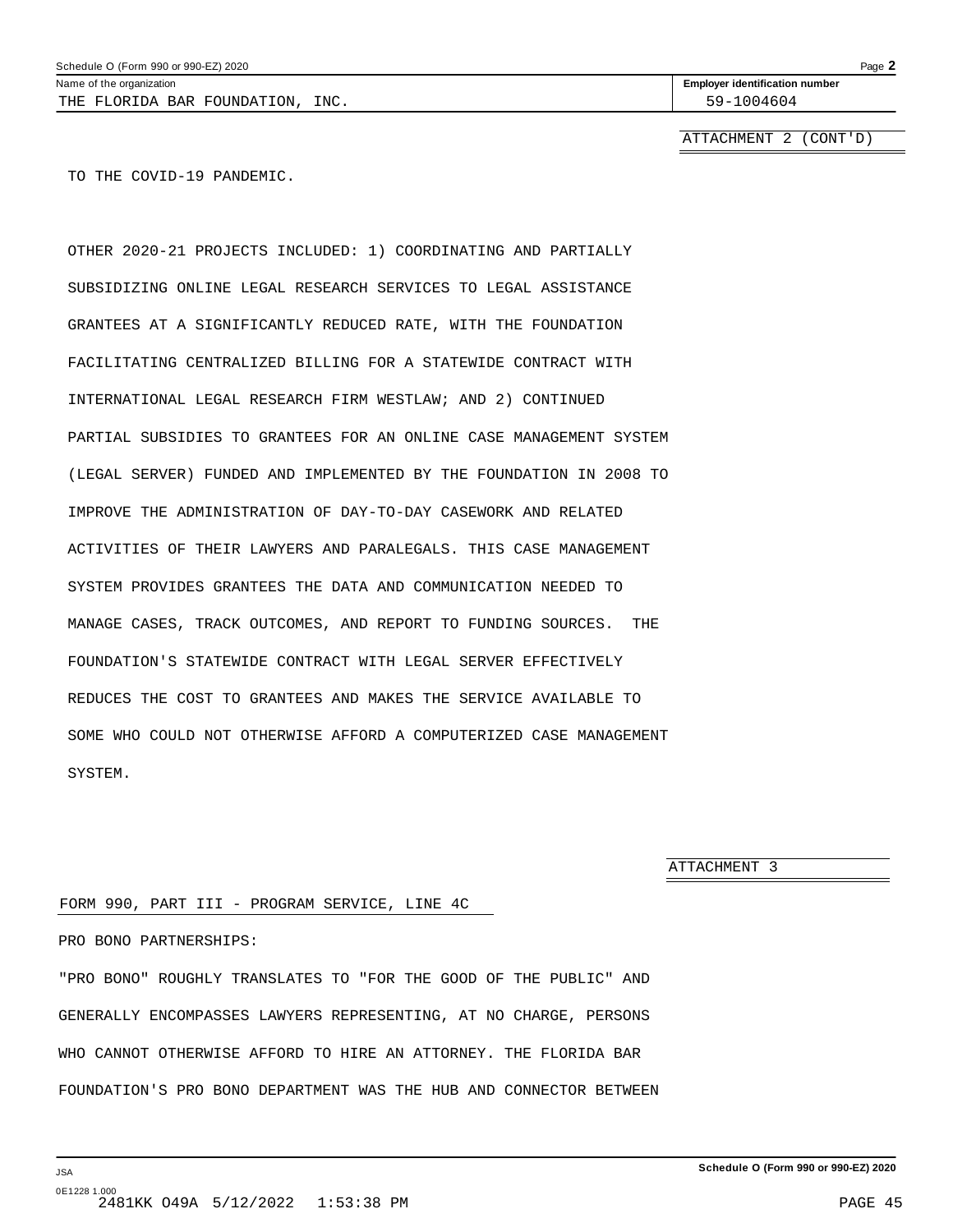ATTACHMENT 3 (CONT'D)

LAW FIRMS, LAW SCHOOLS, THE JUDICIARY, LEGAL AID PROGRAMS, AND OTHER STAKEHOLDERS TO INCREASE AWARENESS OF AND CREATE PRO BONO OPPORTUNITIES.

DURING THE PERIOD IN QUESTION, THE FOUNDATION CONTINUED TO SUPPORT THE PRO BONO TRANSFORMATION AND INNOVATION GRANT PROGRAM. THE PURPOSE OF THE PRO BONO TRANSFORMATION AND INNOVATION GRANTS PROGRAM IS TO DEVELOP AND ENHANCE GRANTEES' PRO BONO PROGRAMS THAT SERVE LOW-INCOME FLORIDIANS TO IMPROVE THE REACH, QUALITY, AND EFFECTIVENESS OF THE SERVICES CLIENTS RECEIVE. THIS IS DONE EITHER THROUGH A RESTRUCTURING OF THE GRANTEE'S CURRENT PRO BONO PROGRAM TO BE MORE STREAMLINED, EFFICIENT, AND INTEGRATED WITHIN THE ORGANIZATION OR THROUGH PROJECTS WHICH ARE REPLICABLE, INNOVATIVE, AND BASED ON INDUSTRY BEST PRACTICES. DURING THE YEAR, THE FOUNDATION ALSO PROVIDED SUPPORT AND FUNDING TO THE FLORIDA PRO BONO COORDINATORS' ASSOCIATION TO EXPAND PRO BONO EFFORTS AND OPPORTUNITIES AND CREATE FURTHER PARTNERSHIPS. THE FOUNDATION EXPANDED FLORIDAPROBONOMATTERS.ORG, AN ONLINE REFERRAL SYSTEM THAT ENABLES LAWYERS TO SEARCH FOR AND TAKE PRO BONO CASES ACROSS MULTIPLE LEGAL AID ORGANIZATIONS. FOR THE SECOND YEAR, THE FOUNDATION ALSO FACILITATED THE FLORIDA PRO BONO LAW SCHOOL CHALLENGE, WHICH MATCHES LAW STUDENTS FROM ALL 12 FLORIDA LAW SCHOOLS WITH LAWYERS TO WORK ON CLIENT CASES HOSTED BY FOUNDATION GRANTEES.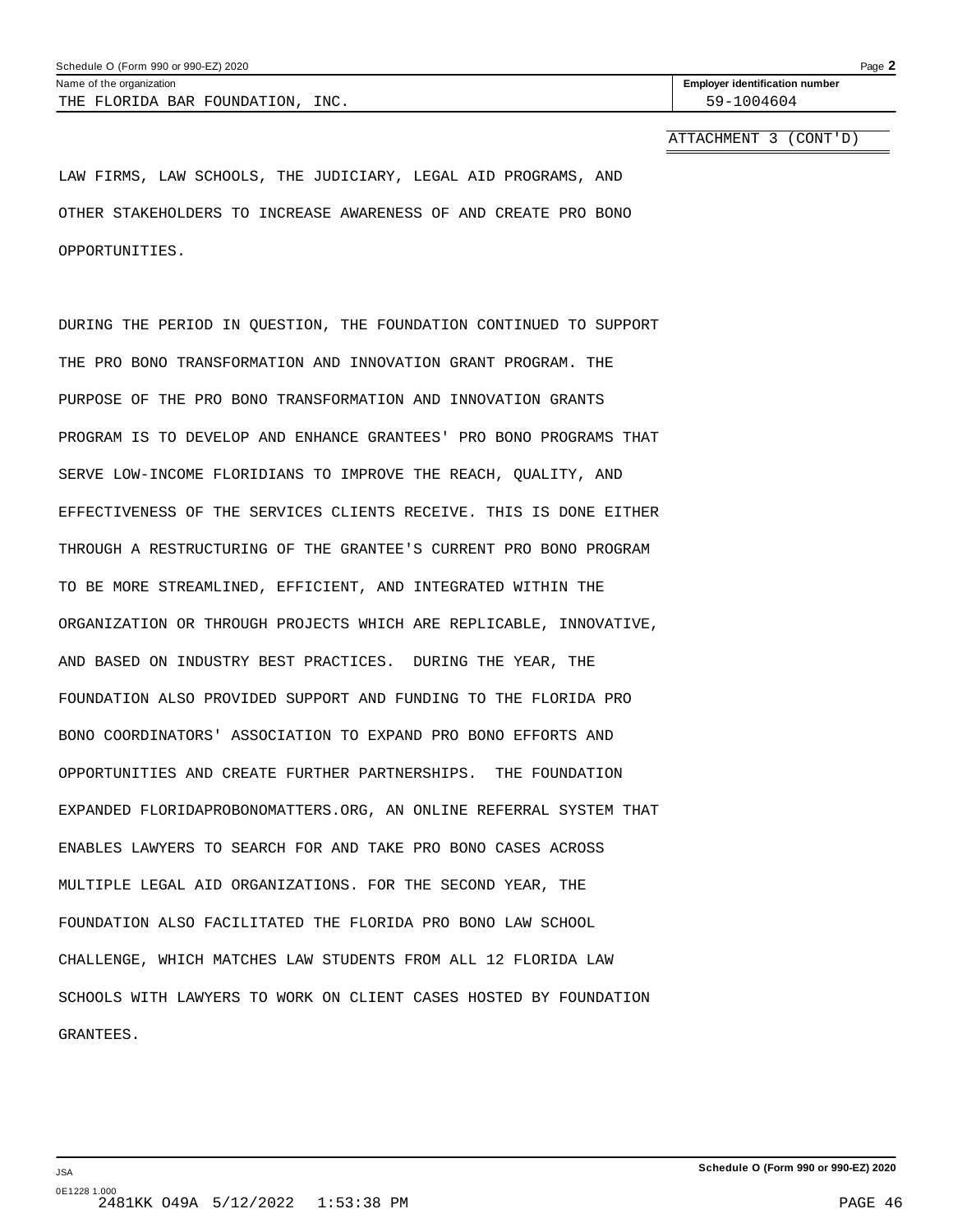| Schedule O (Form 990 or 990-EZ) 2020                 |          |                                       | Page 2  |
|------------------------------------------------------|----------|---------------------------------------|---------|
| Name of the organization                             |          | <b>Employer identification number</b> |         |
| THE FLORIDA BAR FOUNDATION, INC.                     |          | 59-1004604                            |         |
|                                                      |          | ATTACHMENT 4                          |         |
| FORM 990, PART III, LINE 4D - OTHER PROGRAM SERVICES |          |                                       |         |
| DESCRIPTION                                          | GRANTS   | <b>EXPENSES</b>                       | REVENUE |
| LAW STUDENT ASSISTANCE                               | 167,320. | 167,320.                              |         |
| TOTALS                                               | 167,320. | 167,320.                              |         |

ATTACHMENT 5

### 990, PART VII- COMPENSATION OF THE FIVE HIGHEST PAID IND. CONTRACTORS

| NAME AND ADDRESS                               | DESCRIPTION OF SERVICES | COMPENSATION |
|------------------------------------------------|-------------------------|--------------|
| SAVVY ROI, INC<br>3259 PROGRESS DRIVE, STE 126 | TECH CONSULTANTS        | 110,564.     |
| ORLANDO, FL 32826                              |                         |              |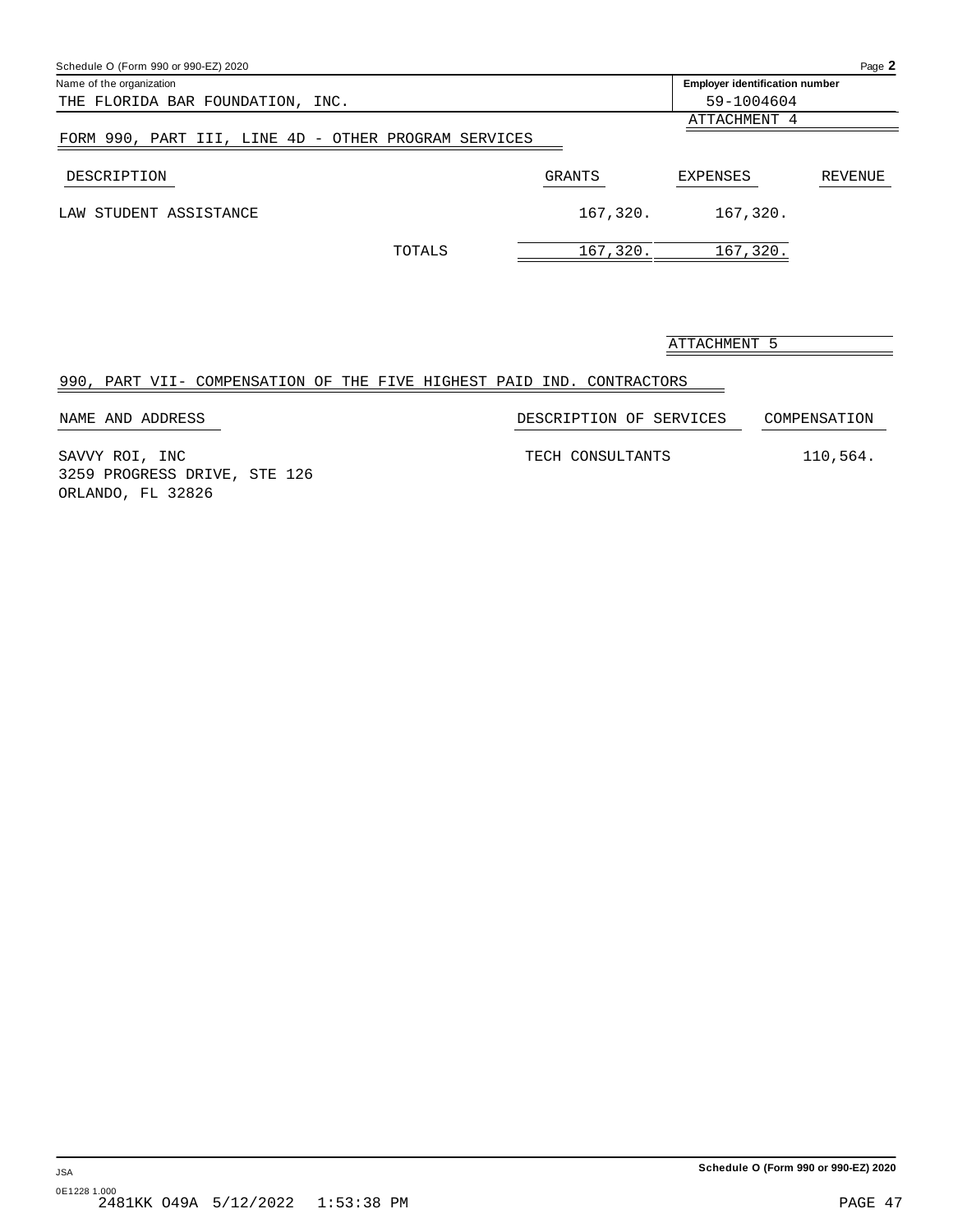## OMB No. 1545-0047 **SCHEDULE R (Form 990) Related Organizations and Unrelated Partnerships**

 $\triangleright$  Complete if the organization answered "Yes" on Form 990, Part IV, line 33, 34, 35b, 36, or 37.  $\angle$  **COLO**<br>  $\angle$  Attach to Form 990.<br>  $\angle$  Attach to Form 990.

Department of the Treasury<br>
Internal Revenue Service<br>
Name of the organization<br>
Name of the organization<br>
Name of the organization<br> **Name of the organization** 

Department of the Treasury<br>Internal Revenue Service

THE FLORIDA BAR FOUNDATION, INC. THE SALE OF A SALE OF A SALE OF A SALE OF A SALE OF A SALE OF A SALE OF A SALE

#### **Part I Identification of Disregarded Entities.** Complete if the organization answered "Yes" on Form 990, Part IV, line 33.

| (a)<br>Name, address, and EIN (if applicable) of disregarded entity | (b)<br>Primary activity | (c)<br>Legal domicile (state<br>or foreign country) | (d)<br>Total income | (e)<br>End-of-year assets | (f)<br>Direct controlling<br>entity |
|---------------------------------------------------------------------|-------------------------|-----------------------------------------------------|---------------------|---------------------------|-------------------------------------|
| (1)                                                                 |                         |                                                     |                     |                           |                                     |
| (2)                                                                 |                         |                                                     |                     |                           |                                     |
| (3)                                                                 |                         |                                                     |                     |                           |                                     |
| (4)                                                                 |                         |                                                     |                     |                           |                                     |
| (5)                                                                 |                         |                                                     |                     |                           |                                     |
| (6)                                                                 |                         |                                                     |                     |                           |                                     |

#### **Identification of Related Tax-Exempt Organizations.** Complete if the organization answered "Yes" on Form 990, Part IV, line 34, because it had **Part II** one or more related tax-exempt organizations. Complete is one or more related tax-exempt organizations during the tax year.

| (a)<br>Name, address, and EIN of related organization   | (b)<br>Primary activity | (c)<br>Legal domicile (state<br>or foreign country) | (d)<br><b>Exempt Code section</b> | (e)<br>Public charity status<br>(if section $501(c)(3)$ ) | (f)<br>Direct controlling<br>entity | (g)<br>Section 512(b)(13)<br>controlled<br>entity? |    |
|---------------------------------------------------------|-------------------------|-----------------------------------------------------|-----------------------------------|-----------------------------------------------------------|-------------------------------------|----------------------------------------------------|----|
|                                                         |                         |                                                     |                                   |                                                           |                                     | <b>Yes</b>                                         | No |
| (1) THE FL BAR FOUNDATION ENDOWMENT TRUST<br>59-6972443 |                         |                                                     |                                   |                                                           |                                     |                                                    |    |
| 875 CONCOURSE PKWY S., STE 195<br>MAITLAND, FL 32751    | SEE PART VII            | FL                                                  | 501(C)(3)                         | 12 TYPE 1                                                 | FL BAR FOUND                        | X                                                  |    |
| (2)                                                     |                         |                                                     |                                   |                                                           |                                     |                                                    |    |
|                                                         |                         |                                                     |                                   |                                                           |                                     |                                                    |    |
| (3)                                                     |                         |                                                     |                                   |                                                           |                                     |                                                    |    |
|                                                         |                         |                                                     |                                   |                                                           |                                     |                                                    |    |
| (4)                                                     |                         |                                                     |                                   |                                                           |                                     |                                                    |    |
|                                                         |                         |                                                     |                                   |                                                           |                                     |                                                    |    |
| (5)                                                     |                         |                                                     |                                   |                                                           |                                     |                                                    |    |
|                                                         |                         |                                                     |                                   |                                                           |                                     |                                                    |    |
| (6)                                                     |                         |                                                     |                                   |                                                           |                                     |                                                    |    |
|                                                         |                         |                                                     |                                   |                                                           |                                     |                                                    |    |
| (7)                                                     |                         |                                                     |                                   |                                                           |                                     |                                                    |    |
|                                                         |                         |                                                     |                                   |                                                           |                                     |                                                    |    |

**For Paperwork Reduction Act Notice, see the Instructions for Form 990. Schedule R (Form 990) 2020**



**Inspection**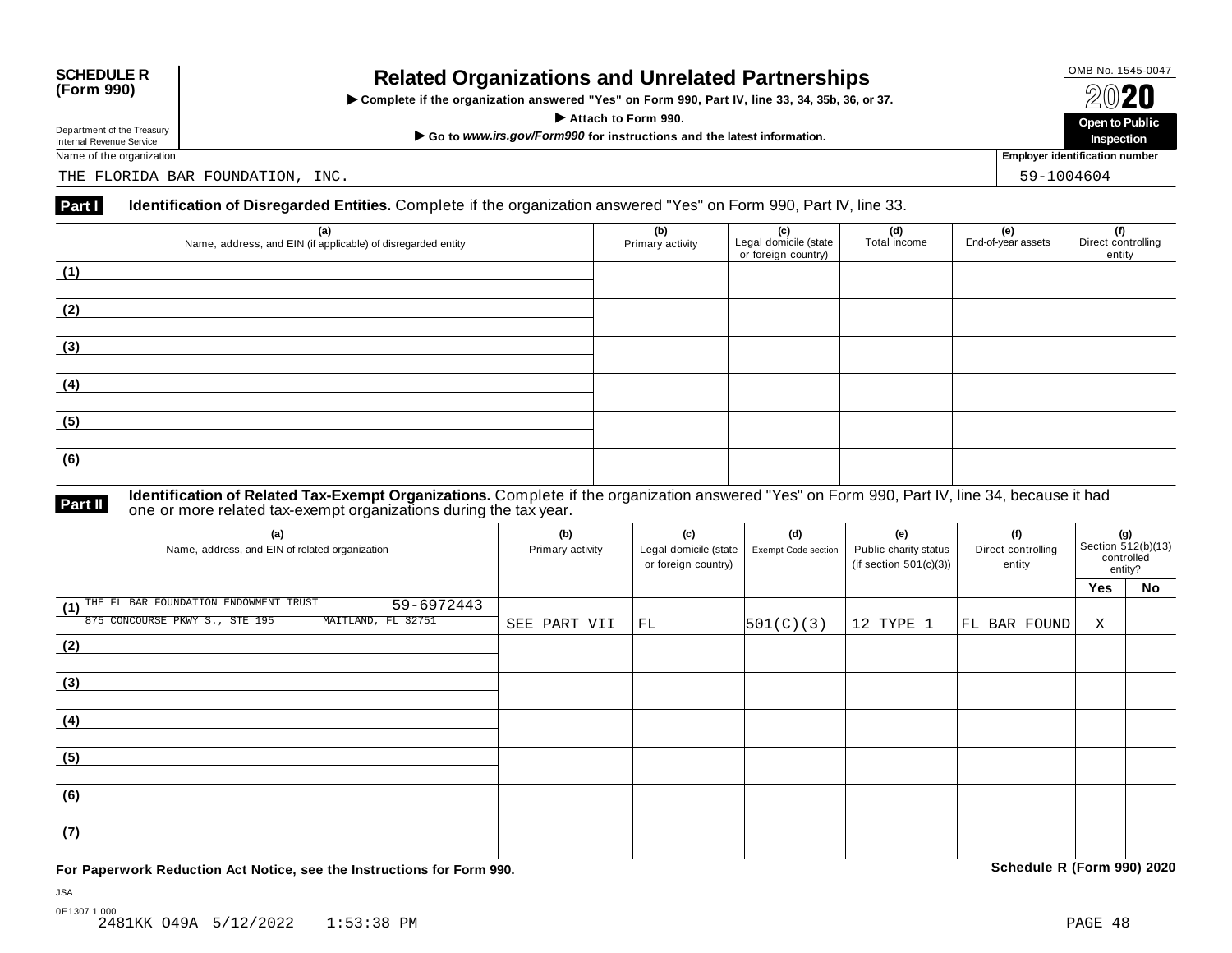Schedule <sup>R</sup> (Form 990) <sup>2020</sup> Page **2**

**Identification of Related Organizations Taxable as a Partnership.** Complete if the organization answered "Yes" on Form 990, Part IV, line 34, **because it had one or more related organizations Taxable as a Partnership.** Complete if the organizations treated as a partnership during the tax year.

| (a)<br>Name, address, and EIN of<br>related organization | (b)<br>Primary activity | (c)<br>Legal<br>domicile<br>(state or<br>foreign<br>country) | (d)<br>Direct controlling<br>entity | (e)<br>Predominant<br>income (related,<br>unrelated,<br>excluded from<br>tax under<br>sections 512 - 514) | (f)<br>Share of total<br>income | (g)<br>Share of end-of-<br>year assets | (h)<br>Disproportionate<br>allocations? |  | (i)<br>Code V - UBI<br>amount in box 20<br>of Schedule K-1<br>(Form 1065) | (i)<br>General or<br>managing<br>partner? |        | (k)<br>Percentage<br>ownership |
|----------------------------------------------------------|-------------------------|--------------------------------------------------------------|-------------------------------------|-----------------------------------------------------------------------------------------------------------|---------------------------------|----------------------------------------|-----------------------------------------|--|---------------------------------------------------------------------------|-------------------------------------------|--------|--------------------------------|
|                                                          |                         |                                                              |                                     |                                                                                                           |                                 |                                        | Yes No                                  |  |                                                                           |                                           | Yes No |                                |
| (1)                                                      |                         |                                                              |                                     |                                                                                                           |                                 |                                        |                                         |  |                                                                           |                                           |        |                                |
| (2)                                                      |                         |                                                              |                                     |                                                                                                           |                                 |                                        |                                         |  |                                                                           |                                           |        |                                |
| (3)                                                      |                         |                                                              |                                     |                                                                                                           |                                 |                                        |                                         |  |                                                                           |                                           |        |                                |
| (4)                                                      |                         |                                                              |                                     |                                                                                                           |                                 |                                        |                                         |  |                                                                           |                                           |        |                                |
| (5)                                                      |                         |                                                              |                                     |                                                                                                           |                                 |                                        |                                         |  |                                                                           |                                           |        |                                |
| (6)                                                      |                         |                                                              |                                     |                                                                                                           |                                 |                                        |                                         |  |                                                                           |                                           |        |                                |
| (7)                                                      |                         |                                                              |                                     |                                                                                                           |                                 |                                        |                                         |  |                                                                           |                                           |        |                                |

## **Part IV** Identification of Related Organizations Taxable as a Corporation or Trust. Complete if the organization answered "Yes" on Form 990, Part IV,<br>line 34, because it had one or more related organizations treated as a

| (a)<br>Name, address, and EIN of related organization | (b)<br>Primary activity | (c)<br>Legal domicile<br>(state or foreign<br>country) | (d)<br>Direct controlling<br>entity | (e)<br>Type of entity<br>(C corp, S corp, or trust) | (f)<br>Share of total<br>income | (g) (h) $\frac{1}{2}$ (i) $\frac{1}{2}$ (i) $\frac{1}{2}$ (i) $\frac{1}{2}$ (i) $\frac{1}{2}$ (b)(13) $\frac{1}{2}$ end-of-year assets ownership $\frac{1}{2}$ (c)(b)(13) $\frac{1}{2}$ entity? | Yes No |
|-------------------------------------------------------|-------------------------|--------------------------------------------------------|-------------------------------------|-----------------------------------------------------|---------------------------------|-------------------------------------------------------------------------------------------------------------------------------------------------------------------------------------------------|--------|
| (1)                                                   |                         |                                                        |                                     |                                                     |                                 |                                                                                                                                                                                                 |        |
| (2)                                                   |                         |                                                        |                                     |                                                     |                                 |                                                                                                                                                                                                 |        |
| (3)                                                   |                         |                                                        |                                     |                                                     |                                 |                                                                                                                                                                                                 |        |
| (4)                                                   |                         |                                                        |                                     |                                                     |                                 |                                                                                                                                                                                                 |        |
| (5)                                                   |                         |                                                        |                                     |                                                     |                                 |                                                                                                                                                                                                 |        |
| (6)                                                   |                         |                                                        |                                     |                                                     |                                 |                                                                                                                                                                                                 |        |
| (7)                                                   |                         |                                                        |                                     |                                                     |                                 |                                                                                                                                                                                                 |        |

**Schedule R (Form 990) 2020**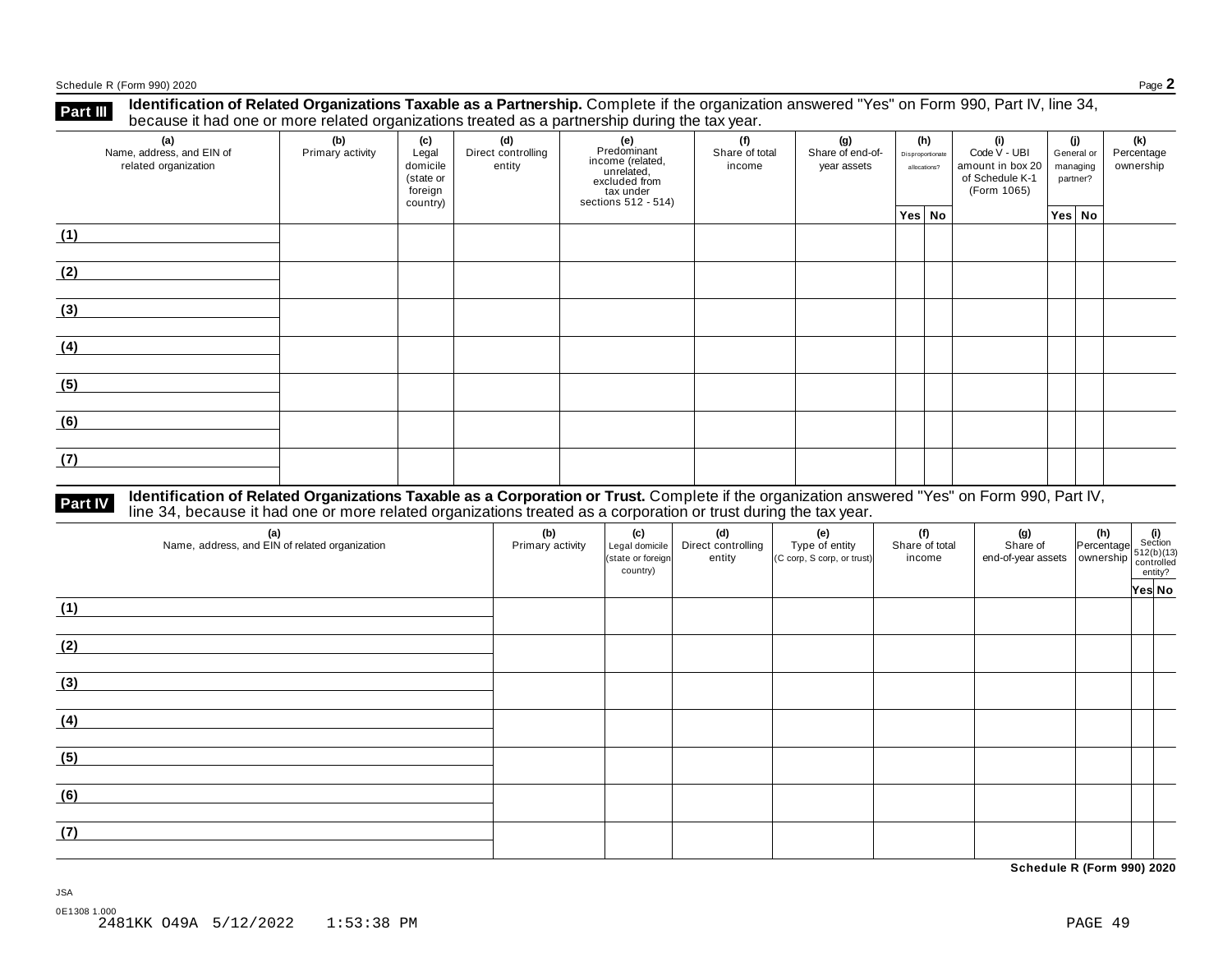| <b>Part V</b>              | Transactions With Related Organizations. Complete if the organization answered "Yes" on Form 990, Part IV, line 34, 35b, or 36.                                              |                                    |                        |                                                 |              |                         |
|----------------------------|------------------------------------------------------------------------------------------------------------------------------------------------------------------------------|------------------------------------|------------------------|-------------------------------------------------|--------------|-------------------------|
|                            | Note: Complete line 1 if any entity is listed in Parts II, III, or IV of this schedule.                                                                                      |                                    |                        |                                                 |              | Yes   No                |
|                            | During the tax year, did the organization engage in any of the following transactions with one or more related organizations listed in Parts II-IV?                          |                                    |                        |                                                 |              |                         |
|                            |                                                                                                                                                                              |                                    |                        | 1a                                              |              | X                       |
|                            |                                                                                                                                                                              |                                    |                        | 1 <sub>b</sub>                                  | $\mathbf{x}$ |                         |
|                            |                                                                                                                                                                              |                                    |                        | 1 <sub>c</sub>                                  |              | X                       |
|                            |                                                                                                                                                                              |                                    |                        | 1 <sub>d</sub>                                  |              | $\overline{X}$          |
|                            |                                                                                                                                                                              |                                    |                        | 1e                                              |              | $\overline{X}$          |
| f                          |                                                                                                                                                                              |                                    |                        | 1f                                              |              | X                       |
| g                          |                                                                                                                                                                              |                                    |                        | 1 <sub>g</sub>                                  |              | $\overline{\mathbf{x}}$ |
|                            |                                                                                                                                                                              |                                    |                        | 1 <sub>h</sub>                                  |              | $\overline{\text{X}}$   |
|                            |                                                                                                                                                                              |                                    |                        | 11                                              |              | $\overline{\mathbf{x}}$ |
|                            |                                                                                                                                                                              |                                    |                        | 1j                                              |              | $\overline{X}$          |
|                            |                                                                                                                                                                              |                                    |                        | 1 <sub>k</sub>                                  |              | X                       |
|                            |                                                                                                                                                                              |                                    |                        | 11                                              | $\mathbf{x}$ |                         |
|                            |                                                                                                                                                                              |                                    |                        | 1 <sub>m</sub>                                  |              | $\mathbf{X}$            |
|                            |                                                                                                                                                                              |                                    |                        | 1 n                                             | $\mathbf{X}$ |                         |
|                            |                                                                                                                                                                              |                                    |                        | 1 <sub>o</sub>                                  | $\,$ X       |                         |
|                            |                                                                                                                                                                              |                                    |                        | 1p                                              |              | X                       |
|                            |                                                                                                                                                                              |                                    |                        | 1 <sub>q</sub>                                  |              | $\overline{\mathbf{x}}$ |
|                            |                                                                                                                                                                              |                                    |                        | 1r                                              | X            |                         |
|                            |                                                                                                                                                                              |                                    |                        | 1s                                              |              | $\mathbf{X}$            |
|                            | If the answer to any of the above is "Yes," see the instructions for information on who must complete this line, including covered relationships and transaction thresholds. |                                    |                        |                                                 |              |                         |
|                            | (a)<br>Name of related organization                                                                                                                                          | (b)<br>Transaction<br>type $(a-s)$ | (c)<br>Amount involved | (d)<br>Method of determining<br>amount involved |              |                         |
| (1)                        | THE FLORIDA BAR FOUNDATION ENDOWMENT TRUST                                                                                                                                   | R                                  | 34, 471.               | CASH                                            |              |                         |
| (2)                        | THE FLORIDA BAR FOUNDATION ENDOWMENT TRUST                                                                                                                                   | B                                  | 9,180.                 | CASH                                            |              |                         |
| (3)                        |                                                                                                                                                                              |                                    |                        |                                                 |              |                         |
| (4)                        |                                                                                                                                                                              |                                    |                        |                                                 |              |                         |
|                            |                                                                                                                                                                              |                                    |                        |                                                 |              |                         |
| (5)                        |                                                                                                                                                                              |                                    |                        |                                                 |              |                         |
| (6)                        |                                                                                                                                                                              |                                    |                        | Schedule R (Form 990) 2020                      |              |                         |
| <b>JSA</b><br>0E1309 1.000 |                                                                                                                                                                              |                                    |                        |                                                 |              |                         |
|                            | 2481KK 049A 5/12/2022<br>$1:53:38$ PM                                                                                                                                        |                                    |                        | PAGE 50                                         |              |                         |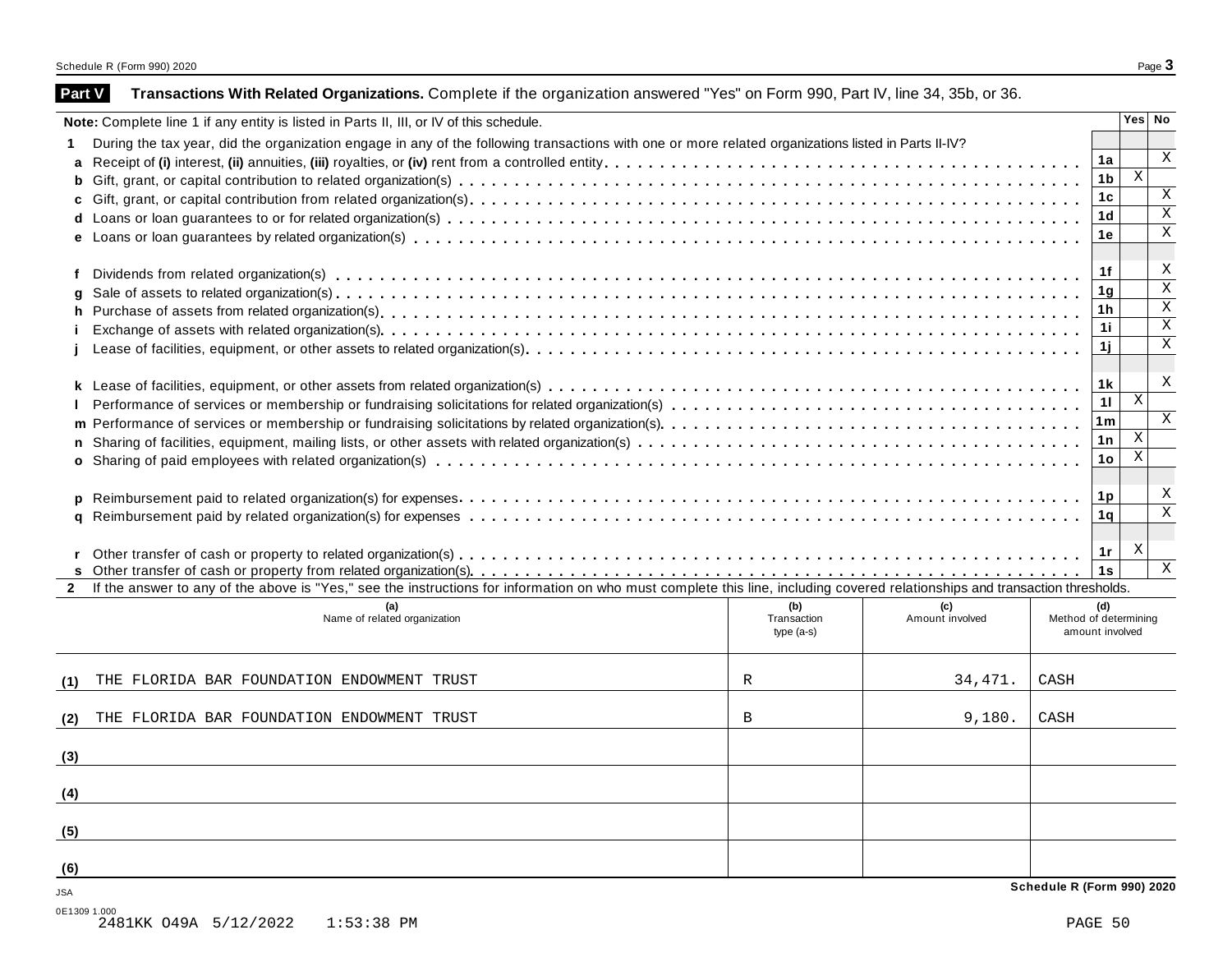#### **Part VI Unrelated Organizations Taxable as a Partnership.** Complete if the organization answered "Yes" on Form 990, Part IV, line 37.

Provide the following information for each entity taxed as a partnership through which the organization conducted more than five percent of its activities (measured by total assets or gross revenue) that was not a related organization. See instructions regarding exclusion for certain investment partnerships.

| $\tilde{}$<br>(a)<br>Name, address, and EIN of entity | $\sim$<br>(b)<br>Primary activity |  | (d)<br>Predominant<br>income (related, and all particulared, excluded<br>unrelated, excluded 501(c)<br>from tax under organizat<br>sections 512 - 514) | Are all partners<br>section<br>501(c)(3)<br>organizations? |    | (f)<br>Share of<br>total income | (g)<br>Share of<br>end-of-year<br>assets | (h)<br>Disproportionate<br>allocations? |               | (i)<br>Code $V - UBI$<br>amount in box 20<br>of Schedule K-1<br>(Form 1065) | managing<br>partner? |  | (i)<br>General or Percentage<br>managing ownership |
|-------------------------------------------------------|-----------------------------------|--|--------------------------------------------------------------------------------------------------------------------------------------------------------|------------------------------------------------------------|----|---------------------------------|------------------------------------------|-----------------------------------------|---------------|-----------------------------------------------------------------------------|----------------------|--|----------------------------------------------------|
|                                                       |                                   |  |                                                                                                                                                        |                                                            | No |                                 |                                          |                                         | $Yes \mid No$ |                                                                             | $Yes \mid No$        |  |                                                    |
| (1)                                                   |                                   |  |                                                                                                                                                        |                                                            |    |                                 |                                          |                                         |               |                                                                             |                      |  |                                                    |
| (2)                                                   |                                   |  |                                                                                                                                                        |                                                            |    |                                 |                                          |                                         |               |                                                                             |                      |  |                                                    |
| (3)                                                   |                                   |  |                                                                                                                                                        |                                                            |    |                                 |                                          |                                         |               |                                                                             |                      |  |                                                    |
| (4)                                                   |                                   |  |                                                                                                                                                        |                                                            |    |                                 |                                          |                                         |               |                                                                             |                      |  |                                                    |
| (5)                                                   |                                   |  |                                                                                                                                                        |                                                            |    |                                 |                                          |                                         |               |                                                                             |                      |  |                                                    |
| (6)                                                   |                                   |  |                                                                                                                                                        |                                                            |    |                                 |                                          |                                         |               |                                                                             |                      |  |                                                    |
| (7)<br><u> 1989 - Jan Barbara (</u>                   |                                   |  |                                                                                                                                                        |                                                            |    |                                 |                                          |                                         |               |                                                                             |                      |  |                                                    |
| (8)                                                   |                                   |  |                                                                                                                                                        |                                                            |    |                                 |                                          |                                         |               |                                                                             |                      |  |                                                    |
| (9)                                                   |                                   |  |                                                                                                                                                        |                                                            |    |                                 |                                          |                                         |               |                                                                             |                      |  |                                                    |
| (10)                                                  |                                   |  |                                                                                                                                                        |                                                            |    |                                 |                                          |                                         |               |                                                                             |                      |  |                                                    |
| (11)                                                  |                                   |  |                                                                                                                                                        |                                                            |    |                                 |                                          |                                         |               |                                                                             |                      |  |                                                    |
| (12)                                                  |                                   |  |                                                                                                                                                        |                                                            |    |                                 |                                          |                                         |               |                                                                             |                      |  |                                                    |
|                                                       |                                   |  |                                                                                                                                                        |                                                            |    |                                 |                                          |                                         |               |                                                                             |                      |  |                                                    |
| (13)                                                  |                                   |  |                                                                                                                                                        |                                                            |    |                                 |                                          |                                         |               |                                                                             |                      |  |                                                    |
| (14)                                                  |                                   |  |                                                                                                                                                        |                                                            |    |                                 |                                          |                                         |               |                                                                             |                      |  |                                                    |
| (15)                                                  |                                   |  |                                                                                                                                                        |                                                            |    |                                 |                                          |                                         |               |                                                                             |                      |  |                                                    |
| (16)                                                  |                                   |  |                                                                                                                                                        |                                                            |    |                                 |                                          |                                         |               |                                                                             |                      |  |                                                    |

**Schedule R (Form 990) 2020**